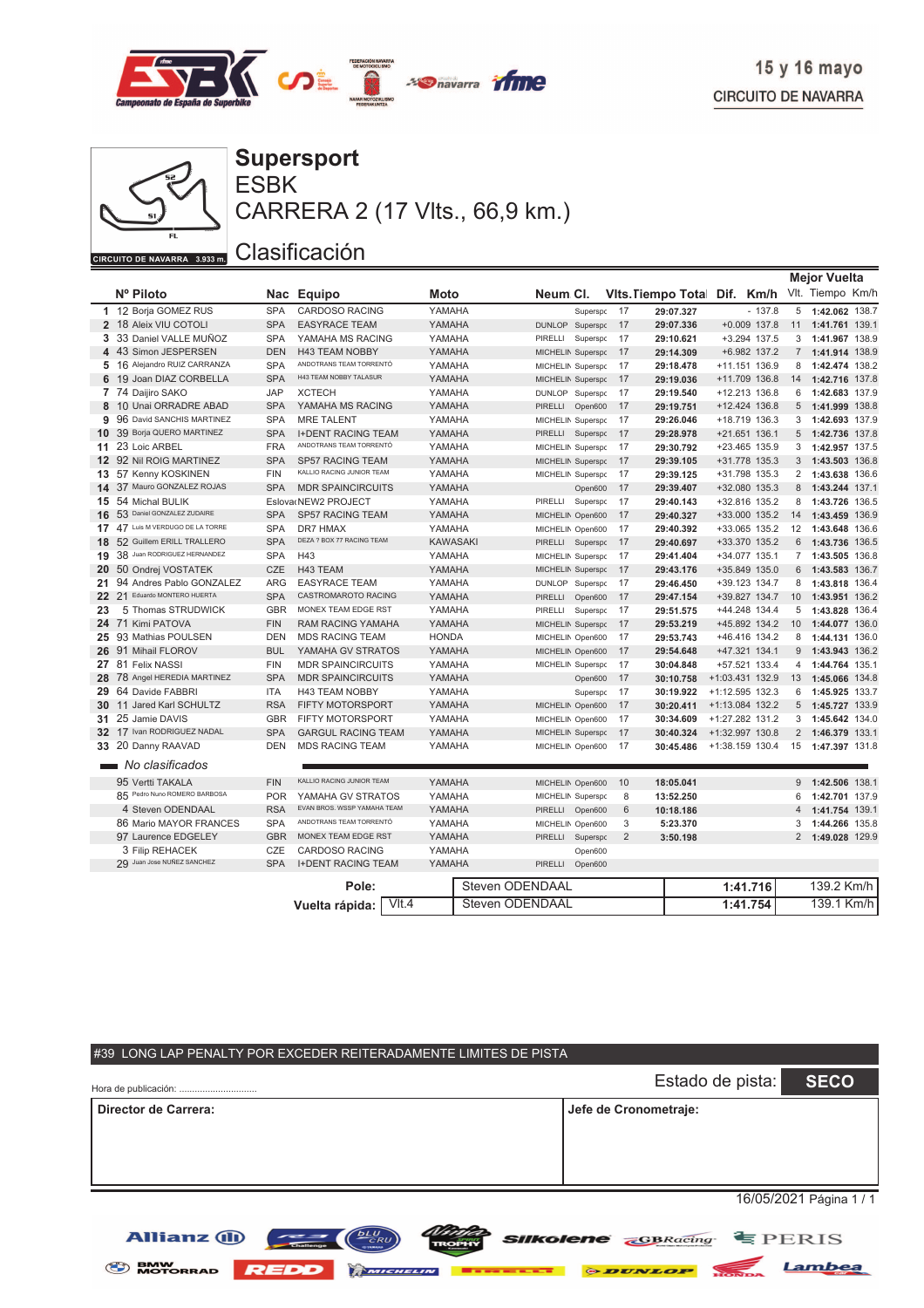



ESBK **Supersport**

CARRERA 2

Clasificación por Clase

|                |                               |            |                             |                 |                |                           |                           |    | <b>Mejor Vuelta</b> |       |
|----------------|-------------------------------|------------|-----------------------------|-----------------|----------------|---------------------------|---------------------------|----|---------------------|-------|
|                | <b>NºPiloto</b>               | Nac        | <b>Equipo</b>               | Moto            |                | <b>Vits. Tiempo Total</b> | Dif. Km/h                 |    | Vlt. Tiempo Km/h    |       |
|                | Open600                       |            |                             |                 |                |                           |                           |    |                     |       |
| 1              | 10 Unai ORRADRE ABAD          | <b>SPA</b> | YAMAHA MS RACING            | YAMAHA          | 17             | 29:19.751                 | 136.8                     |    | 5 1:41.999          | 138.8 |
| $\overline{2}$ | 37 Mauro GONZALEZ ROJAS       | <b>SPA</b> | <b>MDR SPAINCIRCUITS</b>    | YAMAHA          | 17             | 29:39.407                 | +19.656 135.3             | 8  | 1:43.244 137.1      |       |
| 3              | 53 Daniel GONZALEZ ZUDAIRE    | <b>SPA</b> | SP57 RACING TEAM            | YAMAHA          | 17             | 29:40.327                 | +20.576 135.2             | 14 | 1:43.459            | 136.9 |
| 4              | 47 Luis M VERDUGO DE LA TORRE | <b>SPA</b> | <b>DR7 HMAX</b>             | YAMAHA          | 17             | 29:40.392                 | +20.641 135.2             |    | 12 1:43.648         | 136.6 |
| 5              | 21 Eduardo MONTERO HUERTA     | <b>SPA</b> | CASTROMAROTO RACING         | YAMAHA          | 17             | 29:47.154                 | +27.403 134.7             | 10 | 1:43.951            | 136.2 |
| 6              | 93 Mathias POULSEN            | <b>DEN</b> | <b>MDS RACING TEAM</b>      | <b>HONDA</b>    | 17             | 29:53.743                 | +33.992 134.2             |    | 8 1:44.131 136.0    |       |
| 7              | 91 Mihail FLOROV              | <b>BUL</b> | YAMAHA GV STRATOS           | YAMAHA          | 17             | 29:54.648                 | +34.897 134.1             | 9  | 1:43.943            | 136.2 |
| 8              | 78 Angel HEREDIA MARTINEZ     | <b>SPA</b> | <b>MDR SPAINCIRCUITS</b>    | YAMAHA          | 17             | 30:10.758                 | +51.007 132.9             | 13 | 1:45.066            | 134.8 |
| 9              | 11 Jared Karl SCHULTZ         | <b>RSA</b> | FIFTY MOTORSPORT            | YAMAHA          | 17             | 30:20.411                 | +1'00.660 132.2           | 5  | 1:45.727 133.9      |       |
| 10             | 25 Jamie DAVIS                | <b>GBR</b> | <b>FIFTY MOTORSPORT</b>     | YAMAHA          | 17             | 30:34.609                 | +1'14.858 131.2           | 3  | 1:45.642 134.0      |       |
| 11             | 20 Danny RAAVAD               | <b>DEN</b> | <b>MDS RACING TEAM</b>      | YAMAHA          | 17             |                           | 30:45.486 +1'25.735 130.4 |    | 15 1:47.397 131.8   |       |
|                | No clasificados               |            |                             |                 |                |                           |                           |    |                     |       |
|                | 95 Vertti TAKALA              | <b>FIN</b> | KALLIO RACING JUNIOR TEAM   | YAMAHA          | 10             | 18:05.041                 | 7 Vlts.                   | 9  | 1:42.506            | 138.1 |
|                | 4 Steven ODENDAAL             | <b>RSA</b> | EVAN BROS. WSSP YAMAHA TEAM | YAMAHA          | 6              | 10:18.186                 | 11 VIts.                  |    | 4 1:41.754          | 139.1 |
|                | 86 Mario MAYOR FRANCES        | <b>SPA</b> | ANDOTRANS TEAM TORRENTÓ     | YAMAHA          | 3              | 5:23.370                  | 14 Vlts.                  |    | 3 1:44.266 135.8    |       |
|                | <b>3 Filip REHACEK</b>        | CZE        | <b>CARDOSO RACING</b>       | YAMAHA          |                |                           | 17 Vlts.                  |    |                     |       |
|                | 29 Juan Jose NUÑEZ SANCHEZ    | <b>SPA</b> | <b>I+DENT RACING TEAM</b>   | YAMAHA          |                |                           | 17 VIts.                  |    |                     |       |
|                | Supersport                    |            |                             |                 |                |                           |                           |    |                     |       |
| 1              | 12 Borja GOMEZ RUS            | <b>SPA</b> | <b>CARDOSO RACING</b>       | YAMAHA          | 17             | 29:07.327                 | 137.8                     |    | 5 1:42.062 138.7    |       |
| $\overline{2}$ | 18 Aleix VIU COTOLI           | <b>SPA</b> | <b>EASYRACE TEAM</b>        | YAMAHA          | 17             | 29:07.336                 | $+0.009$ 137.8            | 11 | 1:41.761 139.1      |       |
| 3              | 33 Daniel VALLE MUÑOZ         | <b>SPA</b> | YAMAHA MS RACING            | YAMAHA          | 17             | 29:10.621                 | +3.294 137.5              | 3  | 1:41.967            | 138.9 |
| 4              | 43 Simon JESPERSEN            | <b>DEN</b> | <b>H43 TEAM NOBBY</b>       | YAMAHA          | 17             | 29:14.309                 | +6.982 137.2              |    | 7 1:41.914 138.9    |       |
| 5              | 16 Alejandro RUIZ CARRANZA    | <b>SPA</b> | ANDOTRANS TEAM TORRENTÓ     | YAMAHA          | 17             | 29:18.478                 | +11.151 136.9             | 8  | 1:42.474            | 138.2 |
| 6              | 19 Joan DIAZ CORBELLA         | <b>SPA</b> | H43 TEAM NOBBY TALASUR      | YAMAHA          | 17             | 29:19.036                 | +11.709 136.8             |    | 14 1:42.716         | 137.8 |
| 7              | 74 Daijiro SAKO               | <b>JAP</b> | <b>XCTECH</b>               | YAMAHA          | 17             | 29:19.540                 | +12.213 136.8             | 6  | 1:42.683            | 137.9 |
| 8              | 96 David SANCHIS MARTINEZ     | <b>SPA</b> | <b>MRE TALENT</b>           | YAMAHA          | 17             | 29:26.046                 | +18.719 136.3             | 3  | 1:42.693 137.9      |       |
| 9              | 39 Borja QUERO MARTINEZ       | <b>SPA</b> | <b>I+DENT RACING TEAM</b>   | YAMAHA          | 17             | 29:28.978                 | +21.651 136.1             | 5  | 1:42.736            | 137.8 |
| 10             | 23 Loic ARBEL                 | <b>FRA</b> | ANDOTRANS TEAM TORRENTÓ     | YAMAHA          | 17             | 29:30.792                 | +23.465 135.9             | 3  | 1:42.957            | 137.5 |
| 11             | 92 Nil ROIG MARTINEZ          | <b>SPA</b> | SP57 RACING TEAM            | YAMAHA          | 17             | 29:39.105                 | +31.778 135.3             |    | 3, 1:43.503         | 136.8 |
| 12             | 57 Kenny KOSKINEN             | <b>FIN</b> | KALLIO RACING JUNIOR TEAM   | YAMAHA          | 17             | 29:39.125                 | +31.798 135.3             |    | 2 1:43.638          | 136.6 |
| 13             | 54 Michal BULIK               |            | Eslovaq NEW2 PROJECT        | YAMAHA          | 17             | 29:40.143                 | +32.816 135.2             | 8  | 1:43.726            | 136.5 |
| 14             | 52 Guillem ERILL TRALLERO     | <b>SPA</b> | DEZA ? BOX 77 RACING TEAM   | <b>KAWASAKI</b> | 17             | 29:40.697                 | +33.370 135.2             | 6  | 1:43.736            | 136.5 |
| 15             | 38 Juan RODRIGUEZ HERNANDEZ   | <b>SPA</b> | H43                         | YAMAHA          | 17             | 29:41.404                 | +34.077 135.1             |    | 7 1:43.505          | 136.8 |
| 16             | 50 Ondrej VOSTATEK            | CZE        | H43 TEAM                    | YAMAHA          | 17             | 29:43.176                 | +35.849 135.0             | 6  | 1:43.583            | 136.7 |
| 17             | 94 Andres Pablo GONZALEZ      | <b>ARG</b> | <b>EASYRACE TEAM</b>        | YAMAHA          | 17             | 29:46.450                 | +39.123 134.7             | 8  | 1:43.818            | 136.4 |
| 18             | 5 Thomas STRUDWICK            | <b>GBR</b> | MONEX TEAM EDGE RST         | YAMAHA          | 17             | 29:51.575                 | +44.248 134.4             | 5  | 1:43.828            | 136.4 |
| 19             | 71 Kimi PATOVA                | <b>FIN</b> | <b>RAM RACING YAMAHA</b>    | YAMAHA          | 17             | 29:53.219                 | +45.892 134.2             | 10 | 1:44.077            | 136.0 |
| 20             | 81 Felix NASSI                | <b>FIN</b> | <b>MDR SPAINCIRCUITS</b>    | YAMAHA          | 17             | 30:04.848                 | +57.521 133.4             |    | 4 1:44.764 135.1    |       |
| 21             | 64 Davide FABBRI              | <b>ITA</b> | <b>H43 TEAM NOBBY</b>       | YAMAHA          | 17             | 30:19.922                 | +1'12.595 132.3           | 6  | 1:45.925            | 133.7 |
| 22             | 17 Ivan RODRIGUEZ NADAL       | <b>SPA</b> | <b>GARGUL RACING TEAM</b>   | YAMAHA          | 17             | 30:40.324                 | +1'32.997 130.8           |    | 2 1:46.379 133.1    |       |
|                | No clasificados               |            |                             |                 |                |                           |                           |    |                     |       |
|                | 85 Pedro Nuno ROMERO BARBOSA  | <b>POR</b> | YAMAHA GV STRATOS           | YAMAHA          | 8              | 13:52.250                 | 9 Vlts.                   |    | 6 1:42.701          | 137.9 |
|                | 97 Laurence EDGELEY           | <b>GBR</b> | <b>MONEX TEAM EDGE RST</b>  | YAMAHA          | $\overline{2}$ | 3:50.198                  | 15 Vlts.                  |    | 2 1:49.028 129.9    |       |

| #39 LONG LAP PENALTY POR EXCEDER REITERADAMENTE LIMITES DE PISTA |                       |             |  |  |  |  |  |  |  |  |  |  |
|------------------------------------------------------------------|-----------------------|-------------|--|--|--|--|--|--|--|--|--|--|
| Hora de publicación:                                             | Estado de pista:      | <b>SECO</b> |  |  |  |  |  |  |  |  |  |  |
| Director de Carrera:                                             | Jefe de Cronometraje: |             |  |  |  |  |  |  |  |  |  |  |
| 16/05/2021 Página 1 / 1                                          |                       |             |  |  |  |  |  |  |  |  |  |  |

*SIIKolene GBRacing* **EPERIS** 

Lambea



**Allianz (II)** 

 $\equiv$   $\equiv$   $\sim$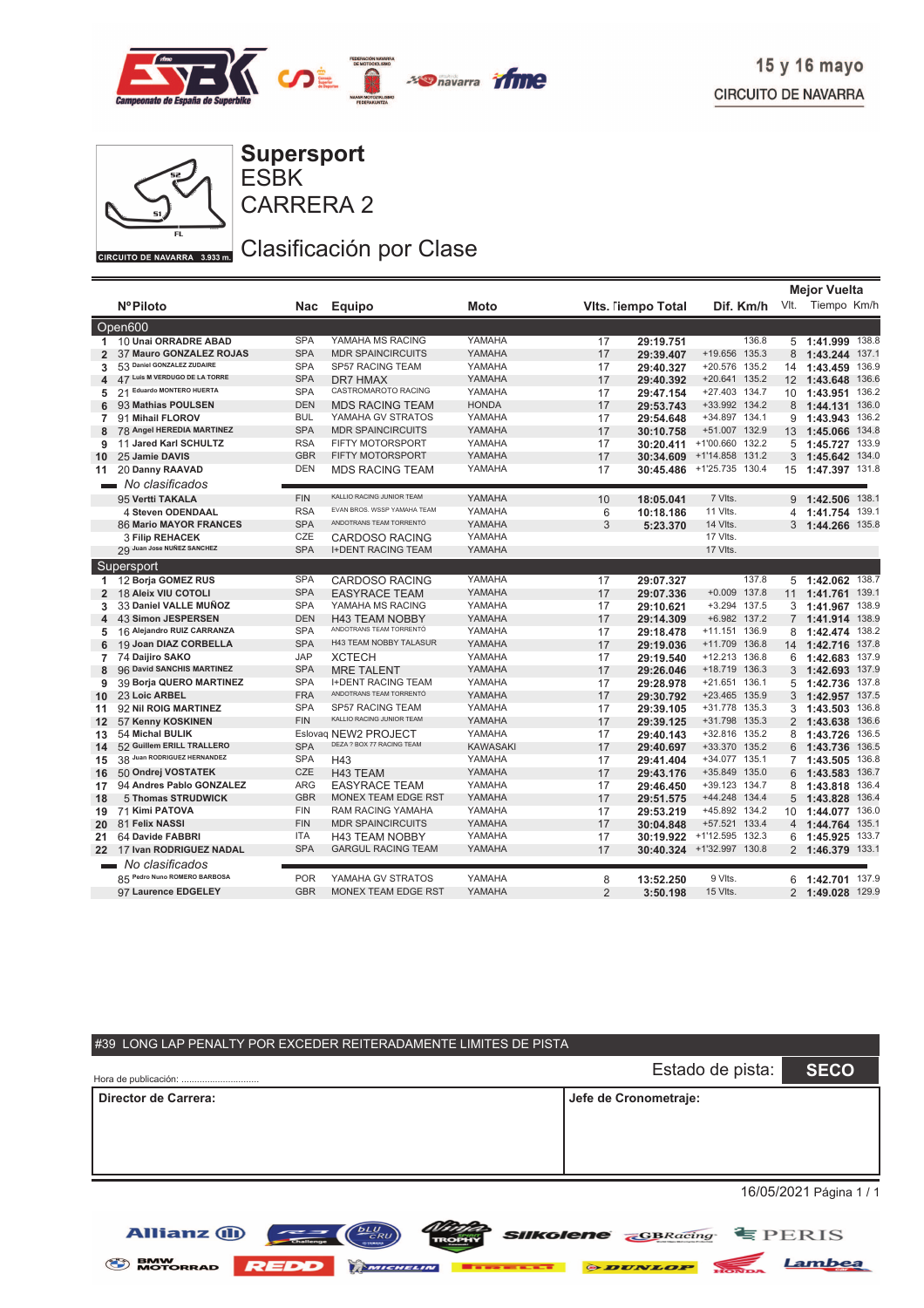



|                |                         | arrilla |                          | VIt.   |                |    |                |                |                          |          |    |                                    |             |               |               |                |               |               |                |  |
|----------------|-------------------------|---------|--------------------------|--------|----------------|----|----------------|----------------|--------------------------|----------|----|------------------------------------|-------------|---------------|---------------|----------------|---------------|---------------|----------------|--|
| N <sup>o</sup> | Pos                     | ௳       | $\overline{\phantom{0}}$ | $\sim$ | S              | 4  | 5              | $\circ$        | $\overline{\phantom{a}}$ | $\infty$ | ၜ  | $\overset{\circ}{\phantom{\circ}}$ | $\tilde{+}$ | $\frac{2}{3}$ | $\frac{3}{2}$ | $\overline{4}$ | $\frac{5}{1}$ | $\frac{6}{5}$ | $\overline{1}$ |  |
| 4              | 1                       | 4       | $\overline{4}$           | 4      | $\overline{4}$ | 4  | $\overline{4}$ | $\overline{4}$ | 12                       | 12       | 12 | 12                                 | 12          | 12            | 12            | 12             | 12            | 12            | 12             |  |
| 12             | $\overline{\mathbf{2}}$ | 12      | 12                       | 12     | 12             | 12 | 12             | 12             | 33                       | 33       | 33 | 33                                 | 33          | 33            | 33            | 18             | 18            | 18            | 18             |  |
| 43             | 3                       | 43      | 43                       | 43     | 33             | 33 | 33             | 33             | 43                       | 43       | 43 | 43                                 | 18          | 18            | 18            | 33             | 33            | 33            | 33             |  |
| 19             | 4                       | 19      | 33                       | 33     | 43             | 43 | 43             | 43             | 18                       | 18       | 18 | 18                                 | 43          | 43            | 43            | 43             | 43            | 43            | 43             |  |
| 16             | 5                       | 16      | 19                       | 18     | 18             | 18 | 18             | 18             | 10                       | 10       | 10 | 10                                 | 10          | 10            | 10            | 10             | 10            | 16            | 16             |  |
| 33             | 6                       | 33      | 18                       | 19     | 19             | 10 | 10             | 10             | 19                       | 19       | 19 | 19                                 | 19          | 19            | 16            | 16             | 16            | 19            | 19             |  |
| 85             | 7                       | 85      | 10                       | 10     | 10             | 19 | 19             | 19             | 39                       | 39       | 16 | 16                                 | 16          | 16            | 19            | 19             | 19            | 10            | 74             |  |
| 10             | 8                       | 10      | 39                       | 39     | 39             | 39 | 39             | 39             | 16                       | 16       | 39 | 39                                 | 39          | 39            | 74            | 74             | 74            | 74            | 10             |  |
| 39             | 9                       | 39      | 74                       | 74     | 74             | 74 | 74             | 74             | 74                       | 74       | 74 | 74                                 | 74          | 74            | 39            | 96             | 96            | 96            | 96             |  |
| 96             | 10                      | 96      | 85                       | 85     | 16             | 16 | 16             | 16             | 85                       | 85       | 95 | 96                                 | 96          | 96            | 96            | 39             | 39            | 39            | 39             |  |
| 18             | 11                      | 18      | 16                       | 16     | 85             | 85 | 85             | 85             | 95                       | 95       | 96 | 23                                 | 23          | 23            | 23            | 23             | 23            | 23            | 23             |  |
| 74             | 12                      | 74      | 95                       | 96     | 96             | 96 | 95             | 95             | 96                       | 96       | 23 | 37                                 | 37          | 37            | 57            | 57             | 92            | 57            | 92             |  |
| 95             | 13                      | 95      | 96                       | 95     | 95             | 95 | 96             | 96             | 23                       | 23       | 37 | 92                                 | 92          | 92            | 92            | 37             | 57            | 37            | 57             |  |
| 23             | 14                      | 23      | 23                       | 23     | 23             | 23 | 23             | 23             | 92                       | 92       | 92 | 57                                 | 57          | 57            | 37            | 92             | 37            | 92            | 37             |  |
| 57             | 15                      | 57      | 54                       | 57     | 57             | 92 | 92             | 92             | 57                       | 37       | 57 | 54                                 | 54          | 54            | 54            | 54             | 54            | 54            | 54             |  |
| 38             | 16                      | 38      | 57                       | 92     | 92             | 57 | 57             | 57             | 37                       | 57       | 54 | 52                                 | 47          | 47            | 47            | 47             | 47            | 47            | 53             |  |
| 54             | 17                      | 54      | 92                       | 54     | 54             | 54 | 54             | 54             | 54                       | 54       | 52 | 47                                 | 52          | 52            | 52            | 52             | 52            | 53            | 47             |  |
| 47             | 18                      | 47      | 52                       | 37     | 52             | 37 | 37             | 37             | 52                       | 52       | 47 | 38                                 | 38          | 38            | 38            | 38             | 53            | 52            | 52             |  |
| 92             | 19                      | 92      | 37                       | 52     | 37             | 52 | 52             | 52             | 47                       | 47       | 38 | 53                                 | 53          | 53            | 53            | 53             | 38            | 38            | 38             |  |
| 37             | 20                      | 37      | 47                       | 47     | 47             | 47 | 47             | 47             | 38                       | 38       | 53 | 5                                  | 50          | 50            | 50            | 50             | 50            | 50            | 50             |  |
| 5              | 21                      | 5       | 5                        | 5      | 5              | 38 | 38             | 38             | 53                       | 53       | 5  | 50                                 | 5           | 5             | 94            | 94             | 94            | 94            | 94             |  |
| 52             | 22                      | 52      | 38                       | 38     | 86             | 5  | 5              | 5              | 5                        | 5        | 50 | 94                                 | 94          | 94            | 5             | 21             | 21            | 21            | 21             |  |
| 86             | 23                      | 86      | 86                       | 86     | 38             | 53 | 53             | 53             | 50                       | 50       | 94 | 21                                 | 21          | 21            | 21            | 5              | 5             | 5             | 5              |  |
| 93             | 24                      | 93      | 53                       | 93     | 53             | 93 | 50             | 50             | 94                       | 94       | 21 | 71                                 | 71          | 93            | 93            | 71             | 71            | 71            | 71             |  |
| 53             | 25                      | 53      | 93                       | 53     | 93             | 50 | 71             | 71             | 71                       | 93       | 71 | 93                                 | 93          | 71            | 71            | 93             | 93            | 93            | 93             |  |
| 50             | 26                      | 50      | 50                       | 21     | 21             | 21 | 21             | 94             | 93                       | 71       | 93 | 91                                 | 91          | 91            | 91            | 91             | 91            | 91            | 91             |  |
| 94             | 27                      | 94      | 21                       | 50     | 50             | 71 | 94             | 21             | 21                       | 21       | 91 | 81                                 | 81          | 81            | 81            | 81             | 81            | 81            | 81             |  |
| 91             | 28                      | 91      | 71                       | 71     | 71             | 94 | 93             | 93             | 81                       | 81       | 81 | 78                                 | 78          | 78            | 78            | 78             | 78            | 78            | 78             |  |
| 71             | 29                      | 71      | 81                       | 81     | 94             | 81 | 81             | 81             | 91                       | 91       | 78 | 11                                 | 11          | 11            | 11            | 11             | 11            | 11            | 64             |  |
| 3              | 30                      | 3       | 91                       | 94     | 81             | 91 | 91             | 91             | 25                       | 78       | 11 | 64                                 | 64          | 64            | 64            | 64             | 64            | 64            | 11             |  |
| 81             | 31                      | 81      | 94                       | 91     | 91             | 25 | 25             | 25             | 78                       | 25       | 25 | 25                                 | 25          | 25            | 25            | 25             | 25            | 25            | 25             |  |
| 25             | 32                      | 25      | 25                       | 25     | 25             | 11 | 11             | 11             | 11                       | 11       | 64 | 95                                 | 17          | 17            | 17            | 17             | 17            | 17            | 17             |  |
| 78             | 33                      | 78      | 11                       | 11     | 11             | 78 | 78             | 78             | 64                       | 64       | 17 | 17                                 | 20          | 20            | 20            | 20             | 20            | 20            | 20             |  |
| 21             | 34                      | 21      | 64                       | 64     | 64             | 64 | 64             | 64             | 17                       | 17       | 20 | 20                                 |             |               |               |                |               |               |                |  |
| 11             | 35                      | 11      | 78                       | 78     | 78             | 17 | 17             | 17             | 20                       | 20       |    |                                    |             |               |               |                |               |               |                |  |
| 64             | 36                      | 64      | 17                       | 17     | 17             | 20 | 20             | 20             |                          |          |    |                                    |             |               |               |                |               |               |                |  |
| 17             | 37                      | 17      | 20                       | 20     | 20             |    |                |                |                          |          |    |                                    |             |               |               |                |               |               |                |  |
| 97             | 38                      | 97      | 97                       | 97     |                |    |                |                |                          |          |    |                                    |             |               |               |                |               |               |                |  |
| 29             | 39                      | 29      |                          |        |                |    |                |                |                          |          |    |                                    |             |               |               |                |               |               |                |  |
| 20             | 40                      | 20      |                          |        |                |    |                |                |                          |          |    |                                    |             |               |               |                |               |               |                |  |

Allianz  $\bigoplus$ 

S BMW MOTORRAD REDD **MICHELIN Externe CONDUCT STATE** 

16/05/2021 Página 1 / 1

Lambea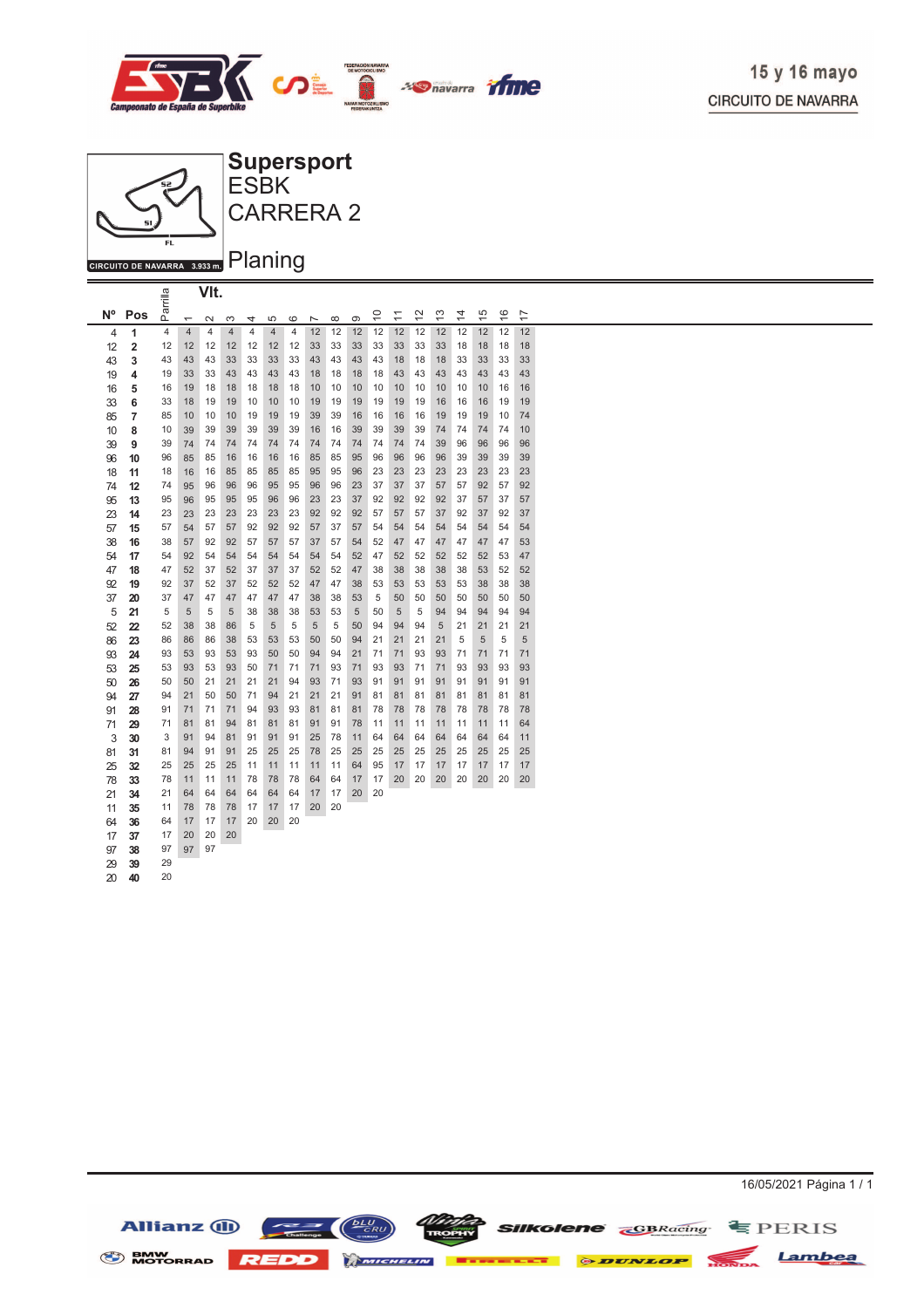



CARRERA 2 ESBK **Supersport**

## GIRCUITO DE NAVARRA 3.933 DI Mejores tiempos de sector

|                | <b>Sector 1</b><br>Nº Piloto       |        | Sector 2                                  |               | Sector 3                                     |        |                |                          | Vuelta   | Mejor           |
|----------------|------------------------------------|--------|-------------------------------------------|---------------|----------------------------------------------|--------|----------------|--------------------------|----------|-----------------|
| Pos            |                                    | Tiempo | Nº Piloto                                 | <b>Tiempo</b> | Nº Piloto                                    |        |                | Tiempo Pos Nº Piloto     | Ideal    | Vuelta          |
| 1              | 33 D.VALLE MUÑOZ                   | 26.572 | 18 A.VIU COTOLI                           | 37.568        | 4 S.ODENDAAL                                 | 36.744 |                | 1 12 B.GOMEZ RUS         | 1:41.426 | 1:42.062<br>(6) |
| $\overline{2}$ | 12 B.GOMEZ RUS                     | 26.593 | 43 S.JESPERSEN                            | 37.703        | 10 U.ORRADRE ABAD                            | 36.875 | $\overline{2}$ | 43 S.JESPERSEN           | 1:41.458 | (3)<br>1:41.914 |
| 3              | 4 S.ODENDAAL                       | 26.615 | 12 B.GOMEZ RUS                            | 37.752        | 33 D.VALLE MUÑOZ                             | 36.895 | 3              | <b>18 A.VIU COTOLI</b>   | 1:41.578 | 1:41.761<br>(2) |
| 4              | 10 U.ORRADRE ABAD                  | 26.635 | 95 V.TAKALA                               | 37.755        | 18 A.VIU COTOLI                              | 36.904 | 4              | 4 S.ODENDAAL             | 1:41.618 | 1:41.754<br>(1) |
| 5              | 43 S.JESPERSEN                     | 26.679 | 23 L.ARBEL                                | 37.877        | 43 S.JESPERSEN                               | 37.076 | 5              | 33 D.VALLE MUÑOZ         | 1:41.758 | 1:41.967<br>(4) |
| 6              | 39 B.QUERO MARTINEZ                | 26.683 | 16 A.RUIZ CARRANZA                        | 37.966        | 12 B.GOMEZ RUS                               | 37.081 | 6              | 10 U.ORRADRE ABAD        | 1:41.999 | 1:41.999<br>(5) |
| 7              | 85 P.ROMERO                        | 26.737 | 85 P.ROMERO                               | 37.977        | 19 J.DIAZ CORBELLA                           | 37.172 | $\overline{7}$ | 74 D.SAKO                | 1:42.076 | 1:42.683<br>(9) |
| 8              | 74 D.SAKO                          | 26.782 | 74 D.SAKO                                 | 38.021        | 16 A.RUIZ CARRANZA                           | 37.189 | 8              | 85 P.ROMERO BARBOSA      | 1:42.121 | 1:42.701 (11)   |
| 9              | 19 J.DIAZ CORBELLA                 | 26.862 | <b>D.SANCHIS</b><br>96<br><b>MARTINEZ</b> | 38.057        | 95 V.TAKALA                                  | 37.194 | 9              | 39 B.QUERO MARTINEZ      | 1:42.131 | 1:42.736 (13)   |
| 10             | 50 O.VOSTATEK                      | 26.937 | 19 J.DIAZ CORBELLA                        | 38.144        | <b>D.SANCHIS</b><br>96<br><b>MARTINEZ</b>    | 37.201 | 10             | 19 J.DIAZ CORBELLA       | 1:42.178 | 1:42.716 (12)   |
| 11             | 5 T.STRUDWICK                      | 27.031 | D.GONZALEZ<br>53<br>ZUDAIRE               | 38.167        | <b>B.QUERO MARTINEZ</b><br>39                | 37.258 | 11             | 95 V.TAKALA              | 1:42.187 | 1:42.506<br>(8) |
| 12             | 81 F.NASSI                         | 27.035 | J.RODRIGUEZ<br>38<br><b>HERNANDEZ</b>     | 38.176        | 74 D.SAKO                                    | 37.273 | 12             | 16 A.RUIZ CARRANZA       | 1:42.385 | 1:42.474<br>(7) |
| 13             | 86 M.MAYOR FRANCES                 | 27.100 | <b>B.QUERO MARTINEZ</b><br>39             | 38.190        | 92 N.ROIG MARTINEZ                           | 37.351 | 13             | 96 D.SANCHIS MARTINEZ    | 1:42.424 | 1:42.693 (10)   |
| 14             | 18 A.VIU COTOLI                    | 27.106 | 37 M.GONZALEZ ROJAS                       | 38.194        | P.ROMERO<br>85<br><b>BARBOSA</b>             | 37.407 | 14             | 23 L.ARBEL               | 1:42.824 | 1:42.957 (14)   |
| 15             | 96 D.SANCHIS<br>MARTINEZ           | 27.166 | 57 K.KOSKINEN                             | 38.207        | 37 M.GONZALEZ ROJAS                          | 37.442 | 15             | 38 J.RODRIGUEZ HERNANDEZ | 1:42.958 | 1:43.505 (18)   |
| 16             | E.MONTERO<br>21<br><b>HUERTA</b>   | 27.193 | 4 S.ODENDAAL                              | 38.259        | 93 M.POULSEN                                 | 37.471 | 16             | 53 D.GONZALEZ ZUDAIRE    | 1:42.961 | 1:43.459(16)    |
| 17             | D.GONZALEZ<br>53<br>ZUDAIRE        | 27.204 | 91 M.FLOROV                               | 38.274        | L.VERDUGO DE LA<br>47<br>TORRE               | 37.521 | 17             | 50 O.VOSTATEK            | 1:42.995 | 1:43.583(19)    |
| 18             | 38 J.RODRIGUEZ<br>HERNANDEZ        | 27.226 | 52 G.ERILL TRALLERO                       | 38.277        | <b>J.RODRIGUEZ</b><br>38<br><b>HERNANDEZ</b> | 37.556 | 18             | 5 T.STRUDWICK            | 1:43.088 | 1:43.828(25)    |
| 19             | 16 A.RUIZ CARRANZA                 | 27.230 | 33 D.VALLE MUÑOZ                          | 38.291        | 54 M.BULIK                                   | 37.556 | 19             | 57 K.KOSKINEN            | 1:43.112 | 1:43.638 (20)   |
| 20             | 95 V.TAKALA                        | 27.238 | 47 LVERDUGO DE LA<br><b>TORRE</b>         | 38.323        | 23 L.ARBEL                                   | 37.561 | 20             | 37 M.GONZALEZ ROJAS      | 1:43.123 | 1:43.244(15)    |
| 21             | 57 K.KOSKINEN                      | 27.255 | 94 A.GONZALEZ                             | 38.377        | 94 A.GONZALEZ                                | 37.578 | 21             | 21 E.MONTERO HUERTA      | 1:43.248 | 1:43.951 (27)   |
| 22             | 91 M.FLOROV                        | 27.276 | 92 N.ROIG MARTINEZ                        | 38.422        | 53 D.GONZALEZ<br>ZUDAIRE                     | 37.590 | 22             | 92 N.ROIG MARTINEZ       | 1:43.277 | 1:43.503(17)    |
| 23             | 93 M.POULSEN                       | 27.333 | E.MONTERO<br>21<br><b>HUERTA</b>          | 38.422        | 5 T.STRUDWICK                                | 37.613 | 23             | 86 M.MAYOR FRANCES       | 1:43.286 | 1:44.266(30)    |
| 24             | 71 K.PATOVA                        | 27.335 | 54 M.BULIK                                | 38.422        | 50 O.VOSTATEK                                | 37.615 | 24             | 93 M.POULSEN             | 1:43.349 | 1:44.131 (29)   |
| 25             | 23 L.ARBEL                         | 27.386 | 71 K.PATOVA                               | 38.441        | 52 G.ERILL TRALLERO                          | 37.633 | 25             | 91 M.FLOROV              | 1:43.379 | 1:43.943 (26)   |
| 26             | 78 A.HEREDIA<br>MARTINEZ           | 27.454 | 50 O.VOSTATEK                             | 38.443        | E.MONTERO<br>21<br><b>HUERTA</b>             | 37.633 | 26             | 47 L.VERDUGO DE LA TORRE | 1:43.475 | 1:43.648 (21)   |
| 27             | 37 M.GONZALEZ ROJAS                | 27.487 | 5 T.STRUDWICK                             | 38.444        | 57 K.KOSKINEN                                | 37.650 | 27             | 71 K.PATOVA              | 1:43.532 | 1:44.077 (28)   |
| 28             | 92 N.ROIG MARTINEZ                 | 27.504 | 10 U.ORRADRE ABAD                         | 38.489        | 86 M.MAYOR FRANCES                           | 37.684 | 28             | 94 A.GONZALEZ            | 1:43.545 | 1:43.818 (24)   |
| 29             | 54 M.BULIK                         | 27.580 | 86 M.MAYOR FRANCES                        | 38.502        | 71 K.PATOVA                                  | 37.756 | 29             | 54 M.BULIK               | 1:43.558 | 1:43.726 (22)   |
| 30             | 94 A.GONZALEZ                      | 27.590 | 93 M.POULSEN                              | 38.545        | 91 M.FLOROV                                  | 37.829 | 30             | 52 G.ERILL TRALLERO      | 1:43.596 | 1:43.736 (23)   |
| 31             | 47 L.VERDUGO DE LA<br><b>TORRE</b> | 27.631 | 81 F.NASSI                                | 38.628        | 11 J.SCHULTZ                                 | 38.026 | 31             | 81 F.NASSI               | 1:43.745 | 1:44.764 (31)   |
| 32             | 52 G.ERILL TRALLERO                | 27.686 | 78 A.HEREDIA                              | 38.889        | A.HEREDIA<br>MARTINEZ<br>78                  | 38.056 | 32             | 78 A.HEREDIA MARTINEZ    | 1:44.399 | 1:45.066 (32)   |
| 33             | 11 J.SCHULTZ                       | 27.735 | 11 J.SCHULTZ                              | 38.906        | 81 F.NASSI                                   | 38.082 | 33             | 11 J.SCHULTZ             | 1:44.667 | 1:45.727(34)    |
| 34             | 64 D.FABBRI                        | 27.832 | 64 D.FABBRI                               | 39.068        | 25 J.DAVIS                                   | 38.188 | 34             | 64 D.FABBRI              | 1:45.207 | 1:45.925(35)    |
| 35             | 17 I.RODRIGUEZ NADAL               | 27.901 | 25 J.DAVIS                                | 39.168        | 64 D.FABBRI                                  | 38.307 | 35             | 25 J.DAVIS               | 1:45.551 | 1:45.642(33)    |
| 36             | 20 D.RAAVAD                        | 27.962 | 17 I.RODRIGUEZ NADAL                      | 39.535        | 17 I.RODRIGUEZ NADAL                         | 38.437 | 36             | 17 I.RODRIGUEZ NADAL     | 1:45.873 | 1:46.379 (36)   |
| 37             | 25 J.DAVIS                         | 28.195 | 20 D.RAAVAD                               | 39.867        | 20 D.RAAVAD                                  | 38.813 | 37             | 20 D.RAAVAD              | 1:46.642 | 1:47.397 (37)   |
| 38             | 97 L.EDGELEY                       | 29.118 | 97 L.EDGELEY                              | 40.399        | 97 L.EDGELEY                                 | 39.440 | 38             | 97 L.EDGELEY             | 1:48.957 | 1:49.028 (38)   |

**SENW MOTORRAD REDD Extent OF DUNLOP** 

Allianz (1)

Lambea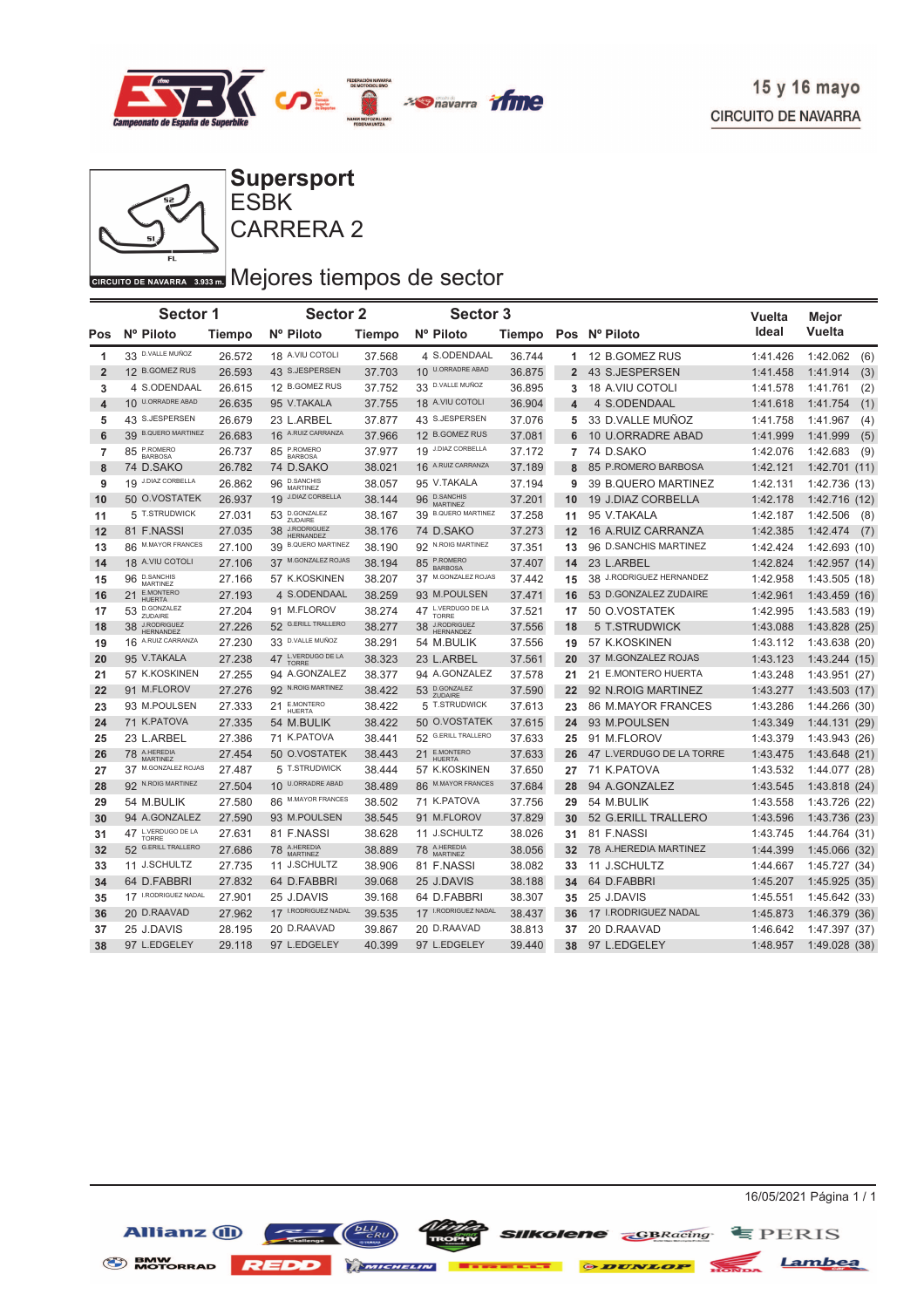



ESBK **Supersport** Después de CARRERA 2

# GIRCUITO DE NAVARRA 3.933 DI Velociad máxima del evento

| Nº Piloto                     | Equipo                        | Moto            | Clase      | V.Max | VIt.           | Sesión              |
|-------------------------------|-------------------------------|-----------------|------------|-------|----------------|---------------------|
| 43 Simon JESPERSEN            | <b>H43 TEAM NOBBY</b>         | YAMAHA          | Supersport | 257.1 | $\overline{4}$ | CARRERA 1           |
| 95 Vertti TAKALA              | KALLIO RACING JUNIOR TEAM     | YAMAHA          | Open600    | 255.9 | $\overline{2}$ | <b>CARRERA1</b>     |
| 19 Joan DIAZ CORBELLA         | <b>H43 TEAM NOBBY TALASUR</b> | YAMAHA          | Supersport | 255.3 | 14             | <b>CARRERA1</b>     |
| 4 Steven ODENDAAL             | EVAN BROS. WSSP YAMAHA TEAM   | YAMAHA          | Open600    | 255.3 | 13             | <b>LIBRES 2</b>     |
| 10 Unai ORRADRE ABAD          | YAMAHA MS RACING              | YAMAHA          | Open600    | 253.5 | 2              | <b>CARRERA1</b>     |
| 92 Nil ROIG MARTINEZ          | <b>SP57 RACING TEAM</b>       | YAMAHA          | Supersport | 252.9 | $\overline{2}$ | <b>CARRERA1</b>     |
| <b>18 Aleix VIU COTOLI</b>    | <b>EASYRACE TEAM</b>          | YAMAHA          | Supersport | 251.7 | 3              | <b>CARRERA1</b>     |
| 16 Alejandro RUIZ CARRANZA    | ANDOTRANS TEAM TORRENTÓ       | YAMAHA          | Supersport | 251.2 | 15             | <b>CARRERA1</b>     |
| <b>3 Filip REHACEK</b>        | <b>CARDOSO RACING</b>         | YAMAHA          | Open600    | 251.2 | 2              | <b>CARRERA1</b>     |
| 47 Luis M VERDUGO DE LA TORRE | <b>DR7 HMAX</b>               | YAMAHA          | Open600    | 251.2 | 2              | <b>CARRERA1</b>     |
| <b>54 Michal BULIK</b>        | NEW2 PROJECT                  | YAMAHA          | Supersport | 251.2 | 3              | <b>CARRERA1</b>     |
| 85 Pedro Nuno ROMERO BARBOSA  | YAMAHA GV STRATOS             | YAMAHA          | Supersport | 251.2 | $\overline{2}$ | <b>CARRERA1</b>     |
| <b>81 Felix NASSI</b>         | <b>MDR SPAINCIRCUITS</b>      | YAMAHA          | Supersport | 250.0 | 2              | <b>CARRERA1</b>     |
| 96 David SANCHIS MARTINEZ     | <b>MRE TALENT</b>             | YAMAHA          | Supersport | 250.0 | $\overline{2}$ | <b>CARRERA1</b>     |
| 25 Jamie DAVIS                | <b>FIFTY MOTORSPORT</b>       | YAMAHA          | Open600    | 249.4 | 2              | CARRERA 1           |
| <b>86 Mario MAYOR FRANCES</b> | ANDOTRANS TEAM TORRENTÓ       | YAMAHA          | Open600    | 249.4 | $\overline{2}$ | <b>CARRERA1</b>     |
| 91 Mihail FLOROV              | YAMAHA GV STRATOS             | YAMAHA          | Open600    | 249.4 | 2              | CARRERA 1           |
| 93 Mathias POULSEN            | <b>MDS RACING TEAM</b>        | <b>HONDA</b>    | Open600    | 249.4 | $\overline{2}$ | <b>CARRERA1</b>     |
| 57 Kenny KOSKINEN             | KALLIO RACING JUNIOR TEAM     | YAMAHA          | Supersport | 248.8 | 3              | CARRERA 1           |
| <b>71 Kimi PATOVA</b>         | <b>RAM RACING YAMAHA</b>      | YAMAHA          | Supersport | 248.8 | 15             | <b>LIBRES 2</b>     |
| 74 Daijiro SAKO               | <b>XCTECH</b>                 | YAMAHA          | Supersport | 248.8 | $\overline{7}$ | LIBRES <sub>2</sub> |
| 33 Daniel VALLE MUÑOZ         | YAMAHA MS RACING              | YAMAHA          | Supersport | 248.3 | 11             | <b>LIBRES 2</b>     |
| 39 Borja QUERO MARTINEZ       | <b>I+DENT RACING TEAM</b>     | YAMAHA          | Supersport | 248.3 | 3              | <b>CARRERA1</b>     |
| <b>12 Borja GOMEZ RUS</b>     | <b>CARDOSO RACING</b>         | YAMAHA          | Supersport | 247.7 | 3              | <b>CARRERA1</b>     |
| 38 Juan RODRIGUEZ HERNANDEZ   | H43                           | YAMAHA          | Supersport | 247.7 | 2              | <b>CARRERA1</b>     |
| 94 Andres Pablo GONZALEZ      | <b>EASYRACE TEAM</b>          | YAMAHA          | Supersport | 247.7 | 8              | <b>CARRERA1</b>     |
| 21 Eduardo MONTERO HUERTA     | <b>CASTROMAROTO RACING</b>    | YAMAHA          | Open600    | 247.1 | $\overline{2}$ | <b>CARRERA1</b>     |
| 23 Loic ARBEL                 | ANDOTRANS TEAM TORRENTÓ       | YAMAHA          | Supersport | 247.1 | 16             | <b>LIBRES 2</b>     |
| 50 Ondrej VOSTATEK            | H43 TEAM                      | YAMAHA          | Supersport | 247.1 | 13             | LIBRES <sub>2</sub> |
| <b>20 Danny RAAVAD</b>        | <b>MDS RACING TEAM</b>        | YAMAHA          | Open600    | 246.6 | 8              | <b>LIBRES 2</b>     |
| 37 Mauro GONZALEZ ROJAS       | <b>MDR SPAINCIRCUITS</b>      | YAMAHA          | Open600    | 246.0 | 3              | CARRERA 1           |
| 5 Thomas STRUDWICK            | <b>MONEX TEAM EDGE RST</b>    | YAMAHA          | Supersport | 246.0 | $\overline{7}$ | <b>LIBRES 2</b>     |
| 29 Juan Jose NUÑEZ SANCHEZ    | <b>I+DENT RACING TEAM</b>     | YAMAHA          | Open600    | 245.5 | 17             | <b>CARRERA1</b>     |
| <b>64 Davide FABBRI</b>       | <b>H43 TEAM NOBBY</b>         | YAMAHA          | Supersport | 245.5 | 2              | <b>CARRERA1</b>     |
| 11 Jared Karl SCHULTZ         | <b>FIFTY MOTORSPORT</b>       | YAMAHA          | Open600    | 244.9 | 13             | LIBRES <sub>2</sub> |
| 17 Ivan RODRIGUEZ NADAL       | <b>GARGUL RACING TEAM</b>     | YAMAHA          | Supersport | 244.9 | $\overline{2}$ | <b>CARRERA1</b>     |
| 52 Guillem ERILL TRALLERO     | DEZA ? BOX 77 RACING TEAM     | <b>KAWASAKI</b> | Supersport | 244.9 | 8              | <b>CARRERA1</b>     |
| 53 Daniel GONZALEZ ZUDAIRE    | <b>SP57 RACING TEAM</b>       | YAMAHA          | Open600    | 244.9 | $\overline{2}$ | <b>CARRERA1</b>     |
| 78 Angel HEREDIA MARTINEZ     | <b>MDR SPAINCIRCUITS</b>      | YAMAHA          | Open600    | 244.3 | 17             | <b>LIBRES 2</b>     |
| 97 Laurence EDGELEY           | <b>MONEX TEAM EDGE RST</b>    | YAMAHA          | Supersport | 238.9 | 3              | <b>CARRERA1</b>     |
| 7 Zechariah Kwame DZEGEDE     | <b>EASYRACE TEAM</b>          | YAMAHA          | Open600    | 236.3 | 13             | <b>LIBRES 2</b>     |
| 77 Andrea SIBAJA MORENO       | DEZA-BOX 77 RACING TEAM       | <b>KAWASAKI</b> | Open600    | 232.3 | 13             | <b>LIBRES 2</b>     |



BMW MOTORRAD **REDD** MATCHELIN **T** 

16/05/2021 Página 1 / 1

**Silkolene** *<u>*GBRacing **E** PERIS</u> *ODUNLOP* 

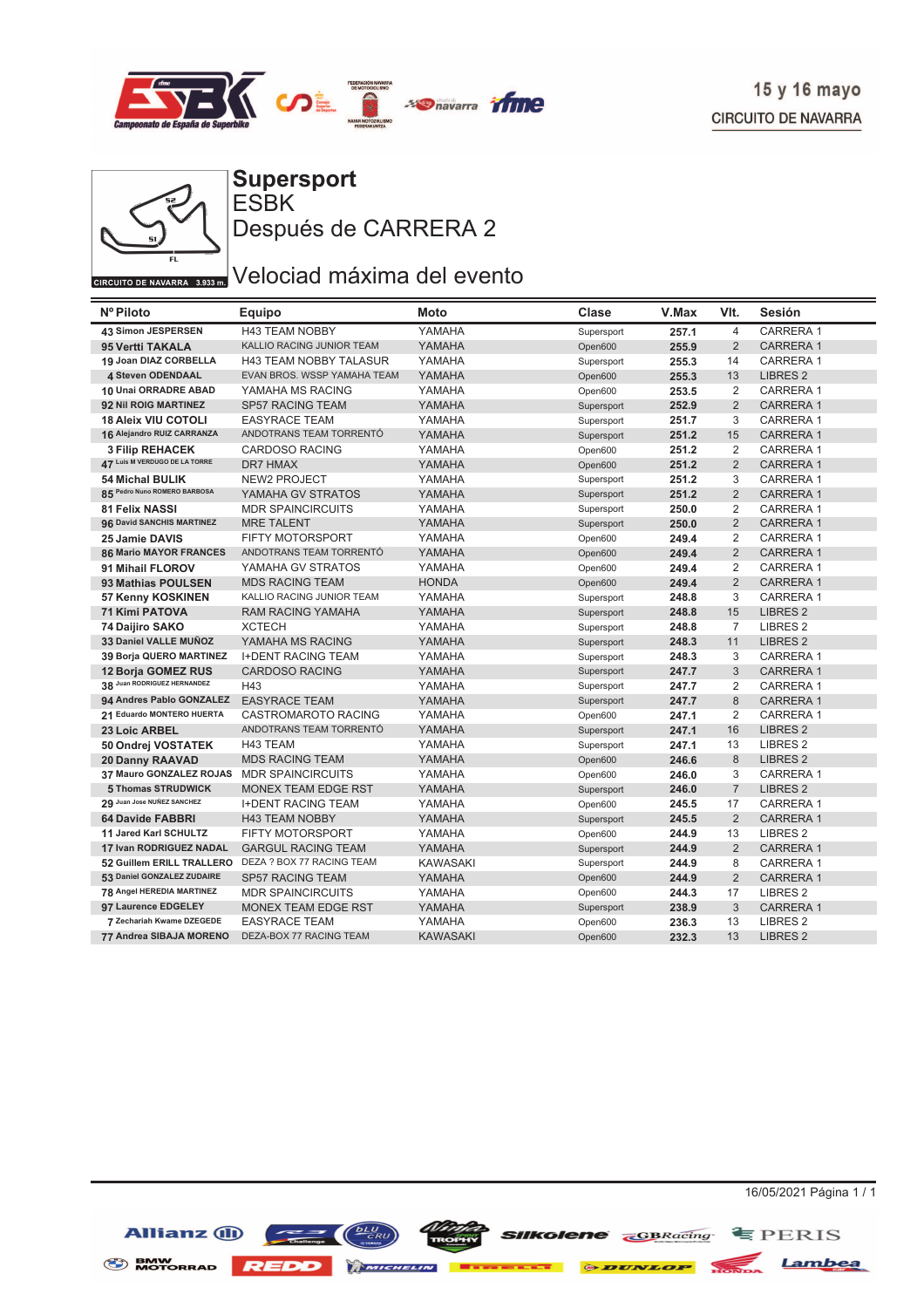



ESBK **Supersport**

CARRERA 2

## GIRCUITO DE NAVARRA 3.935 DI Secuencia de líderes por Clase

|         |                    |                             |             |   | <b>Vuelt Vuelta</b> |       | Total |
|---------|--------------------|-----------------------------|-------------|---|---------------------|-------|-------|
|         | Nº Piloto          | Equipo                      | <b>Moto</b> | a | Final               | Vits. | Vits. |
| Open600 |                    |                             |             |   |                     |       |       |
|         | 4 Steven ODENDAAL  | EVAN BROS, WSSP YAMAHA TEAM | YAMAHA      |   | 6                   | 6     | 6     |
| 10      | Unai ORRADRE ABAD  | YAMAHA MS RACING            | YAMAHA      |   | 17                  | 11    | 11    |
|         | Supersport         |                             |             |   |                     |       |       |
|         | 12 Borja GOMEZ RUS | <b>CARDOSO RACING</b>       | YAMAHA      |   | 17                  | 17    | 17    |

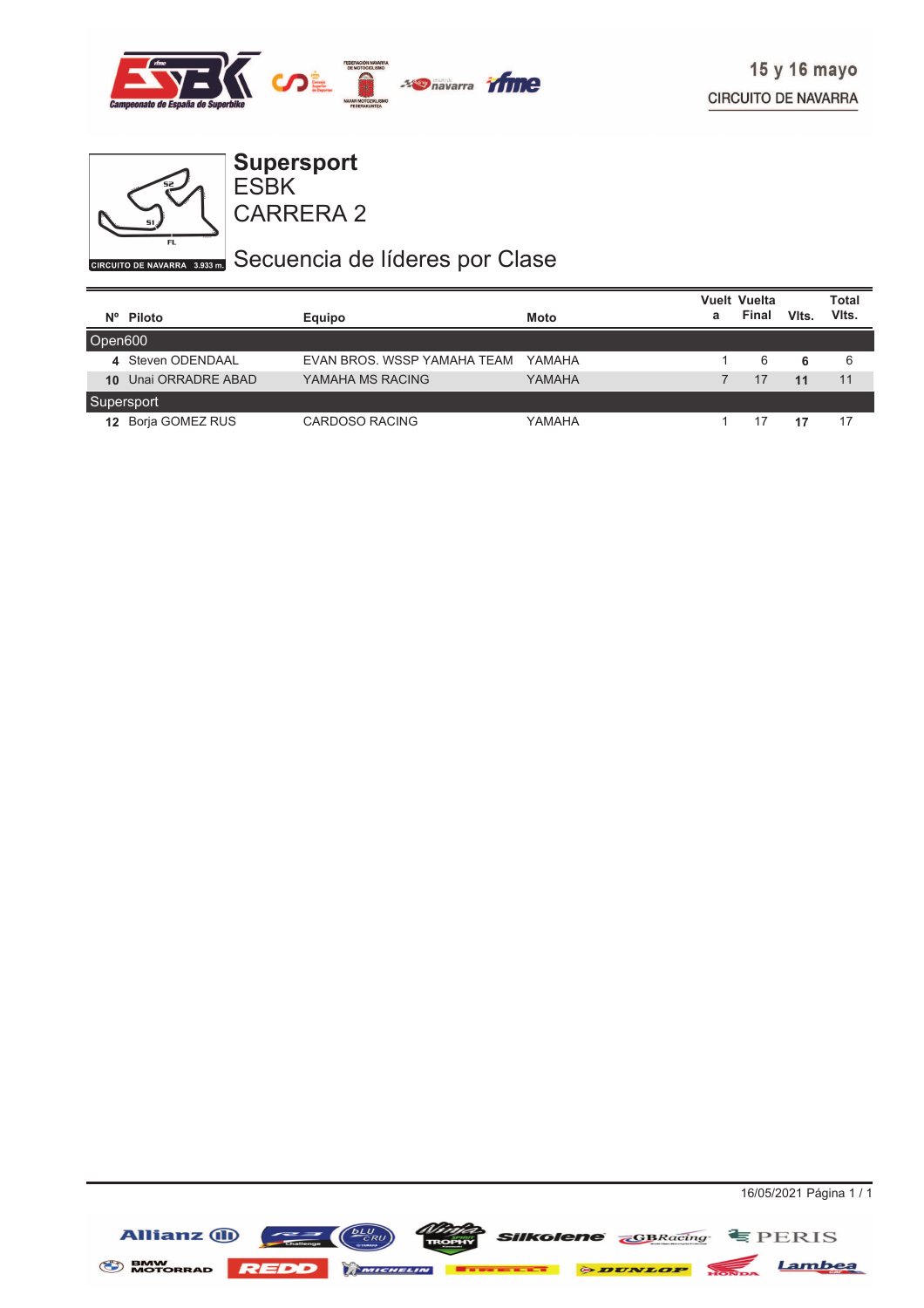



#### CARRERA 2 ESBK **Supersport**

## **CIRCUITO DE NAVARRA 3533 ED** Secuencia de vueltas rápidas

| T. Sesión | Nº Piloto                  | Equipo                            | Moto   | Clase     | Tiempo   | Km/h  | VIt.         |
|-----------|----------------------------|-----------------------------------|--------|-----------|----------|-------|--------------|
| 3:30.510  | 4 Steven ODENDAAL          | EVAN BROS, WSSP YAMAHA TEAM       | YAMAHA | Open600   | 1:42.479 | 138.2 |              |
| 5:12.358  | 4 Steven ODENDAAL          | <b>FVAN BROS WSSP YAMAHA TFAM</b> | YAMAHA | Open600   | 1:41.848 | 139.0 | $\mathbf{c}$ |
| 5:14.567  | <b>18 Aleix VIU COTOLI</b> | <b>EASYRACE TEAM</b>              | YAMAHA | Superspor | 1:41.847 | 139.0 | ົ            |
| 6:54.112  | 4 Steven ODENDAAL          | <b>FVAN BROS WSSP YAMAHA TFAM</b> | YAMAHA | Open600   | 1:41.754 | 139.1 | $\Delta$     |

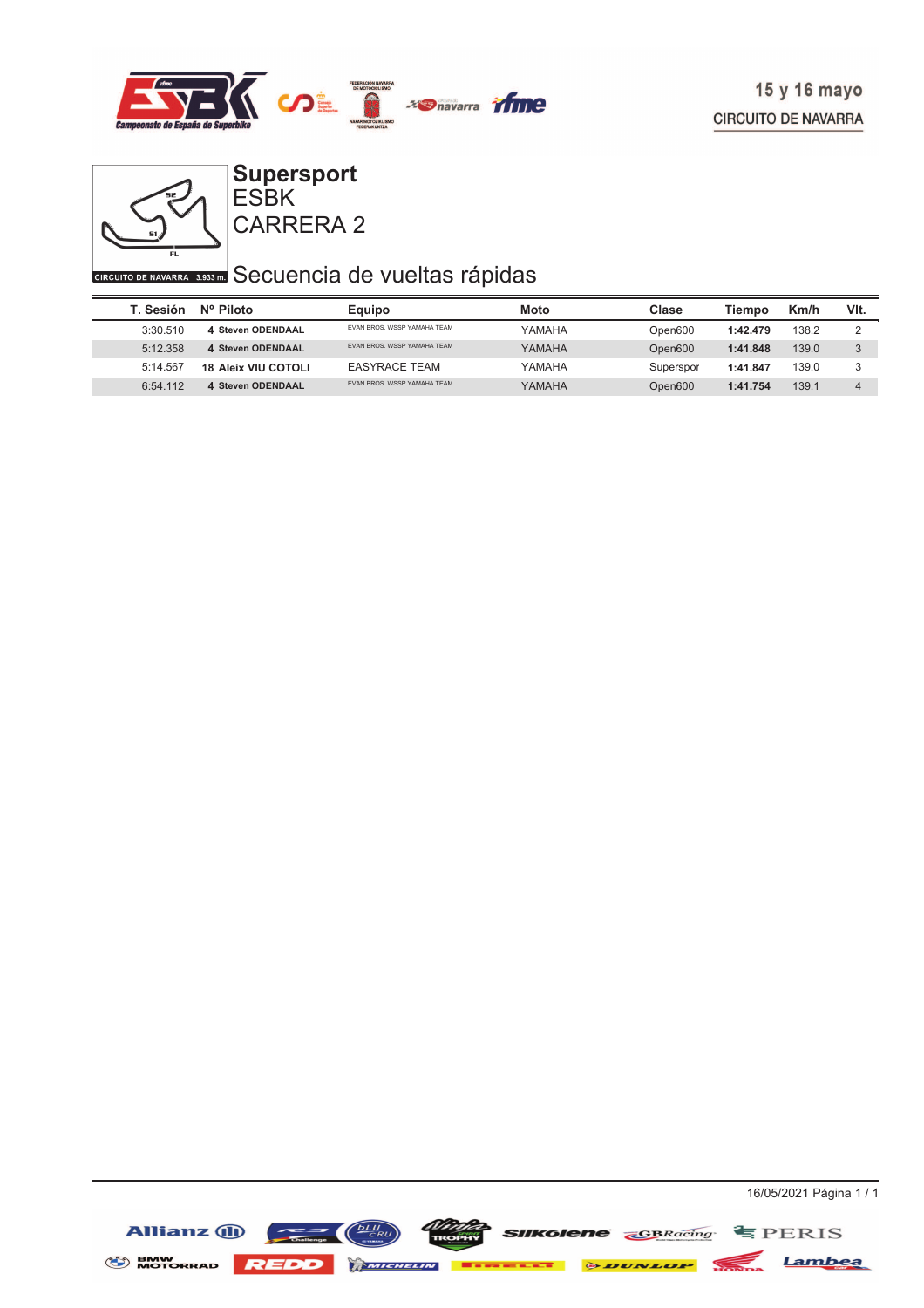



GIRCUITO DE NAVARRA 3.933mm Tiempos por vuelta

| Piloto Doblado |               |        |             |               |        |                |                            |                |    |                |               |        |             |                            |                |
|----------------|---------------|--------|-------------|---------------|--------|----------------|----------------------------|----------------|----|----------------|---------------|--------|-------------|----------------------------|----------------|
| $N^{\circ}$    | <b>Tiempo</b> | Dif.   | $N^{\circ}$ | <b>Tiempo</b> | Dif.   | N <sup>o</sup> | <b>Tiempo</b>              | Dif.           |    | N°             | <b>Tiempo</b> | Dif.   | $N^{\circ}$ | Tiempo                     | Dif.           |
|                |               |        | 57          | 1:43.638      | 5.752  | 91             | 1:44.876                   | 14.985         | 74 |                | 1:42.906      | 7.180  | 21          | 1:45.129                   | 21.893         |
|                | <b>VIt. 1</b> |        | 92          | 1:43.775      | 6.078  | 25             | 1:45.642                   | 16.555         |    | 16             | 1:43.022      | 7.470  | 93          | 1:44.273                   | 21.978         |
| 4              | 1:48.031      | 0.000  | 54          | 1:44.390      | 6.199  | 11             | 1:45.944                   | 18.586         | 85 |                | 1:43.169      | 7.716  | 81          | 1:44.908                   | 23.686         |
| 12             | 1:48.890      | 0.859  | 37          | 1:44.271      | 7.077  | 64             | 1:46.452                   | 19.553         | 95 |                | 1:42.685      | 8.300  | 91          | 1:44.433                   | 25.246         |
| 43             | 1:49.160      | 1.129  | 52          | 1:44.467      | 7.081  | 78             | 1:46.169                   | 19.875         | 96 |                | 1:43.883      | 8.792  | 25          | 1:46.844                   | 29.715         |
| 33             | 1:49.219      | 1.188  | 47          | 1:44.257      | 7.368  | 17             | 1:46.686                   | 20.727         | 23 |                | 1:43.145      | 9.589  | 11          | 1:45.798                   | 31.056         |
| 19             | 1:49.630      | 1.599  | 5           | 1:44.298      | 7.858  | 20             | 1:47.431                   | 23.177         | 92 |                | 1:44.153      | 11.979 | 78          | 1:45.621                   | 31.364         |
| 18             | 1:49.914      | 1.883  | 38          | 1:44.466      | 8.226  |                |                            |                | 57 |                | 1:43.731      | 12.159 | 64          | 1:45.925                   | 32.342         |
| 10             | 1:50.352      | 2.321  | 86          | 1:44.582      | 8.594  |                | VIt. 4                     |                | 54 |                | 1:43.955      | 12.556 | 17          | 1:47.101                   | 36.156         |
| 39             | 1:50.736      | 2.705  | 93          | 1:44.448      | 8.743  | $\overline{4}$ | 1:41.754                   |                | 37 |                | 1:43.649      | 13.698 | 20          | 1:47.964                   | 41.919         |
| 74             | 1:51.184      | 3.153  | 53          | 1:45.035      | 9.222  | 12             | 1:42.386                   | 1.999          | 52 |                | 1:44.029      | 14.667 |             |                            |                |
| 85             | 1:51.284      | 3.253  | 21          | 1:44.397      | 9.599  | 33             | 1:42.562                   | 2.224          | 47 |                | 1:43.785      | 14.933 |             | VIt. 7                     |                |
| 16             | 1:51.323      | 3.292  | 50          | 1:44.623      | 9.738  | 43             | 1:42.840                   | 3.102          | 38 |                | 1:43.713      | 16.329 | 12          | 1:42.404                   |                |
| 95             | 1:51.705      | 3.674  | 71          | 1:45.139      | 10.738 | 18             | 1:43.064                   | 3.519          |    | 5              | 1:43.828      | 16.775 | 33          | 1:42.322                   | 0.186          |
| 96             | 1:51.908      | 3.877  | 81          | 1:45.500      | 11.328 | 10             | 1:42.305                   | 3.913          | 53 |                | 1:43.861      | 17.093 | 43          | 1:41.914                   | 0.595          |
| 23             | 1:52.079      | 4.048  | 94          | 1:45.219      | 11.406 | 19             | 1:42.989                   | 4.558          |    | 50             | 1:43.689      | 17.739 | 18          | 1:42.024                   | 1.058          |
| 54             | 1:52.319      | 4.288  | 91          | 1:45.827      | 11.957 | 39             | 1:42.807                   | 5.043          | 71 |                | 1:44.331      | 18.684 | 10          | 1:42.627                   | 2.746          |
| 57             | 1:52.624      | 4.593  | 25          | 1:45.868      | 12.761 | 74             | 1:43.179                   | 6.091          | 21 |                | 1:44.745      | 19.021 | 19          | 1:42.892                   | 4.634          |
| 92             | 1:52.813      | 4.782  | 11          | 1:46.773      | 14.490 | 16             | 1:43.122                   | 6.265          | 94 |                | 1:44.283      | 19.118 | 39          | 1:42.808                   | 4.995          |
| 52             | 1:53.124      | 5.093  | 64          | 1:46.779      | 14.949 | 85             | 1:43.161                   | 6.364          | 93 |                | 1:46.273      | 19.962 | 16          | 1:42.666                   | 5.858          |
| 37             | 1:53.316      | 5.285  | 78          | 1:46.495      | 15.554 | 96             | 1:43.226                   | 6.726          | 81 |                | 1:45.236      | 21.035 | 74          | 1:43.238                   | 6.275          |
| 47             | 1:53.621      | 5.590  | 17          | 1:46.379      | 15.889 | 95             | 1:42.970                   | 7.432          | 91 |                | 1:46.829      | 23.070 | 85          | 1:42.914                   | 6.505          |
| 5              | 1:54.070      | 6.039  | 20          | 1:47.680      | 17.594 | 23             | 1:43.365                   | 8.261          | 25 |                | 1:46.211      | 25.128 | 95          | 1:42.731                   | 6.736          |
| 38             | 1:54.270      | 6.239  | 97          | 1:49.028      | 19.688 | 92             | 1:43.664                   | 9.643          | 11 |                | 1:45.727      | 27.515 | 96          | 1:43.358                   | 8.463          |
| 86             | 1:54.522      | 6.491  |             |               |        | 57             | 1:44.276                   | 10.245         | 78 |                | 1:45.821      | 28.000 | 23          | 1:43.675                   | 9.862          |
| 53             | 1:54.697      | 6.666  |             | Vlt.3         |        | 54             | 1:44.040                   | 10.418         | 64 |                | 1:46.150      | 28.674 | 92          | 1:43.850                   | 12.704         |
| 93             | 1:54.805      | 6.774  | 4           | 1:41.848      |        | 37             | 1:43.715                   | 11.866         | 17 |                | 1:47.066      | 31.312 | 57          | 1:43.833                   | 13.223         |
| 50             | 1:55.625      | 7.594  | 12          | 1:42.285      | 1.367  | 52             | 1:44.410                   | 12.455         |    | 20             | 1:48.101      | 36.212 | 37          | 1:43.614                   | 14.062         |
| 21             | 1:55.712      | 7.681  | 33          | 1:41.967      | 1.416  | 47             | 1:44.479                   | 12.965         |    |                |               |        | 54          | 1:44.560                   | 14.152         |
| 71             | 1:56.109      | 8.078  | 43          | 1:42.681      | 2.016  | 38             | 1:45.129                   | 14.433         |    |                | VIt. 6        |        | 52          | 1:43.967                   | 15.544         |
| 81             | 1:56.338      | 8.307  | 18          | 1:41.847      | 2.209  | 5              | 1:45.893                   | 14.764         |    | $\overline{4}$ | 1:42.257      |        | 47          | 1:44.016                   | 15.843         |
| 91             | 1:56.640      | 8.609  | 19          | 1:42.757      | 3.323  | 53             | 1:45.139                   | 15.049         |    | 12             | 1:42.178      | 2.165  | 38          | 1:43.505                   | 16.596         |
| 94             | 1:56.697      | 8.666  | 10          | 1:42.566      | 3.362  | 93             | 1:45.343                   | 15.506         | 33 |                | 1:42.021      | 2.433  | 53          | 1:43.823                   | 17.835         |
| 25             | 1:57.403      | 9.372  | 39          | 1:42.781      | 3.990  | 50             | 1:45.295                   | 15.867         | 43 |                | 1:42.128      | 3.250  | 5           | 1:44.386                   | 18.240         |
| 11             | 1:58.227      | 10.196 | 74          | 1:42.933      | 4.666  | 21             | 1:45.664                   | 16.093         | 18 |                | 1:42.120      | 3.603  | 50          | 1:44.161                   | 18.657         |
| 64             | 1:58.680      | 10.649 | 16          | 1:42.734      | 4.897  | 71             | 1:44.604                   | 16.170         |    | 10             | 1:42.850      | 4.688  | 94          | 1:44.704                   | 21.566         |
| 78             | 1:59.569      | 11.538 | 85          | 1:43.028      | 4.957  | 94             | 1:44.075                   | 16.652         | 19 |                | 1:42.976      | 6.311  | 71          | 1:44.989                   | 21.713         |
| 17             | 2:00.020      | 11.989 | 96          | 1:42.693      | 5.254  | 81             | 1:44.764                   | 17.616         |    | 39             | 1:43.051      | 6.756  | 93          | 1:44.427                   | 21.836         |
| 20             | 2:00.424      | 12.393 | 95          | 1:43.025      | 6.216  | 91             | 1:44.827                   | 18.058         | 74 |                | 1:42.683      | 7.606  | 21          | 1:45.063                   | 22.387         |
| 97             | 2:01.170      | 13.139 | 23          | 1:42.957      | 6.650  | 25             | 1:45.933                   | 20.734         |    | 16             | 1:42.548      | 7.761  | 81          | 1:45.165                   | 24.282         |
|                |               |        | 57          | 1:43.819      | 7.723  | 11             | 1:46.773                   | 23.605         | 85 |                | 1:42.701      | 8.160  | 91          | 1:44.085                   | 24.762         |
|                | <b>VIt. 2</b> |        | 92          | 1:43.503      | 7.733  | 78             | 1:45.875                   | 23.996         | 95 |                | 1:42.531      | 8.574  | 25          | 1:47.057                   | 32.203         |
| 4              | 1:42.479      |        | 54          | 1:43.781      | 8.132  | 64             | 1:46.542                   | 24.341         | 96 |                | 1:43.139      | 9.674  | 78          | 1:45.537                   | 32.332         |
|                | 12 1:42.550   | 0.930  | 52          | 1:44.566      | 9.799  | 17             | 1:47.090                   | 26.063         |    | 23             | 1:43.424      | 10.756 | 11          | 1:46.407                   | 32.894         |
|                | 43 1:42.533   | 1.183  |             | 37 1:44.676   | 9.905  |                | 20 1:48.505                | 29.928         |    |                | 92 1:43.701   | 13.423 |             | 64 1:46.277                | 34.050         |
| 33             | 1:42.588      | 1.297  |             | 47 1:44.720   | 10.240 |                |                            |                |    | 57             | 1:44.057      | 13.959 |             | 17 1:47.275                | 38.862         |
| 18             | 1:42.806      | 2.210  |             | 5 1:44.615    | 10.625 |                | VIt. 5                     |                |    | 54             | 1:43.862      | 14.161 |             | 20 1:47.547                | 44.897         |
|                | 19 1:43.294   | 2.414  |             | 86 1:44.266   | 11.012 |                |                            |                |    | 37             | 1:43.576      | 15.017 |             |                            |                |
| 10             | 1:42.802      | 2.644  | 38          | 1:44.680      | 11.058 |                | 4 1:41.817<br>12 1:42.062  | 2.244          | 52 |                | 1:43.736      | 16.146 |             | VIt. 8                     |                |
| 39             | 1:42.831      | 3.057  | 53          | 1:44.290      | 11.664 |                |                            | 2.669          |    | 47             | 1:43.720      | 16.396 |             |                            |                |
| 74             | 1:42.907      | 3.581  | 93          | 1:45.022      | 11.917 |                | 33 1:42.262                | 3.379          | 38 |                | 1:43.588      | 17.660 |             | 12 1:42.809                | 0.261          |
| 85             | 1:43.003      | 3.777  | 21          | 1:44.432      | 12.183 |                | 43 1:42.094                | 3.740          |    | 5              | 1:43.905      | 18.423 |             | 33 1:42.884                | 0.628          |
| 16             | 1:43.198      | 4.011  | 50          | 1:44.436      | 12.326 |                | 18 1:42.038<br>10 1:41.999 | 4.095          | 53 |                | 1:43.745      | 18.581 |             | 43 1:42.842<br>18 1:42.643 | 0.892          |
| 96             | 1:43.011      | 4.409  | 71          | 1:44.430      | 13.320 |                |                            |                |    | 50             | 1:43.583      | 19.065 |             | 10 1:43.085                |                |
| 95             | 1:43.844      | 5.039  | 94          | 1:44.773      | 14.331 |                | 19 1:42.851                | 5.592<br>5.962 | 71 |                | 1:44.866      | 21.293 |             | 19 1:43.216                | 3.022<br>5.041 |
| 23             | 1:43.972      | 5.541  |             | 81 1:45.126   | 14.606 |                | 39 1:42.736                |                |    |                | 94 1:44.570   | 21.431 |             |                            |                |
|                |               |        |             |               |        |                |                            |                |    |                |               |        |             |                            |                |

16/05/2021 Página 1 / 3









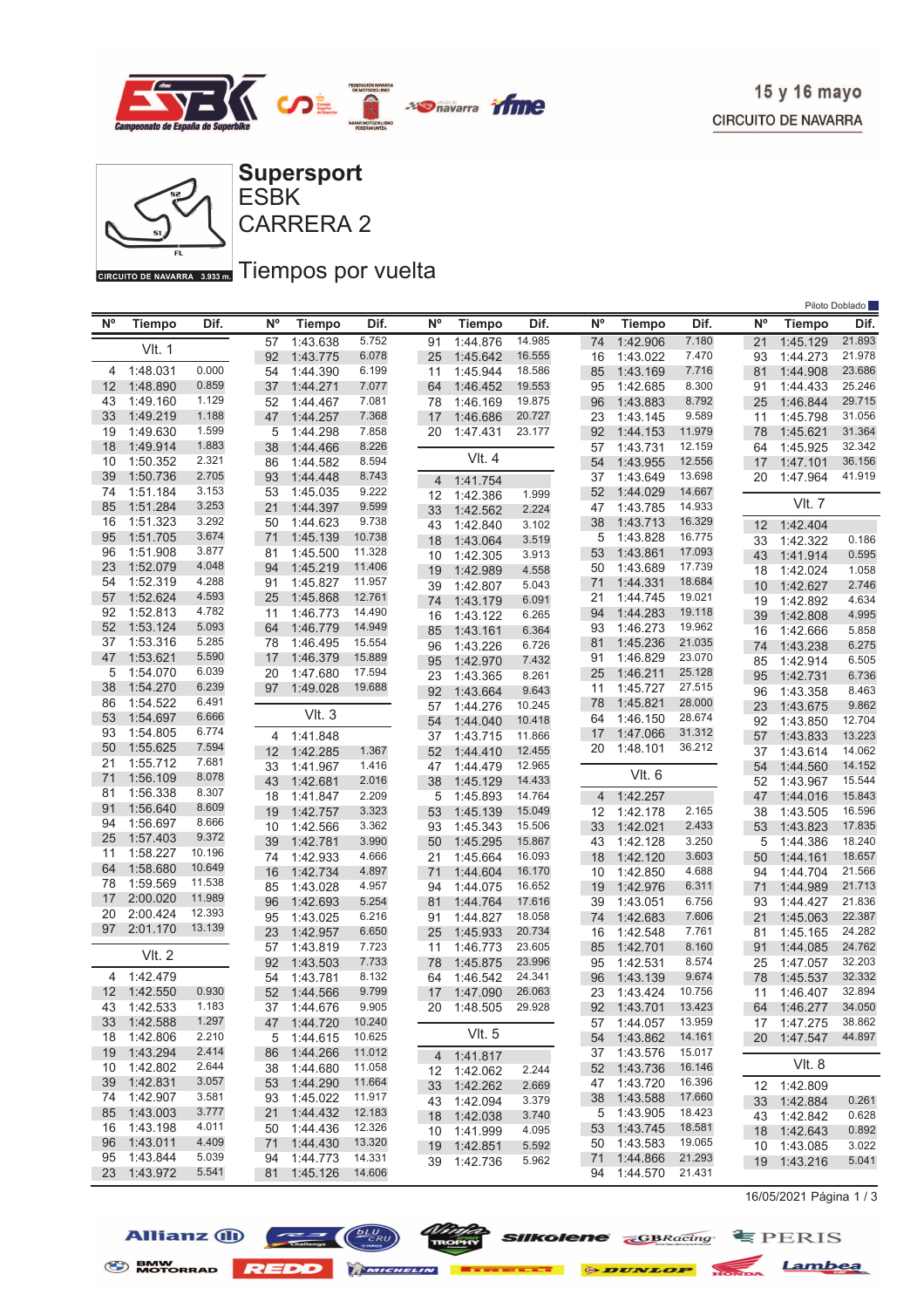



GIRCUITO DE NAVARRA 3.933mm Tiempos por vuelta

|    |               |        |    |                      |        |                |                   |        |    |                   |        |                 |                   | Piloto Doblado |
|----|---------------|--------|----|----------------------|--------|----------------|-------------------|--------|----|-------------------|--------|-----------------|-------------------|----------------|
| N° | <b>Tiempo</b> | Dif.   | N° | <b>Tiempo</b>        | Dif.   | N <sup>o</sup> | <b>Tiempo</b>     | Dif.   | N° | <b>Tiempo</b>     | Dif.   | $N^{\circ}$     | <b>Tiempo</b>     | Dif.           |
| 39 | 1:43.091      | 5.277  | 93 | 1:45.589             | 25.827 | 74             | 1:42.969          | 7.834  | 64 | 1:46.160          | 52.251 | 54              | 1:44.217          | 25.764         |
| 16 | 1:42.474      | 5.523  | 91 | 1:43.943             | 27.542 | 96             | 1:43.210          | 11.488 | 25 | 1:48.208          | 57.438 | 47              | 1:43.899          | 26.106         |
| 74 | 1:42.804      | 6.270  | 81 | 1:45.324             | 28.828 | 23             | 1:43.545          | 13.582 | 17 | 1:47.633 1:05.525 |        | 52              | 1:43.866          | 26.902         |
| 85 | 1:42.990      | 6.686  | 78 | 1:45.593             | 38.320 | 37             | 1:43.905          | 18.144 | 20 | 1:48.007 1:11.481 |        | 38              | 1:43.736          | 27.210         |
| 95 | 1:42.978      | 6.905  | 11 | 1:45.813             | 39.466 | 92             | 1:43.740          | 18.342 |    |                   |        | 53              | 1:43.459          | 27.523         |
| 96 | 1:43.191      | 8.845  | 25 | 1:47.195             | 40.755 | 57             | 1:43.684          | 18.830 |    | <b>VIt. 13</b>    |        | 50              | 1:44.025          | 31.323         |
| 23 | 1:43.350      | 10.403 | 64 | 1:46.378             | 40.806 | 54             | 1:43.877          | 19.293 | 12 | 1:42.117          |        | 94              | 1:44.239          | 33.780         |
| 92 | 1:43.922      | 13.817 | 17 | 1:48.094             | 48.920 | 47             | 1:44.050          | 21.360 | 33 | 1:42.507          | 0.670  | 21              | 1:44.698          | 34.682         |
| 37 | 1:43.244      | 14.497 | 20 | 1:47.615             | 54.731 | 52             | 1:44.868          | 21.793 | 18 | 1:42.402          | 0.888  | 5               | 1:45.805          | 35.632         |
| 57 | 1:44.119      | 14.533 |    |                      |        | 38             | 1:43.926          | 22.134 | 43 | 1:42.998          | 2.929  | 71              | 1:44.960          | 39.162         |
| 54 | 1:43.726      | 15.069 |    | <b>VIt. 10</b>       |        | 53             | 1:43.818          | 22.961 | 10 | 1:43.058          | 7.497  | 93              | 1:45.485          | 39.309         |
| 52 | 1:43.812      | 16.547 | 12 | 1:42.297             |        | 50             | 1:44.333          | 25.749 | 16 | 1:42.950          | 8.502  | 91              | 1:44.866          | 40.171         |
| 47 | 1:43.720      | 16.754 | 33 | 1:42.250             | 0.553  | 5              | 1:44.616          | 25.908 | 19 | 1:43.385          | 8.843  | 81              | 1:46.428          | 45.571         |
| 38 | 1:43.753      | 17.540 | 43 | 1:42.502             | 1.174  | 94             | 1:43.823          | 26.856 | 74 | 1:43.023          | 9.407  | 78              | 1:45.190          | 53.356         |
| 53 | 1:44.068      | 19.094 | 18 | 1:42.482             | 1.361  | 21             | 1:44.127          | 28.490 | 39 | 1:44.222          | 10.138 | 11              | 1:46.526          | 59.483         |
| 5  | 1:44.396      | 19.827 | 10 | 1:44.832             | 5.579  | 71             | 1:44.213          | 29.337 | 96 | 1:43.764          | 14.195 | 64              | 1:45.956 1:00.205 |                |
| 50 | 1:44.034      | 19.882 | 19 | 1:43.193             | 6.205  | 93             | 1:44.600          | 30.103 | 23 | 1:43.602          | 16.220 | 25              | 1:48.439 1:09.753 |                |
| 94 | 1:43.818      | 22.575 | 16 | 1:43.276             | 6.529  | 91             | 1:44.791          | 32.242 | 57 | 1:44.596          | 22.889 | 17              | 1:47.576 1:16.715 |                |
| 93 | 1:44.131      | 23.158 | 39 | 1:43.264             | 6.798  | 81             | 1:45.474          | 34.512 | 92 | 1:45.059          | 22.985 | 20              | 1:47.871 1:22.905 |                |
| 71 | 1:44.645      | 23.549 | 74 | 1:43.132             | 7.176  | 78             | 1:45.291          | 44.422 | 37 | 1:45.491          | 23.150 |                 |                   |                |
| 21 | 1:44.265      | 23.843 | 96 | 1:43.594             | 10.589 | 11             | 1:46.015          | 46.811 | 54 | 1:44.977          | 23.629 |                 | <b>VIt. 15</b>    |                |
| 81 | 1:44.951      | 26.424 | 23 | 1:43.504             | 12.348 | 64             | 1:46.229          | 48.488 | 47 | 1:43.795          | 24.289 | 12              | 1:42.237          |                |
| 91 | 1:44.566      | 26.519 | 37 | 1:43.422             | 16.550 | 25             | 1:47.707          | 51.627 | 52 | 1:43.934          | 25.118 | 18              | 1:42.059          | 0.617          |
| 78 | 1:46.124      | 35.647 | 92 | 1:43.753             | 16.913 | 17             | 1:48.073 1:00.289 |        | 38 | 1:43.857          | 25.556 | 33              | 1:42.614          | 1.542          |
| 25 | 1:47.086      | 36.480 | 57 | 1:44.036             | 17.457 | 20             | 1:48.063 1:05.871 |        | 53 | 1:43.755          | 26.146 | 43              | 1:42.973          | 4.909          |
| 11 | 1:46.488      | 36.573 | 54 | 1:44.000             | 17.727 |                |                   |        | 50 | 1:43.888          | 29.380 | 10              | 1:43.591          | 9.922          |
| 64 | 1:46.107      | 37.348 | 52 | 1:43.858             | 19.236 |                | VIt. 12           |        | 94 | 1:44.910          | 31.623 | 16              | 1:42.922          | 9.989          |
| 17 | 1:47.693      | 43.746 | 47 | 1:44.028             | 19.621 | 12             | 1:42.397          |        | 5  | 1:45.407          | 31.909 | 19              | 1:42.883          | 10.123         |
| 20 | 1:47.948      | 50.036 | 38 | 1:44.065             | 20.519 | 33             | 1:42.350          | 0.280  | 21 | 1:44.007          | 32.066 | 74              | 1:42.906          | 10.967         |
|    |               |        | 53 | 1:43.735             | 21.454 | 18             | 1:42.189          | 0.603  | 93 | 1:45.224          | 35.906 | 96              | 1:43.320          | 16.617         |
|    | <b>VIt. 9</b> |        | 5  | 1:44.654             | 23.603 | 43             | 1:42.684          | 2.048  | 71 | 1:45.213          | 36.284 | 39              | 1:43.945          | 18.230         |
| 12 | 1:42.920      |        | 50 | 1:44.671             | 23.727 | 10             | 1:42.860          | 6.556  | 91 | 1:44.804          | 37.387 | 23              | 1:44.195          | 20.164         |
| 33 | 1:43.259      | 0.600  | 94 | 1:44.125             | 25.344 | 19             | 1:43.153          | 7.575  | 81 | 1:45.679          | 41.225 | 92              | 1:45.111          | 28.134         |
| 43 | 1:43.261      | 0.969  | 21 | 1:43.951             | 26.674 | 16             | 1:42.979          | 7.669  | 78 | 1:45.066          | 50.248 | 57              | 1:45.252          | 28.210         |
| 18 | 1:43.204      | 1.176  | 71 | 1:44.077             | 27.435 | 39             | 1:43.034          | 8.033  | 11 | 1:46.340          | 55.039 | 37              | 1:45.397          | 28.398         |
| 10 | 1:42.942      | 3.044  | 93 | 1:44.284             | 27.814 | 74             | 1:43.064          | 8.501  | 64 | 1:46.197          | 56.331 | 54              | 1:45.050          | 28.577         |
| 19 | 1:43.188      | 5.309  | 91 | 1:44.517             | 29.762 | 96             | 1:43.457          | 12.548 | 25 | 1:48.075 1:03.396 |        | 47              | 1:44.943          | 28.812         |
| 16 | 1:42.947      | 5.550  | 81 | 1:44.818             | 31.349 | 23             | 1:43.550          | 14.735 | 17 | 1:47.813 1:11.221 |        | 52              | 1:44.783          | 29.448         |
| 39 | 1:43.474      | 5.831  | 78 | 1:45.419             | 41.442 | 37             | 1:44.029          | 19.776 | 20 | 1:47.752 1:17.116 |        | 53              | 1:44.214          | 29.500         |
| 74 | 1:42.991      | 6.341  | 11 | 1:45.938             | 43.107 | 92             | 1:44.098          | 20.043 |    |                   |        | 38              | 1:44.643          | 29.616         |
| 95 | 1:42.506      | 6.491  | 64 | 1:46.061             | 44.570 | 57             | 1:43.977          | 20.410 |    | VIt. 14           |        | 50              | 1:43.989          | 33.075         |
| 96 | 1:43.367      | 9.292  | 25 | 1:47.773             | 46.231 | 54             | 1:43.873          | 20.769 | 12 | 1:42.082          |        | 94              | 1:44.344          | 35.887         |
| 23 | 1:43.658      | 11.141 | 95 | 2:30.066             | 54.260 | 47             | 1:43.648          | 22.611 | 18 | 1:41.989          | 0.795  | 21              | 1:44.230          | 36.675         |
| 37 | 1:43.848      | 15.425 |    | 17 1:47.904          | 54.527 | 52             | 1:43.905          | 23.301 |    | 33 1:42.577       | 1.165  | $5\overline{)}$ | 1:45.356          | 38.751         |
|    | 92 1:44.560   | 15.457 |    | 20 1:47.685 1:00.119 |        |                | 38 1:44.079       | 23.816 |    | 43 1:43.326       | 4.173  |                 | 71 1:44.661       | 41.586         |
| 57 | 1:44.105      | 15.718 |    |                      |        |                | 53 1:43.944       | 24.508 | 10 | 1:43.153          | 8.568  | 93              | 1:44.905          | 41.977         |
| 54 | 1:43.875      | 16.024 |    | VIt. 11              |        | 50             | 1:44.257          | 27.609 | 16 | 1:42.884          | 9.304  | 91              | 1:44.711          | 42.645         |
|    | 52 1:44.048   | 17.675 |    | 12 1:42.311          |        |                | 5 1:45.108        | 28.619 | 19 | 1:42.716          | 9.477  | 81              | 1:46.980          | 50.314         |
| 47 | 1:44.056      | 17.890 |    | 33 1:42.085          | 0.327  | 94             | 1:44.371          | 28.830 | 74 | 1:42.973          | 10.298 | 78              | 1:45.406          | 56.525         |
| 38 | 1:44.131      | 18.751 | 18 | 1:41.761             | 0.811  | 21             | 1:44.083          | 30.176 | 96 | 1:43.421          | 15.534 | 11              | 1:47.102 1:04.348 |                |
| 53 | 1:43.842      | 20.016 |    | 43 1:42.898          | 1.761  | 93             | 1:45.093          | 32.799 | 39 | 1:48.466          | 16.522 | 64              | 1:46.718 1:04.686 |                |
| 5  | 1:44.339      | 21.246 |    | 10 1:42.825          | 6.093  | 71             | 1:46.248          | 33.188 | 23 | 1:44.068          | 18.206 | 25              | 1:49.319 1:16.835 |                |
| 50 | 1:44.391      | 21.353 |    | 19 1:42.925          | 6.819  | 91             | 1:44.855          | 34.700 | 57 | 1:44.388          | 25.195 | 17              | 1:47.740 1:22.218 |                |
| 94 | 1:43.861      | 23.516 |    | 16 1:42.869          | 7.087  |                | 81 1:45.548       | 37.663 | 37 | 1:44.170          | 25.238 | 20              | 1:47.397 1:28.065 |                |
| 21 | 1:44.097      | 25.020 |    | 39 1:42.909          | 7.396  | 78             | 1:45.274          | 47.299 | 92 | 1:44.357          | 25.260 |                 |                   |                |
| 71 | 1:45.026      | 25.655 |    |                      |        |                | 11 1:46.402       | 50.816 |    |                   |        |                 |                   |                |

16/05/2021 Página 2 / 3







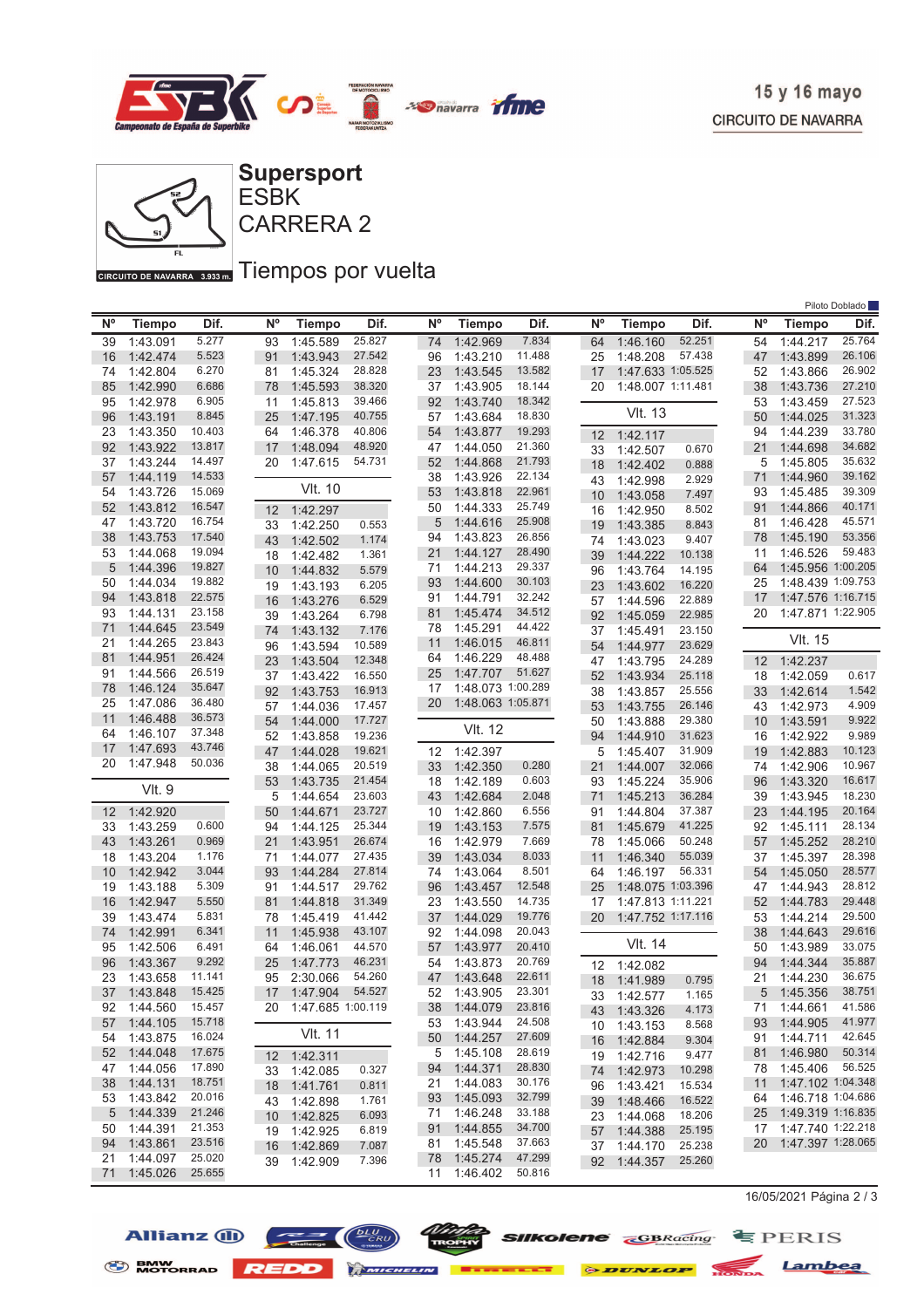

Piloto Doblado



Allianz (ii)

 $\frac{bLU}{CRU}$ 

 $\equiv$   $\equiv$   $\equiv$   $\equiv$ 

CARRERA 2 ESBK

## GIRCUITO DE NAVARRA 3.933mm Tiempos por vuelta

| $N^{\circ}$ | <b>Tiempo</b>              | Dif.             | <b>N°</b> | Tiempo               | Dif.             | $\mathsf{N}^\mathsf{o}$ | <b>Tiempo</b> | Dif. | N° | <b>Tiempo</b> | Dif. | Ν° | Linno Dopigno<br>Tiempo | Dif. |
|-------------|----------------------------|------------------|-----------|----------------------|------------------|-------------------------|---------------|------|----|---------------|------|----|-------------------------|------|
|             | <b>VIt. 16</b>             |                  | 50        | 1:44.249             | 35.849           |                         |               |      |    |               |      |    |                         |      |
|             |                            |                  | 94        | 1:44.235             | 39.123           |                         |               |      |    |               |      |    |                         |      |
| 12<br>18    | 1:42.574<br>1:42.161       | 0.204            | 21<br>5   | 1:44.332             | 39.827<br>44.248 |                         |               |      |    |               |      |    |                         |      |
| 33          | 1:42.476                   | 1.444            | 71        | 1:45.689<br>1:44.904 | 45.892           |                         |               |      |    |               |      |    |                         |      |
| 43          | 1:43.408                   | 5.743            | 93        | 1:45.233             | 46.416           |                         |               |      |    |               |      |    |                         |      |
| 16          | 1:43.640                   | 11.055           | 91        | 1:45.118             | 47.321           |                         |               |      |    |               |      |    |                         |      |
| 19          | 1:43.769                   | 11.318           | 81        | 1:46.682             | 57.521           |                         |               |      |    |               |      |    |                         |      |
| 10          | 1:44.331                   | 11.679           | 78        | 1:46.293 1:03.431    |                  |                         |               |      |    |               |      |    |                         |      |
| 74          | 1:43.637                   | 12.030           | 64        | 1:46.375 1:12.595    |                  |                         |               |      |    |               |      |    |                         |      |
| 96          | 1:43.536                   | 17.579           | 11        | 1:47.047 1:13.084    |                  |                         |               |      |    |               |      |    |                         |      |
| 39          | 1:44.405                   | 20.061           | 25        | 1:48.036 1:27.282    |                  |                         |               |      |    |               |      |    |                         |      |
| 23          | 1:44.414                   | 22.004<br>30.204 | 17        | 1:48.243 1:32.997    |                  |                         |               |      |    |               |      |    |                         |      |
| 57<br>37    | 1:44.568<br>1:44.520       | 30.344           | 20        | 1:47.833 1:38.159    |                  |                         |               |      |    |               |      |    |                         |      |
| 92          | 1:44.799                   | 30.359           |           |                      |                  |                         |               |      |    |               |      |    |                         |      |
| 54          | 1:44.775                   | 30.778           |           |                      |                  |                         |               |      |    |               |      |    |                         |      |
| 47          | 1:44.975                   | 31.213           |           |                      |                  |                         |               |      |    |               |      |    |                         |      |
| 53          | 1:44.351                   | 31.277           |           |                      |                  |                         |               |      |    |               |      |    |                         |      |
| 52          | 1:44.533                   | 31.407           |           |                      |                  |                         |               |      |    |               |      |    |                         |      |
| 38          | 1:44.916                   | 31.958           |           |                      |                  |                         |               |      |    |               |      |    |                         |      |
| 50          | 1:43.927                   | 34.428           |           |                      |                  |                         |               |      |    |               |      |    |                         |      |
| 94          | 1:44.403                   | 37.716           |           |                      |                  |                         |               |      |    |               |      |    |                         |      |
| 21<br>5     | 1:44.222<br>1:45.210       | 38.323<br>41.387 |           |                      |                  |                         |               |      |    |               |      |    |                         |      |
| 71          | 1:44.804                   | 43.816           |           |                      |                  |                         |               |      |    |               |      |    |                         |      |
| 93          | 1:44.608                   | 44.011           |           |                      |                  |                         |               |      |    |               |      |    |                         |      |
| 91          | 1:44.960                   | 45.031           |           |                      |                  |                         |               |      |    |               |      |    |                         |      |
| 81          | 1:45.927                   | 53.667           |           |                      |                  |                         |               |      |    |               |      |    |                         |      |
| 78          | 1:46.015                   | 59.966           |           |                      |                  |                         |               |      |    |               |      |    |                         |      |
| 11          | 1:47.091 1:08.865          |                  |           |                      |                  |                         |               |      |    |               |      |    |                         |      |
| 64          | 1:46.936 1:09.048          |                  |           |                      |                  |                         |               |      |    |               |      |    |                         |      |
| 25          | 1:47.813 1:22.074          |                  |           |                      |                  |                         |               |      |    |               |      |    |                         |      |
| 17          | 1:47.938 1:27.582          |                  |           |                      |                  |                         |               |      |    |               |      |    |                         |      |
| 20          | 1:47.663 1:33.154          |                  |           |                      |                  |                         |               |      |    |               |      |    |                         |      |
|             | <b>VIt. 17</b>             |                  |           |                      |                  |                         |               |      |    |               |      |    |                         |      |
| 12          | 1:42.828                   |                  |           |                      |                  |                         |               |      |    |               |      |    |                         |      |
| 18          | 1:42.633                   | 0.009            |           |                      |                  |                         |               |      |    |               |      |    |                         |      |
| 33          | 1:44.678                   | 3.294            |           |                      |                  |                         |               |      |    |               |      |    |                         |      |
| 43          | 1:44.067                   | 6.982<br>11.151  |           |                      |                  |                         |               |      |    |               |      |    |                         |      |
| 16<br>19    | 1:42.924<br>1:43.219       | 11.709           |           |                      |                  |                         |               |      |    |               |      |    |                         |      |
| 74          | 1:43.011                   | 12.213           |           |                      |                  |                         |               |      |    |               |      |    |                         |      |
| 10          | 1:43.573                   | 12.424           |           |                      |                  |                         |               |      |    |               |      |    |                         |      |
| 96          | 1:43.968                   | 18.719           |           |                      |                  |                         |               |      |    |               |      |    |                         |      |
| 39          | 1:44.418                   | 21.651           |           |                      |                  |                         |               |      |    |               |      |    |                         |      |
|             | 23 1:44.289                | 23.465           |           |                      |                  |                         |               |      |    |               |      |    |                         |      |
|             | 92 1:44.247                | 31.778           |           |                      |                  |                         |               |      |    |               |      |    |                         |      |
| 57          | 1:44.422                   | 31.798           |           |                      |                  |                         |               |      |    |               |      |    |                         |      |
|             | 37 1:44.564                | 32.080           |           |                      |                  |                         |               |      |    |               |      |    |                         |      |
|             | 54 1:44.866<br>53 1:44.551 | 32.816<br>33.000 |           |                      |                  |                         |               |      |    |               |      |    |                         |      |
|             | 47 1:44.680                | 33.065           |           |                      |                  |                         |               |      |    |               |      |    |                         |      |
| 52          | 1:44.791                   | 33.370           |           |                      |                  |                         |               |      |    |               |      |    |                         |      |
|             | 38 1:44.947                | 34.077           |           |                      |                  |                         |               |      |    |               |      |    |                         |      |
|             |                            |                  |           |                      |                  |                         |               |      |    |               |      |    |                         |      |

BMW MOTORRAD REDD MINIMULATE DE DUNLOP HONDA Lambea

*Ninta* **SIIkolene GBRacing SPERIS**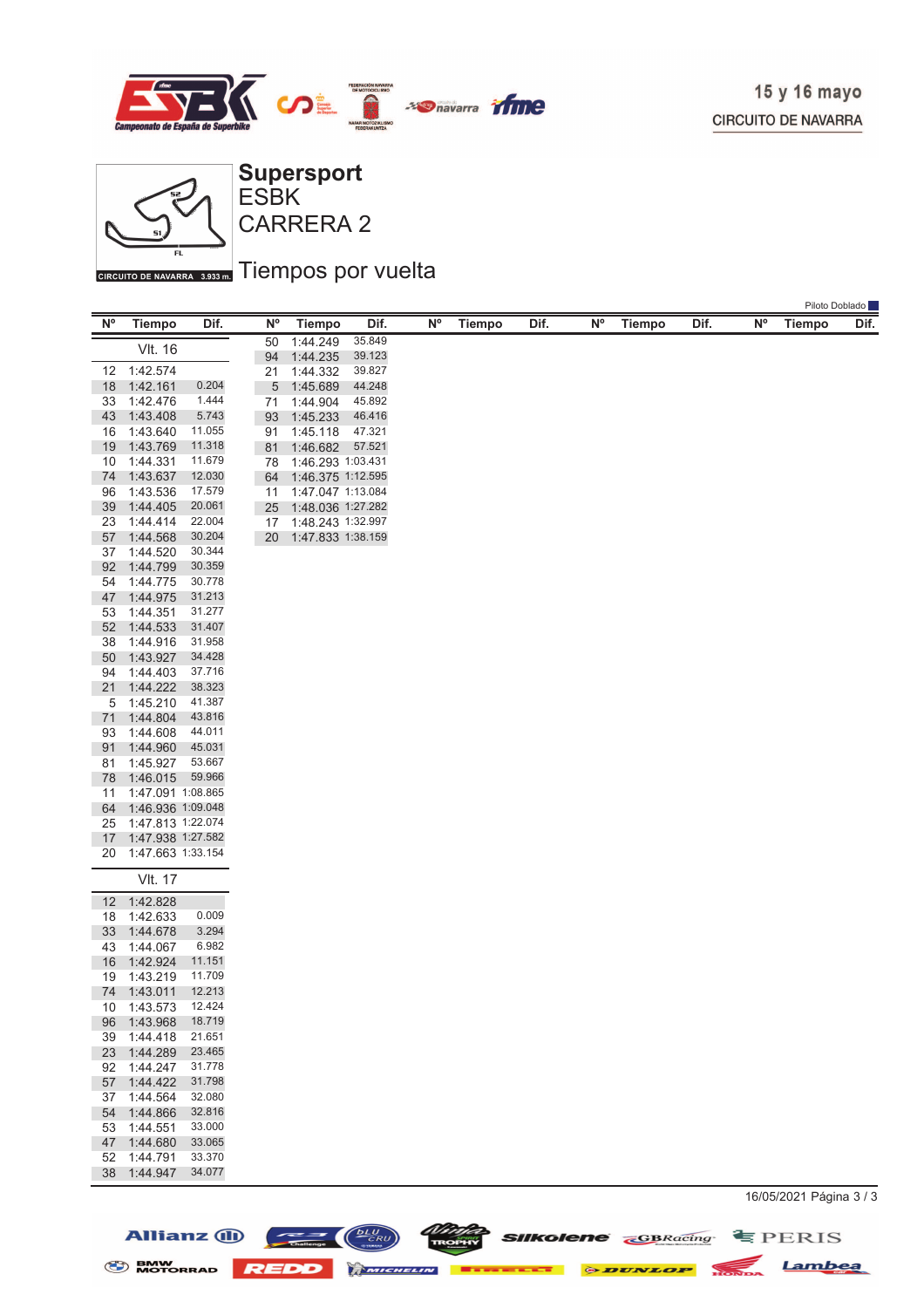



## GIRGUITO DE NAVARRA 3.933mm VUelta a vuelta

Allianz  $\bigoplus$   $\bigoplus$   $\bigoplus$ 

|                     |                      |                             |                  |                                  | _ Vuelta invalidada    |                  | Mejor Personal       |                             |                  | Mejor de la sesión <b>B</b> Cruzando por el pit lane |                        |
|---------------------|----------------------|-----------------------------|------------------|----------------------------------|------------------------|------------------|----------------------|-----------------------------|------------------|------------------------------------------------------|------------------------|
| VIt.                | Tiempo               |                             |                  | Sector 1 Sector 2 Sector 3 V.Max | T. Sesión              | VIt.             | <b>Tiempo</b>        |                             |                  | Sector 1 Sector 2 Sector 3 V.Max                     | T. Sesión              |
|                     |                      | <b>Steven ODENDAAL</b>      |                  |                                  | <b>RSA</b>             | $\,6\,$          | 1:45.798             | 28.535                      | 38.975           | 38.288                                               | 10:49.242              |
| 4                   |                      |                             |                  |                                  |                        | $\overline{7}$   | 1:46.407             | 27.998                      | 39.922           | 38.487                                               | 12:35.649              |
|                     |                      | EVAN BROS. WSSP YAMAHA TEAM |                  |                                  | YAMAHA                 | $\boldsymbol{8}$ | 1:46.488             | 28.329                      | 39.851           | 38.308                                               | 14:22.137              |
| $\mathbf{1}$        | 1:48.031             | 32.183                      | 38.784           | 37.064                           | 1:48.031               | 9                | 1:45.813             | 28.682                      | 39.105           | 38.026                                               | 16:07.950              |
| $\overline{2}$      | 1:42.479             | 26.919                      | 38.651           | 36.909                           | 3:30.510               | 10               | 1:45.938             | 27.735                      | 39.776           | 38.427                                               | 17:53.888              |
| 3                   | 1:41.848             | 26.692                      | 38.312           | 36.844                           | 5:12.358               | 11               | 1:46.015             | 27.988                      | 39.657           | 38.370                                               | 19:39.903              |
| $\overline{4}$      | 1:41.754             | 26.615                      | 38.395           | 36.744                           | 6:54.112               | 12               | 1:46.402             | 27.910                      | 39.777           | 38.715                                               | 21:26.305              |
| 5                   | 1:41.817             | 26.733                      | 38.259           | 36.825                           | 8:35.929               | 13               | 1:46.340             | 28.599                      | 39.006           | 38.735                                               | 23:12.645              |
| 6                   | 1:42.257             | 26.758                      | 38.439           | 37.060                           | 10:18.186              | 14               | 1:46.526             | 28.588                      | 39.366           | 38.572                                               | 24:59.171              |
|                     |                      | <b>Thomas STRUDWICK</b>     |                  |                                  | <b>GBR</b>             | 15               | 1:47.102             | 28.996                      | 39.586           | 38.520                                               | 26:46.273              |
| 5                   |                      |                             |                  |                                  |                        | 16<br>17         | 1:47.091<br>1:47.047 | 28.207<br>29.003            | 40.158<br>39.447 | 38.726<br>38.597                                     | 28:33.364<br>30:20.411 |
|                     |                      | MONEX TEAM EDGE RST         | 40.194           | 38.228                           | YAMAHA<br>1:54.070     |                  |                      | <b>Borja GOMEZ RUS</b>      |                  |                                                      |                        |
| 1<br>$\overline{2}$ | 1:54.070             | 35.648                      |                  |                                  |                        | 12               |                      |                             |                  |                                                      | <b>SPA</b>             |
| 3                   | 1:44.298             | 27.727                      | 38.706           | 37.865<br>37.773                 | 3:38.368               |                  |                      | <b>CARDOSO RACING</b>       |                  |                                                      | YAMAHA                 |
| $\overline{4}$      | 1:44.615             | 28.059                      | 38.783           |                                  | 5:22.983               | $\mathbf{1}$     | 1:48.890             | 33.330                      | 38.092           | 37.468                                               | 1:48.890               |
|                     | 1:45.893             | 27.814                      | 38.584           | 39.495                           | 7:08.876               | $\overline{2}$   | 1:42.550             | 27.165                      | 38.017           | 37.368                                               | 3:31.440               |
| 5                   | 1:43.828             | 27.771                      | 38.444           | 37.613                           | 8:52.704               | 3                | 1:42.285             | 27.125                      | 37.875           | 37.285                                               | 5:13.725               |
| 6<br>$\overline{7}$ | 1:43.905             | 27.087                      | 38.880           | 37.938                           | 10:36.609              | $\overline{4}$   | 1:42.386             | 27.382                      | 37.776           | 37.228                                               | 6:56.111               |
| 8                   | 1:44.386             | 27.031<br>27.251            | 39.149<br>39.266 | 38.206<br>37.879                 | 12:20.995              | 5                | 1:42.062             | 26.593                      | 38.342           | 37.127                                               | 8:38.173               |
| 9                   | 1:44.396<br>1:44.339 | 27.682                      | 38.759           | 37.898                           | 14:05.391<br>15:49.730 | 6                | 1:42.178             | 26.711                      | 38.306           | 37.161                                               | 10:20.351              |
| 10                  | 1:44.654             | 27.851                      | 38.745           | 38.058                           | 17:34.384              | $\boldsymbol{7}$ | 1:42.404             | 26.711                      | 38.409           | 37.284                                               | 12:02.755              |
| 11                  | 1:44.616             | 27.956                      | 38.627           | 38.033                           | 19:19.000              | 8                | 1:42.809             | 27.373                      | 38.216           | 37.220                                               | 13:45.564              |
| 12                  |                      |                             |                  |                                  |                        | $9$              | 1:42.920             | 26.874                      | 38.666           | 37.380                                               | 15:28.484              |
| 13                  | 1:45.108<br>1:45.407 | 27.469<br>27.888            | 39.450<br>39.088 | 38.189                           | 21:04.108<br>22:49.515 | 10               | 1:42.297             | 27.257                      | 37.927           | 37.113                                               | 17:10.781              |
| 14                  | 1:45.805             | 28.060                      | 39.433           | 38.431<br>38.312                 |                        | 11               | 1:42.311             | 27.229                      | 37.752           | 37.330                                               | 18:53.092              |
| 15                  | 1:45.356             | 28.178                      | 39.013           | 38.165                           | 24:35.320<br>26:20.676 | 12               | 1:42.397             | 26.728                      | 38.473           | 37.196                                               | 20:35.489              |
| 16                  | 1:45.210             | 28.181                      | 38.934           | 38.095                           | 28:05.886              | 13               | 1:42.117             | 27.243                      | 37.770           | 37.104                                               | 22:17.606              |
| 17                  | 1:45.689             | 28.296                      | 39.060           | 38.333                           | 29:51.575              | 14               | 1:42.082             | 26.657                      | 38.271           | 37.154                                               | 23:59.688              |
|                     |                      |                             |                  |                                  |                        | 15               | 1:42.237             | 27.292                      | 37.864           | 37.081                                               | 25:41.925              |
| 1                   | 0                    | <b>Unai ORRADRE ABAD</b>    |                  |                                  | <b>SPA</b>             | 16               | 1:42.574             | 26.816                      | 38.499           | 37.259                                               | 27:24.499              |
|                     |                      | YAMAHA MS RACING            |                  |                                  | YAMAHA                 | 17               | 1:42.828             | 26.897                      | 38.541           | 37.390                                               | 29:07.327              |
| $\mathbf{1}$        | 1:50.352             | 33.539                      | 38.888           | 37.925                           | 1:50.352               |                  |                      | Alejandro RUIZ CARRANZA     |                  |                                                      | <b>SPA</b>             |
| 2                   | 1:42.802             | 26.788                      | 38.801           | 37.213                           | 3:33.154               | <b>16</b>        |                      |                             |                  |                                                      |                        |
| 3                   | 1:42.566             | 26.837                      | 38.558           | 37.171                           | 5:15.720               |                  |                      | ANDOTRANS TEAM TORRENTÓ     |                  |                                                      | YAMAHA                 |
| 4                   | 1:42.305             | 26.661                      | 38.506           | 37.138                           | 6:58.025               | $\mathbf{1}$     | 1:51.323             | 35.013                      | 38.733           | 37.577                                               | 1:51.323               |
| $5\phantom{.0}$     | 1:41.999             | 26.635                      | 38.489           | 36.875                           | 8:40.024               | $\overline{2}$   | 1:43.198             | 27.779                      | 38.058           | 37.361                                               | 3:34.521               |
| 6                   | 1:42.850             | 26.727                      | 38.504           | 37.619                           | 10:22.874              | 3                | 1:42.734             | 27.245                      | 38.115           | 37.374                                               | 5:17.255               |
| $\overline{7}$      | 1:42.627             | 26.788                      | 38.565           | 37.274                           | 12:05.501              | $\overline{4}$   | 1:43.122             | 27.437                      | 38.183           | 37.502                                               | 7:00.377               |
| 8                   | 1:43.085             | 26.848                      | 38.913           | 37.324                           | 13:48.586              | 5                | 1:43.022             | 27.671                      | 38.046           | 37.305                                               | 8:43.399               |
| 9                   | 1:42.942             | 26.779                      | 38.788           | 37.375                           | 15:31.528              | 6                | 1:42.548             | 27.230                      | 37.991           | 37.327                                               | 10:25.947              |
| 10                  | 1:44.832             | 26.900                      | 40.834           | 37.098                           | 17:16.360              | $\overline{7}$   | 1:42.666             | 27.333                      | 37.973           | 37.360                                               | 12:08.613              |
| 11                  | 1:42.825             | 26.823                      | 38.777           | 37.225                           | 18:59.185              | 8                | 1:42.474             | 27.319                      | 37.966           | 37.189                                               | 13:51.087              |
| 12                  | 1:42.860             | 26.898                      | 38.719           | 37.243                           | 20:42.045              | 9                | 1:42.947             | 27.393                      | 38.157           | 37.397                                               | 15:34.034              |
| 13                  | 1:43.058             | 26.858                      | 38.884           | 37.316                           | 22:25.103              | 10               | 1:43.276             | 27.493                      | 38.342           | 37.441                                               | 17:17.310              |
| 14                  | 1:43.153             | 26.846                      | 38.883           | 37.424                           | 24:08.256              | 11               | 1:42.869             | 27.411                      | 38.108           | 37.350                                               | 19:00.179              |
| 15                  | 1:43.591             | 26.995                      | 38.742           | 37.854                           | 25:51.847              | 12               | 1:42.979             | 27.311                      | 38.349           | 37.319                                               | 20:43.158              |
| 16                  | 1:44.331             | 27.170                      | 39.737           | 37.424                           | 27:36.178              | 13               | 1:42.950             | 27.519                      | 38.067           | 37.364                                               | 22:26.108              |
| 17                  | 1:43.573             | 27.028                      | 39.316           | 37.229                           | 29:19.751              | 14               | 1:42.884             | 27.446                      | 38.151           | 37.287                                               | 24:08.992              |
|                     |                      | <b>Jared Karl SCHULTZ</b>   |                  |                                  | <b>RSA</b>             | 15               | 1:42.922             | 27.316                      | 38.179           | 37.427                                               | 25:51.914              |
| 11                  |                      |                             |                  |                                  |                        | 16               | 1:43.640             | 27.753                      | 38.396           | 37.491                                               | 27:35.554              |
|                     |                      | <b>FIFTY MOTORSPORT</b>     |                  |                                  | YAMAHA                 | 17               | 1:42.924             | 27.557                      | 38.039           | 37.328                                               | 29:18.478              |
| 1                   | 1:58.227             | 37.782                      | 41.726           | 38.719                           | 1:58.227               |                  |                      | <b>Ivan RODRIGUEZ NADAL</b> |                  |                                                      | <b>SPA</b>             |
| 2                   | 1:46.773             | 28.098                      | 40.216           | 38.459                           | 3:45.000               | 17               |                      | <b>GARGUL RACING TEAM</b>   |                  |                                                      | YAMAHA                 |
| 3                   | 1:45.944             | 28.491                      | 39.237           | 38.216                           | 5:30.944               |                  |                      |                             |                  |                                                      |                        |
| 4                   | 1:46.773             | 28.131                      | 39.644           | 38.998                           | 7:17.717               | $\mathbf{1}$     | 2:00.020             | 38.920                      | 41.861           | 39.239                                               | 2:00.020               |
| 5                   | 1:45.727             | 28.512                      | 38.906           | 38.309                           | 9:03.444               | 2 <sub>1</sub>   | 1:46.379             | 28.379                      | 39.563           | 38.437                                               | 3:46.399               |

S BMW REDD MICHELIN **BERKELLE & DUNLOP** MONDA Lambea

16/05/2021 Página 1 / 7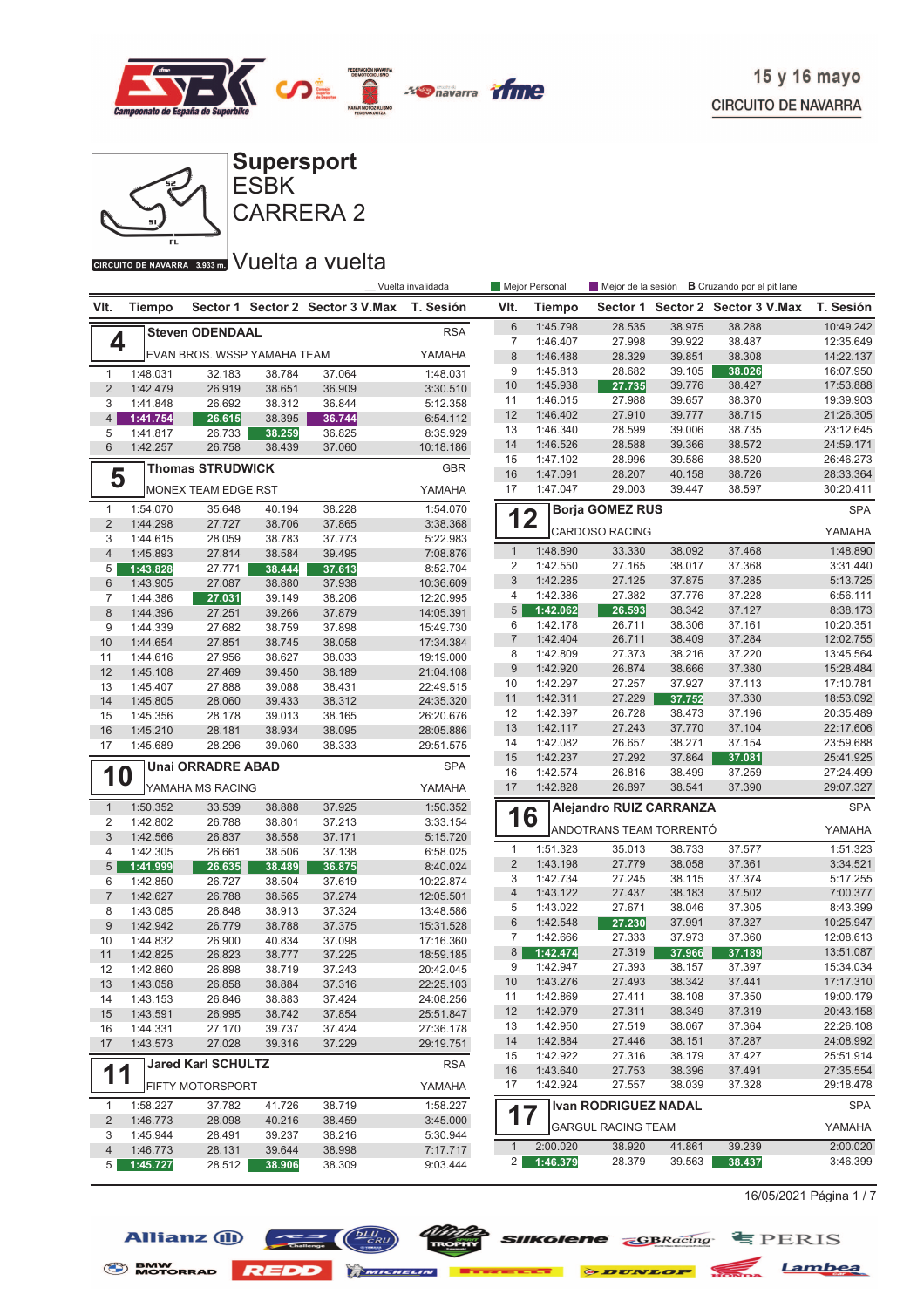



#### CIRCUITO DE NAVARRA 3.933 m. VUelta a vuelta

Allianz (1)

|                     |                      | _ Vuelta invalidada       |                  |                         | Mejor Personal         | <b>B</b> Cruzando por el pit lane<br>Mejor de la sesión |                      |                               |                  |                         |                        |
|---------------------|----------------------|---------------------------|------------------|-------------------------|------------------------|---------------------------------------------------------|----------------------|-------------------------------|------------------|-------------------------|------------------------|
| VIt.                | <b>Tiempo</b>        | Sector 1                  |                  | Sector 2 Sector 3 V.Max | T. Sesión              | VIt.                                                    | Tiempo               | Sector 1                      |                  | Sector 2 Sector 3 V.Max | T. Sesión              |
| 3                   | 1:46.686             | 27.901                    | 40.134           | 38.651                  | 5:33.085               |                                                         |                      | <b>Danny RAAVAD</b>           |                  |                         | <b>DEN</b>             |
| 4                   | 1:47.090             | 28.010                    | 40.165           | 38.915                  | 7:20.175               | 20                                                      |                      |                               |                  |                         |                        |
| 5                   | 1:47.066             | 28.664                    | 39.535           | 38.867                  | 9:07.241               |                                                         |                      | <b>MDS RACING TEAM</b>        |                  |                         | YAMAHA                 |
| 6                   | 1:47.101             | 28.188                    | 40.198           | 38.715                  | 10:54.342              | $\mathbf{1}$                                            | 2:00.424             | 39.329                        | 41.719           | 39.376                  | 2:00.424               |
| $\overline{7}$      | 1:47.275             | 28.072                    | 40.483           | 38.720                  | 12:41.617<br>14:29.310 | $\overline{2}$                                          | 1:47.680             | 28.629                        | 40.096           | 38.955                  | 3:48.104               |
| 8<br>$9\,$          | 1:47.693<br>1:48.094 | 28.699<br>28.690          | 39.983<br>40.531 | 39.011<br>38.873        | 16:17.404              | 3                                                       | 1:47.431             | 27.962                        | 40.364           | 39.105                  | 5:35.535               |
| 10                  | 1:47.904             | 28.977                    | 40.012           | 38.915                  | 18:05.308              | $\overline{4}$                                          | 1:48.505             | 28.814                        | 40.349           | 39.342                  | 7:24.040               |
| 11                  | 1:48.073             | 28.302                    | 40.680           | 39.091                  | 19:53.381              | 5                                                       | 1:48.101             | 28.340                        | 40.471           | 39.290                  | 9:12.141               |
| 12                  | 1:47.633             | 28.909                    | 39.698           | 39.026                  | 21:41.014              | 6<br>7                                                  | 1:47.964<br>1:47.547 | 28.262<br>28.030              | 40.557<br>40.401 | 39.145<br>39.116        | 11:00.105<br>12:47.652 |
| 13                  | 1:47.813             | 28.476                    | 40.495           | 38.842                  | 23:28.827              | 8                                                       | 1:47.948             | 28.879                        | 39.867           | 39.202                  | 14:35.600              |
| 14                  | 1:47.576             | 29.051                    | 39.782           | 38.743                  | 25:16.403              | 9                                                       | 1:47.615             | 28.140                        | 40.567           | 38.908                  | 16:23.215              |
| 15                  | 1:47.740             | 28.823                    | 39.971           | 38.946                  | 27:04.143              | 10                                                      | 1:47.685             | 28.715                        | 39.892           | 39.078                  | 18:10.900              |
| 16                  | 1:47.938             | 28.420                    | 40.395           | 39.123                  | 28:52.081              | 11                                                      | 1:48.063             | 28.219                        | 40.714           | 39.130                  | 19:58.963              |
| 17                  | 1:48.243             | 29.162                    | 39.906           | 39.175                  | 30:40.324              | 12                                                      | 1:48.007             | 28.181                        | 40.811           | 39.015                  | 21:46.970              |
|                     |                      | <b>Aleix VIU COTOLI</b>   |                  |                         | <b>SPA</b>             | 13                                                      | 1:47.752             | 28.222                        | 40.479           | 39.051                  | 23:34.722              |
| 1                   | 8                    |                           |                  |                         |                        | 14                                                      | 1:47.871             | 28.203                        | 40.639           | 39.029                  | 25:22.593              |
|                     |                      | <b>EASYRACE TEAM</b>      |                  |                         | YAMAHA                 | 15                                                      | 1:47.397             | 28.038                        | 40.450           | 38.909                  | 27:09.990              |
| $\mathbf{1}$        | 1:49.914             | 34.215                    | 38.188           | 37.511                  | 1:49.914               | 16                                                      | 1:47.663             | 28.225                        | 40.625           | 38.813                  | 28:57.653              |
| $\overline{2}$      | 1:42.806             | 27.371                    | 38.180           | 37.255                  | 3:32.720               | 17                                                      | 1:47.833             | 28.757                        | 39.900           | 39.176                  | 30:45.486              |
| 3                   | 1:41.847             | 27.133                    | 37.568           | 37.146                  | 5:14.567               |                                                         |                      | <b>Eduardo MONTERO HUERTA</b> |                  |                         | <b>SPA</b>             |
| $\overline{4}$<br>5 | 1:43.064<br>1:42.038 | 27.134                    | 38.821           | 37.109                  | 6:57.631<br>8:39.669   | 21                                                      |                      | CASTROMAROTO RACING           |                  |                         | YAMAHA                 |
| $6\phantom{1}$      | 1:42.120             | 27.106<br>27.247          | 37.913<br>37.736 | 37.019<br>37.137        | 10:21.789              |                                                         |                      |                               |                  |                         |                        |
| 7                   | 1:42.024             | 27.213                    | 37.788           | 37.023                  | 12:03.813              | $\mathbf{1}$                                            | 1:55.712             | 37.464                        | 39.685           | 38.563                  | 1:55.712               |
| 8                   | 1:42.643             | 27.275                    | 38.213           | 37.155                  | 13:46.456              | 2<br>3                                                  | 1:44.397<br>1:44.432 | 27.824                        | 38.687<br>39.222 | 37.886<br>37.873        | 3:40.109<br>5:24.541   |
| 9                   | 1:43.204             | 27.329                    | 38.427           | 37.448                  | 15:29.660              | 4                                                       | 1:45.664             | 27.337<br>27.921              | 38.635           | 39.108                  | 7:10.205               |
| 10                  | 1:42.482             | 27.349                    | 38.026           | 37.107                  | 17:12.142              | 5                                                       | 1:44.745             | 28.071                        | 38.660           | 38.014                  | 8:54.950               |
| 11                  | 1:41.761             | 27.152                    | 37.705           | 36.904                  | 18:53.903              | 6                                                       | 1:45.129             | 27.654                        | 39.568           | 37.907                  | 10:40.079              |
| 12                  | 1:42.189             | 27.140                    | 38.015           | 37.034                  | 20:36.092              | $\overline{7}$                                          | 1:45.063             | 28.167                        | 38.752           | 38.144                  | 12:25.142              |
| 13                  | 1:42.402             | 27.540                    | 37.881           | 36.981                  | 22:18.494              | 8                                                       | 1:44.265             | 27.774                        | 38.748           | 37.743                  | 14:09.407              |
| 14                  | 1:41.989             | 27.202                    | 37.765           | 37.022                  | 24:00.483              | 9                                                       | 1:44.097             | 27.193                        | 39.271           | 37.633                  | 15:53.504              |
| 15                  | 1:42.059             | 27.324                    | 37.682           | 37.053                  | 25:42.542              | 10                                                      | 1:43.951             | 27.735                        | 38.422           | 37.794                  | 17:37.455              |
| 16                  | 1:42.161             | 27.289                    | 37.796           | 37.076                  | 27:24.703              | 11                                                      | 1:44.127             | 27.875                        | 38.431           | 37.821                  | 19:21.582              |
| 17                  | 1:42.633             | 27.330                    | 38.085           | 37.218                  | 29:07.336              | 12                                                      | 1:44.083             | 27.747                        | 38.544           | 37.792                  | 21:05.665              |
|                     |                      | <b>Joan DIAZ CORBELLA</b> |                  |                         | <b>SPA</b>             | 13                                                      | 1:44.007             | 27.725                        | 38.556           | 37.726                  | 22:49.672              |
| 19                  |                      | H43 TEAM NOBBY TALASUR    |                  |                         | YAMAHA                 | 14                                                      | 1:44.698             | 27.999                        | 38.905           | 37.794                  | 24:34.370              |
|                     |                      |                           |                  |                         |                        | 15                                                      | 1:44.230             | 27.224                        | 39.162           | 37.844                  | 26:18.600              |
| $\mathbf{1}$        | 1:49.630             | 33.599                    | 38.620           | 37.411                  | 1:49.630               | 16                                                      | 1:44.222             | 27.790                        | 38.649           | 37.783                  | 28:02.822              |
| $\overline{2}$<br>3 | 1:43.294<br>1:42.757 | 27.464<br>27.275          | 38.647<br>38.159 | 37.183<br>37.323        | 3:32.924               | 17                                                      | 1:44.332             | 28.014                        | 38.529           | 37.789                  | 29:47.154              |
| 4                   | 1:42.989             | 27.409                    | 38.349           | 37.231                  | 5:15.681<br>6:58.670   | 23                                                      |                      | <b>Loic ARBEL</b>             |                  |                         | <b>FRA</b>             |
| 5                   | 1:42.851             | 27.361                    | 38.204           | 37.286                  | 8:41.521               |                                                         |                      | ANDOTRANS TEAM TORRENTÓ       |                  |                         | YAMAHA                 |
| 6                   | 1:42.976             | 26.908                    | 38.835           | 37.233                  | 10:24.497              | 1                                                       | 1:52.079             | 35.390                        | 38.842           | 37.847                  | 1:52.079               |
| $\prime$            | 1:42.892             | 27.457                    | 38.246           | 37.189                  | 12:07.389              | $\overline{c}$                                          | 1:43.972             | 27.708                        | 38.487           | 37.777                  | 3:36.051               |
| 8                   | 1:43.216             | 27.509                    | 38.362           | 37.345                  | 13:50.605              | 3                                                       | 1:42.957             | 27.482                        | 37.877           | 37.598                  | 5:19.008               |
| 9                   | 1:43.188             | 26.950                    | 38.923           | 37.315                  | 15:33.793              | $\overline{4}$                                          | 1:43.365             | 27.386                        | 38.320           | 37.659                  | 7:02.373               |
| 10                  | 1:43.193             | 26.862                    | 39.045           | 37.286                  | 17:16.986              | 5                                                       | 1:43.145             | 27.450                        | 38.045           | 37.650                  | 8:45.518               |
| 11                  | 1:42.925             | 26.880                    | 38.680           | 37.365                  | 18:59.911              | 6                                                       | 1:43.424             | 27.416                        | 38.216           | 37.792                  | 10:28.942              |
| 12                  | 1:43.153             | 27.373                    | 38.400           | 37.380                  | 20:43.064              | 7                                                       | 1:43.675             | 27.626                        | 38.263           | 37.786                  | 12:12.617              |
| 13                  | 1:43.385             | 27.496                    | 38.529           | 37.360                  | 22:26.449              | $\bf 8$                                                 | 1:43.350             | 27.500                        | 38.180           | 37.670                  | 13:55.967              |
| 14                  | 1:42.716             | 27.400                    | 38.144           | 37.172                  | 24:09.165              | 9                                                       | 1:43.658             | 27.563                        | 38.343           | 37.752                  | 15:39.625              |
| 15                  | 1:42.883             | 27.446                    | 38.220           | 37.217                  | 25:52.048              | 10                                                      | 1:43.504             | 27.634                        | 38.309           | 37.561                  | 17:23.129              |
| 16                  | 1:43.769             | 27.188                    | 39.247           | 37.334                  | 27:35.817              | 11                                                      | 1:43.545             | 27.561                        | 38.251           | 37.733                  | 19:06.674              |
| 17                  | 1:43.219             | 26.906                    | 39.017           | 37.296                  | 29:19.036              | 12                                                      | 1:43.550             | 27.564                        | 38.304           | 37.682                  | 20:50.224              |
|                     |                      |                           |                  |                         |                        | 13                                                      | 1:43.602             | 27.627                        | 38.282           | 37.693                  | 22:33.826              |
|                     |                      |                           |                  |                         |                        | 14                                                      | 1:44.068             | 27.929                        | 38.390           | 37.749                  | 24:17.894              |

S BMW REDD MICHELIN **BERKELLE & DUNLOP** MONDA Lambea

16/05/2021 Página 2 / 7

 $\frac{Wjj/2}{W}$  Silkolene  $\frac{1}{\sqrt{W}}$  EPERIS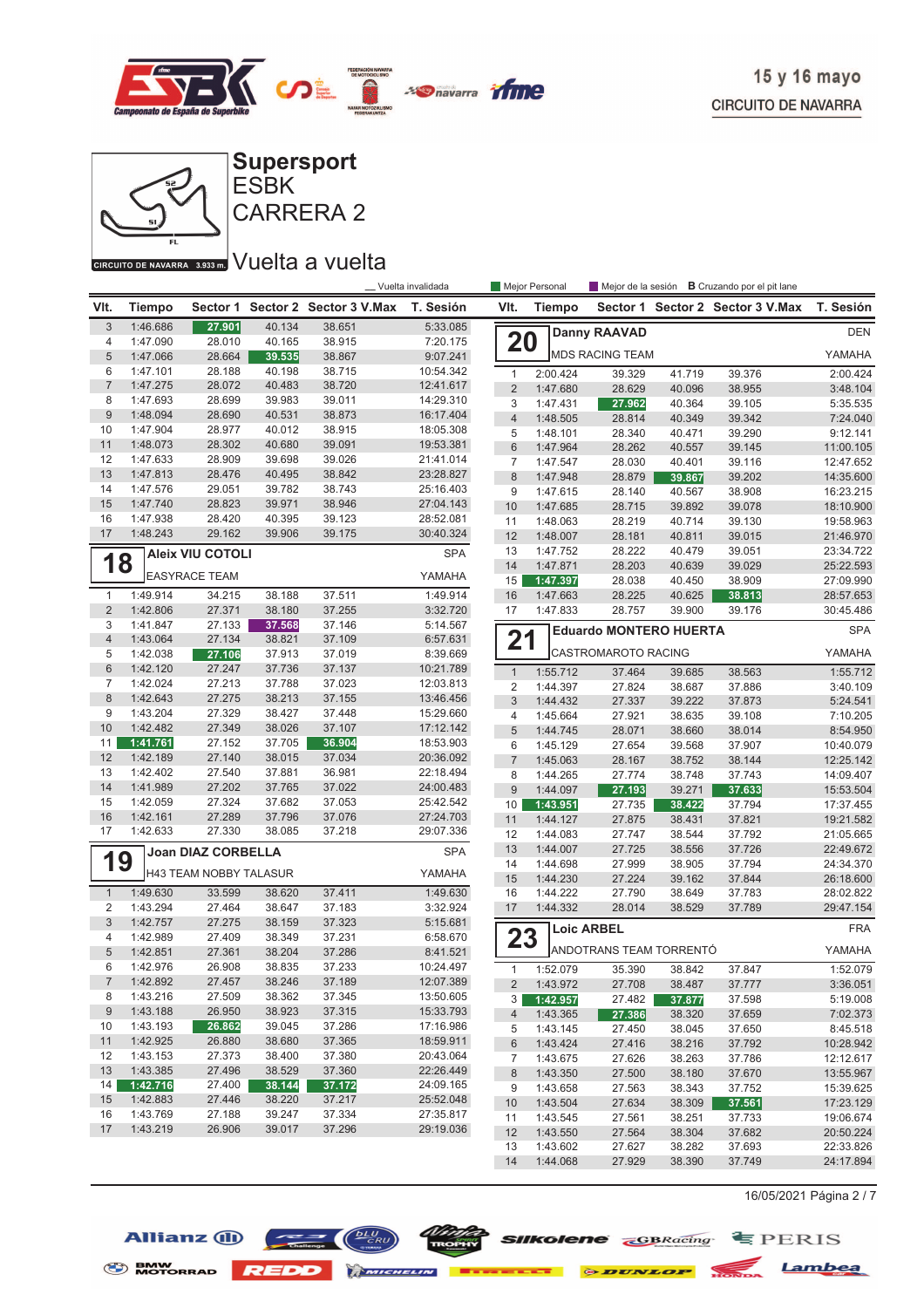



CARRERA 2

## GIRGUITO DE NAVARRA 3.933mm VUelta a vuelta

|                  |                      |                             |                  |                                  | _Vuelta invalidada     |                      | Mejor Personal       |                                 |                  | Mejor de la sesión <b>B</b> Cruzando por el pit lane |                       |
|------------------|----------------------|-----------------------------|------------------|----------------------------------|------------------------|----------------------|----------------------|---------------------------------|------------------|------------------------------------------------------|-----------------------|
| VIt.             | <b>Tiempo</b>        |                             |                  | Sector 1 Sector 2 Sector 3 V.Max | T. Sesión              | VIt.                 | <b>Tiempo</b>        |                                 |                  | Sector 1 Sector 2 Sector 3 V.Max                     | T. Sesión             |
| 15               | 1:44.195             | 27.792                      | 38.504           | 37.899                           | 26:02.089              | 12                   | 1:44.029             | 27.870                          | 38.424           | 37.735                                               | 20:55.265             |
| 16               | 1:44.414             | 27.968                      | 38.559           | 37.887                           | 27:46.503              | 13                   | 1:45.491             | 28.636                          | 39.117           | 37.738                                               | 22:40.756             |
| 17               | 1:44.289             | 27.790                      | 38.568           | 37.931                           | 29:30.792              | 14                   | 1:44.170             | 28.053                          | 38.275           | 37.842                                               | 24:24.926             |
|                  |                      | <b>Jamie DAVIS</b>          |                  |                                  | <b>GBR</b>             | 15                   | 1:45.397             | 28.563                          | 38.857           | 37.977                                               | 26:10.323             |
| 25               |                      |                             |                  |                                  |                        | 16                   | 1:44.520             | 28.022                          | 38.517           | 37.981                                               | 27:54.843             |
|                  |                      | <b>FIFTY MOTORSPORT</b>     |                  |                                  | YAMAHA                 | 17                   | 1:44.564             | 28.252                          | 38.652           | 37.660                                               | 29:39.407             |
| $\mathbf{1}$     | 1:57.403             | 38.540                      | 40.449           | 38.414                           | 1:57.403               |                      |                      | <b>Juan RODRIGUEZ HERNANDEZ</b> |                  |                                                      | <b>SPA</b>            |
| 2                | 1:45.868             | 28.227                      | 39.453           | 38.188                           | 3:43.271               | 38                   |                      |                                 |                  |                                                      |                       |
| 3                | 1:45.642             | 28.195                      | 39.168           | 38.279                           | 5:28.913               |                      | H43                  |                                 |                  |                                                      | YAMAHA                |
| 4                | 1:45.933             | 28.262                      | 39.280           | 38.391                           | 7:14.846               | $\mathbf{1}$         | 1:54.270             | 36.528                          | 39.523           | 38.219                                               | 1:54.270              |
| 5                | 1:46.211             | 28.360                      | 39.467           | 38.384                           | 9:01.057               | $\overline{2}$       | 1:44.466             | 27.819                          | 38.702           | 37.945                                               | 3:38.736              |
| 6                | 1:46.844             | 28.559                      | 39.775           | 38.510                           | 10:47.901              | 3                    | 1:44.680             | 27.954                          | 38.755           | 37.971                                               | 5:23.416              |
| $\overline{7}$   | 1:47.057             | 28.828                      | 39.837           | 38.392                           | 12:34.958              | $\overline{4}$       | 1:45.129             | 27.954                          | 38.469           | 38.706                                               | 7:08.545              |
| 8                | 1:47.086             | 28.835                      | 39.776           | 38.475                           | 14:22.044              | 5                    | 1:43.713             | 27.765                          | 38.296           | 37.652                                               | 8:52.258              |
| $\boldsymbol{9}$ | 1:47.195             | 29.031                      | 39.655           | 38.509                           | 16:09.239              | $6\phantom{1}$       | 1:43.588             | 27.797                          | 38.235           | 37.556                                               | 10:35.846             |
| 10               | 1:47.773             | 28.911                      | 40.035           | 38.827                           | 17:57.012              | $\overline{7}$       | 1:43.505             | 27.741                          | 38.176           | 37.588                                               | 12:19.351             |
| 11               | 1:47.707             | 29.037                      | 40.056           | 38.614                           | 19:44.719              | 8                    | 1:43.753             | 27.745                          | 38.348           | 37.660                                               | 14:03.104             |
| 12               | 1:48.208             | 29.584                      | 39.759           | 38.865                           | 21:32.927              | 9                    | 1:44.131             | 27.733                          | 38.725           | 37.673                                               | 15:47.235             |
| 13               | 1:48.075             | 29.117                      | 40.058           | 38.900                           | 23:21.002              | 10                   | 1:44.065             | 27.226                          | 39.185           | 37.654                                               | 17:31.300             |
| 14               | 1:48.439             | 29.041                      | 40.132           | 39.266                           | 25:09.441              | 11                   | 1:43.926             | 27.776                          | 38.545           | 37.605                                               | 19:15.226             |
| 15               | 1:49.319             | 29.629                      | 40.397           | 39.293                           | 26:58.760              | 12                   | 1:44.079             | 27.825                          | 38.568           | 37.686                                               | 20:59.305             |
| 16               | 1:47.813             | 29.212                      | 39.713           | 38.888                           | 28:46.573              | 13                   | 1:43.857             | 27.753                          | 38.488           | 37.616                                               | 22:43.162             |
| 17               | 1:48.036             | 28.860                      | 39.943           | 39.233                           | 30:34.609              | 14                   | 1:43.736             | 27.710                          | 38.409           | 37.617                                               | 24:26.898             |
|                  |                      | Daniel VALLE MUÑOZ          |                  |                                  | <b>SPA</b>             | 15                   | 1:44.643             | 27.868                          | 38.709           | 38.066                                               | 26:11.541             |
| 33               |                      |                             |                  |                                  |                        | 16                   | 1:44.916             | 28.165                          | 38.724           | 38.027                                               | 27:56.457             |
|                  |                      | YAMAHA MS RACING            |                  |                                  | YAMAHA                 | 17                   | 1:44.947             | 28.078                          | 38.887           | 37.982                                               | 29:41.404             |
| $\mathbf{1}$     | 1:49.219             | 33.232                      | 38.712           | 37.275                           | 1:49.219               |                      |                      | <b>Borja QUERO MARTINEZ</b>     |                  |                                                      | <b>SPA</b>            |
| $\overline{2}$   | 1:42.588             | 27.056                      | 38.436           | 37.096                           | 3:31.807               | 39                   |                      | <b>I+DENT RACING TEAM</b>       |                  |                                                      | YAMAHA                |
| 3                | 1:41.967             | 26.572                      | 38.291           | 37.104                           | 5:13.774               |                      |                      |                                 |                  |                                                      |                       |
| $\overline{4}$   | 1:42.562             | 27.079                      | 38.362           | 37.121                           | 6:56.336               | $\mathbf{1}$         | 1:50.736             | 34.403                          | 38.709           | 37.624                                               | 1:50.736              |
| 5                | 1:42.262             | 27.028                      | 38.339           | 36.895                           | 8:38.598               | $\overline{2}$       | 1:42.831             | 27.288                          | 38.205           | 37.338                                               | 3:33.567              |
| $6\phantom{1}$   | 1:42.021             | 26.693                      | 38.372           | 36.956                           | 10:20.619              | 3                    | 1:42.781             | 27.126                          | 38.236           | 37.419                                               | 5:16.348              |
| 7<br>$\,8\,$     | 1:42.322             | 26.737                      | 38.389           | 37.196                           | 12:02.941              | $\overline{4}$       | 1:42.807             | 27.268                          | 38.281           | 37.258                                               | 6:59.155              |
| 9                | 1:42.884<br>1:43.259 | 27.048<br>26.967            | 38.718<br>39.138 | 37.118<br>37.154                 | 13:45.825<br>15:29.084 | $5\overline{)}$<br>6 | 1:42.736<br>1:43.051 | 26.683<br>27.287                | 38.755<br>38.288 | 37.298<br>37.476                                     | 8:41.891<br>10:24.942 |
| 10               | 1:42.250             | 26.736                      | 38.544           | 36.970                           |                        | $\sqrt{7}$           | 1:42.808             |                                 | 38.190           | 37.291                                               | 12:07.750             |
| 11               | 1:42.085             | 26.692                      | 38.292           | 37.101                           | 17:11.334<br>18:53.419 | 8                    | 1:43.091             | 27.327<br>27.388                | 38.373           | 37.330                                               | 13:50.841             |
| 12               | 1:42.350             | 26.838                      | 38.475           | 37.037                           | 20:35.769              | 9                    | 1:43.474             | 27.426                          | 38.671           | 37.377                                               | 15:34.315             |
| 13               | 1:42.507             | 27.144                      | 38.402           | 36.961                           | 22:18.276              | 10                   | 1:43.264             | 26.805                          | 39.089           | 37.370                                               | 17:17.579             |
| 14               | 1:42.577             | 26.788                      | 38.736           | 37.053                           | 24:00.853              | 11                   | 1:42.909             | 27.328                          | 38.269           | 37.312                                               | 19:00.488             |
| 15               | 1:42.614             | 27.008                      | 38.558           | 37.048                           | 25:43.467              | 12                   | 1:43.034             | 27.295                          | 38.352           | 37.387                                               | 20:43.522             |
| 16               | 1:42.476             | 26.891                      | 38.468           | 37.117                           | 27:25.943              | 13                   | 1:44.222             | 28.478                          | 38.300           | 37.444                                               | 22:27.744             |
| 17               | 1:44.678             | 27.219                      | 38.784           | 38.675                           | 29:10.621              | 14                   | 1:48.466             | 32.200                          | 38.531           | 37.735                                               | 24:16.210             |
|                  |                      |                             |                  |                                  |                        | 15                   | 1:43.945             | 27.236                          | 39.047           | 37.662                                               | 26:00.155             |
| 67               |                      | <b>Mauro GONZALEZ ROJAS</b> |                  |                                  | <b>SPA</b>             | 16                   | 1:44.405             | 27.860                          | 38.687           | 37.858                                               | 27:44.560             |
| 51               |                      | <b>MDR SPAINCIRCUITS</b>    |                  |                                  | YAMAHA                 | 17                   | 1:44.418             | 27.840                          | 38.834           | 37.744                                               | 29:28.978             |
| $\mathbf{1}$     | 1:53.316             | 36.055                      | 39.274           | 37.987                           | 1:53.316               |                      |                      | Simon JESPERSEN                 |                  |                                                      | <b>DEN</b>            |
| 2                | 1:44.271             | 27.873                      | 38.630           | 37.768                           | 3:37.587               | 43                   |                      |                                 |                  |                                                      |                       |
| 3                | 1:44.676             | 28.299                      | 38.617           | 37.760                           | 5:22.263               |                      |                      | H43 TEAM NOBBY                  |                  |                                                      | YAMAHA                |
| 4                | 1:43.715             | 27.707                      | 38.427           | 37.581                           | 7:05.978               | 1                    | 1:49.160             | 33.143                          | 38.356           | 37.661                                               | 1:49.160              |
| 5                | 1:43.649             | 27.810                      | 38.247           | 37.592                           | 8:49.627               | $\overline{2}$       | 1:42.533             | 27.179                          | 38.118           | 37.236                                               | 3:31.693              |
| 6                | 1:43.576             | 27.710                      | 38.424           | 37.442                           | 10:33.203              | 3                    | 1:42.681             | 27.444                          | 38.038           | 37.199                                               | 5:14.374              |
| $\overline{7}$   | 1:43.614             | 27.602                      | 38.194           | 37.818                           | 12:16.817              | $\overline{4}$       | 1:42.840             | 27.206                          | 38.449           | 37.185                                               | 6:57.214              |
| 8                | 1:43.244             | 27.487                      | 38.223           | 37.534                           | 14:00.061              | 5                    | 1:42.094             | 27.251                          | 37.732           | 37.111                                               | 8:39.308              |
| 9                | 1:43.848             | 27.710                      | 38.435           | 37.703                           | 15:43.909              | $6\phantom{1}6$      | 1:42.128             | 27.144                          | 37.752           | 37.232                                               | 10:21.436             |
| 10               | 1:43.422             | 27.640                      | 38.315           | 37.467                           | 17:27.331              | $\overline{7}$       | 1:41.914             | 27.135                          | 37.703           | 37.076                                               | 12:03.350             |
| 11               | 1:43.905             | 27.788                      | 38.478           | 37.639                           | 19:11.236              | 8                    | 1:42.842             | 27.323                          | 38.343           | 37.176                                               | 13:46.192             |

16/05/2021 Página 3 / 7





S BMW REDD MICHELIN **BERKELLE & DUNLOP** MONDA Lambea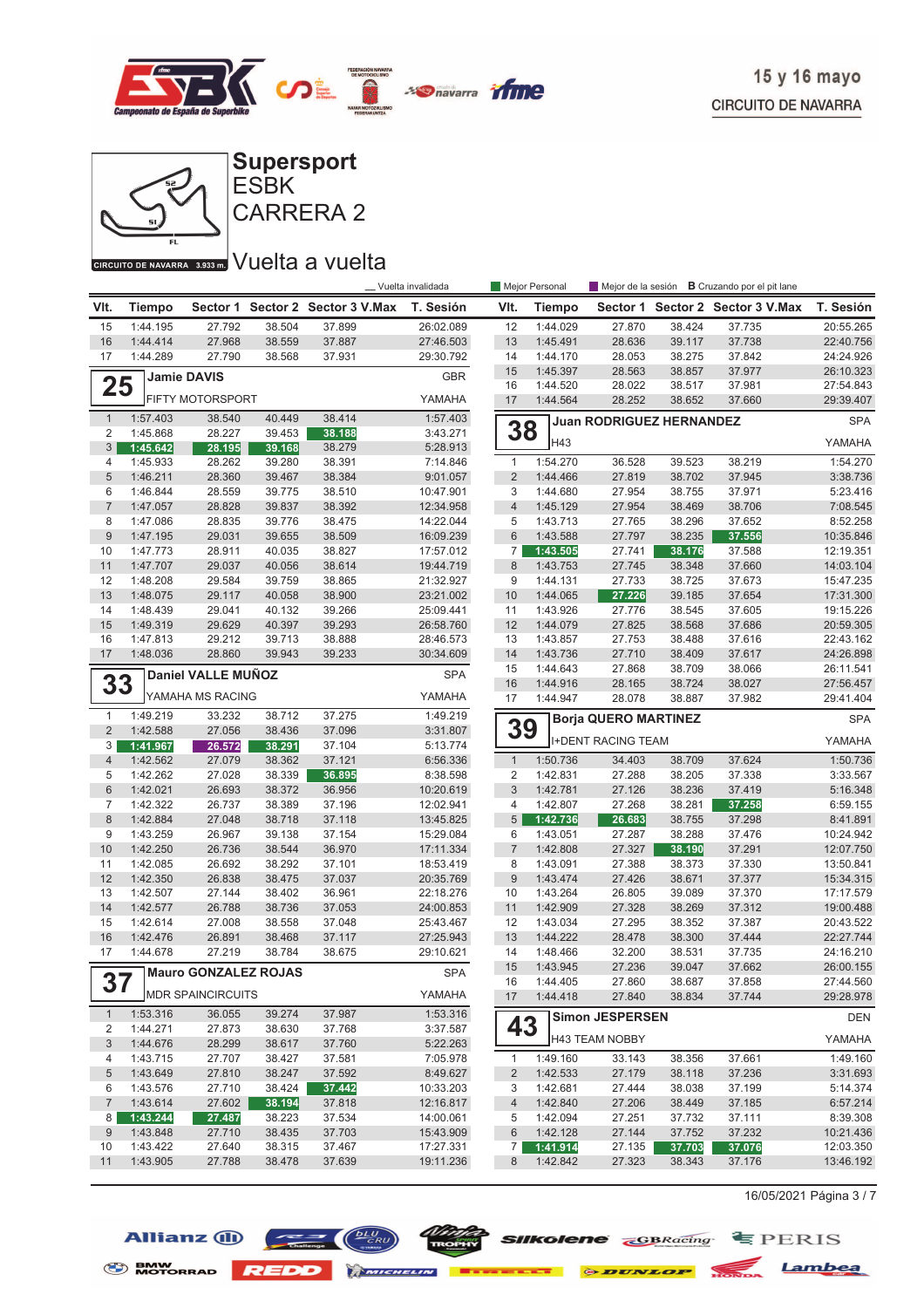



## GIRGUITO DE NAVARRA 3.933mm VUelta a vuelta

|                     |                      |                               |                  |                                  | Vuelta invalidada      |                           | Mejor Personal       |                                |                  | Mejor de la sesión <b>B</b> Cruzando por el pit lane |                        |
|---------------------|----------------------|-------------------------------|------------------|----------------------------------|------------------------|---------------------------|----------------------|--------------------------------|------------------|------------------------------------------------------|------------------------|
| VIt.                | <b>Tiempo</b>        |                               |                  | Sector 1 Sector 2 Sector 3 V.Max | T. Sesión              | VIt.                      | <b>Tiempo</b>        |                                |                  | Sector 1 Sector 2 Sector 3 V.Max                     | T. Sesión              |
| 9                   | 1:43.261             | 27.336                        | 38.527           | 37.398                           | 15:29.453              | 6                         | 1:43.736             | 27.686                         | 38.311           | 37.739                                               | 10:34.332              |
| 10                  | 1:42.502             | 27.221                        | 38.108           | 37.173                           | 17:11.955              | $\overline{7}$            | 1:43.967             | 27.974                         | 38.277           | 37.716                                               | 12:18.299              |
| 11                  | 1:42.898             | 26.679                        | 38.790           | 37.429                           | 18:54.853              | 8                         | 1:43.812             | 27.802                         | 38.377           | 37.633                                               | 14:02.111              |
| 12                  | 1:42.684             | 27.320                        | 37.952           | 37.412                           | 20:37.537              | $9$                       | 1:44.048             | 27.823                         | 38.499           | 37.726                                               | 15:46.159              |
| 13                  | 1:42.998             | 27.369                        | 38.159           | 37.470                           | 22:20.535              | 10                        | 1:43.858             | 27.752                         | 38.384           | 37.722                                               | 17:30.017              |
| 14                  | 1:43.326             | 27.456                        | 38.359           | 37.511                           | 24:03.861              | 11                        | 1:44.868             | 27.791                         | 39.296           | 37.781                                               | 19:14.885              |
| 15                  | 1:42.973             | 27.482                        | 38.181           | 37.310                           | 25:46.834              | 12                        | 1:43.905             | 27.703                         | 38.483           | 37.719                                               | 20:58.790              |
| 16                  | 1:43.408             | 27.372                        | 38.458           | 37.578                           | 27:30.242              | 13                        | 1:43.934             | 27.862                         | 38.383           | 37.689                                               | 22:42.724              |
| 17                  | 1:44.067             | 27.746                        | 38.568           | 37.753                           | 29:14.309              | 14                        | 1:43.866             | 27.793                         | 38.376           | 37.697                                               | 24:26.590              |
|                     |                      | Luis M VERDUGO DE LA TORRE    |                  |                                  | <b>SPA</b>             | 15                        | 1:44.783             | 27.900                         | 38.673           | 38.210                                               | 26:11.373              |
| 47                  |                      |                               |                  |                                  |                        | 16                        | 1:44.533             | 27.827                         | 38.905           | 37.801                                               | 27:55.906              |
|                     | <b>DR7 HMAX</b>      |                               |                  |                                  | YAMAHA                 | 17                        | 1:44.791             | 28.283                         | 38.713           | 37.795                                               | 29:40.697              |
| $\mathbf{1}$        | 1:53.621             | 36.220                        | 39.388           | 38.013                           | 1:53.621               |                           |                      | <b>Daniel GONZALEZ ZUDAIRE</b> |                  |                                                      | <b>SPA</b>             |
| 2                   | 1:44.257             | 27.903                        | 38.595           | 37.759                           | 3:37.878               | 53                        |                      | <b>SP57 RACING TEAM</b>        |                  |                                                      | YAMAHA                 |
| 3                   | 1:44.720             | 28.323                        | 38.579           | 37.818                           | 5:22.598               |                           |                      |                                |                  |                                                      |                        |
| 4                   | 1:44.479             | 28.010                        | 38.483           | 37.986                           | 7:07.077               | $\mathbf{1}$              | 1:54.697             | 36.803                         | 39.551           | 38.343                                               | 1:54.697               |
| 5                   | 1:43.785             | 27.822                        | 38.323           | 37.640                           | 8:50.862               | $\overline{2}$            | 1:45.035             | 28.266                         | 38.864           | 37.905                                               | 3:39.732               |
| 6                   | 1:43.720             | 27.706                        | 38.421           | 37.593                           | 10:34.582              | $\ensuremath{\mathsf{3}}$ | 1:44.290             | 27.907                         | 38.703           | 37.680                                               | 5:24.022               |
| $\overline{7}$<br>8 | 1:44.016             | 27.887                        | 38.456           | 37.673                           | 12:18.598              | $\overline{4}$            | 1:45.139             | 27.838                         | 38.257           | 39.044                                               | 7:09.161               |
| $9\,$               | 1:43.720             | 27.730                        | 38.469           | 37.521                           | 14:02.318              | 5<br>$\,6$                | 1:43.861             | 27.743                         | 38.315<br>38.167 | 37.803                                               | 8:53.022               |
| 10                  | 1:44.056<br>1:44.028 | 27.865<br>27.807              | 38.588<br>38.502 | 37.603<br>37.719                 | 15:46.374<br>17:30.402 | $\overline{7}$            | 1:43.745<br>1:43.823 | 27.665<br>27.668               | 38.330           | 37.913<br>37.825                                     | 10:36.767<br>12:20.590 |
| 11                  | 1:44.050             | 27.737                        | 38.705           | 37.608                           | 19:14.452              | $\,8\,$                   | 1:44.068             | 27.857                         | 38.498           | 37.713                                               | 14:04.658              |
| 12                  | 1:43.648             | 27.631                        | 38.435           | 37.582                           | 20:58.100              | 9                         | 1:43.842             | 27.428                         | 38.803           | 37.611                                               | 15:48.500              |
| 13                  | 1:43.795             | 27.737                        | 38.391           | 37.667                           |                        | 10                        | 1:43.735             | 27.792                         | 38.285           | 37.658                                               | 17:32.235              |
| 14                  | 1:43.899             | 27.738                        | 38.582           | 37.579                           | 22:41.895<br>24:25.794 | 11                        | 1:43.818             | 27.226                         | 38.942           | 37.650                                               | 19:16.053              |
| 15                  | 1:44.943             | 28.154                        | 39.012           | 37.777                           | 26:10.737              | 12                        | 1:43.944             | 27.204                         | 39.002           | 37.738                                               | 20:59.997              |
| 16                  | 1:44.975             | 28.256                        | 38.677           | 38.042                           | 27:55.712              | 13                        | 1:43.755             | 27.765                         | 38.355           | 37.635                                               | 22:43.752              |
| 17                  | 1:44.680             | 27.972                        | 38.912           | 37.796                           | 29:40.392              | 14                        | 1:43.459             | 27.579                         | 38.290           | 37.590                                               | 24:27.211              |
|                     |                      |                               |                  |                                  |                        | 15                        | 1:44.214             | 27.239                         | 38.902           | 38.073                                               | 26:11.425              |
| 50                  |                      | <b>Ondrej VOSTATEK</b>        |                  |                                  | CZE                    | 16                        | 1:44.351             | 27.866                         | 38.541           | 37.944                                               | 27:55.776              |
|                     | H43 TEAM             |                               |                  |                                  | YAMAHA                 | 17                        | 1:44.551             | 27.410                         | 39.230           | 37.911                                               | 29:40.327              |
| 1                   | 1:55.625             | 36.357                        | 40.538           | 38.730                           | 1:55.625               |                           |                      |                                |                  |                                                      |                        |
| $\overline{2}$      | 1:44.623             | 28.051                        | 38.751           | 37.821                           | 3:40.248               | 54                        |                      | <b>Michal BULIK</b>            |                  |                                                      | Eslovaquia             |
| 3                   | 1:44.436             | 27.411                        | 39.264           | 37.761                           | 5:24.684               |                           |                      | <b>NEW2 PROJECT</b>            |                  |                                                      | YAMAHA                 |
| $\overline{4}$      | 1:45.295             | 27.398                        | 39.268           | 38.629                           | 7:09.979               | $\mathbf{1}$              | 1:52.319             | 35.497                         | 38.954           | 37.868                                               | 1:52.319               |
| 5                   | 1:43.689             | 27.533                        | 38.443           | 37.713                           | 8:53.668               | $\overline{2}$            | 1:44.390             | 27.815                         | 38.705           | 37.870                                               | 3:36.709               |
| 6                   | 1:43.583             | 26.937                        | 38.882           | 37.764                           | 10:37.251              | 3                         | 1:43.781             | 27.753                         | 38.450           | 37.578                                               | 5:20.490               |
| 7                   | 1:44.161             | 27.542                        | 38.691           | 37.928                           | 12:21.412              | $\overline{4}$            | 1:44.040             | 27.753                         | 38.673           | 37.614                                               | 7:04.530               |
| 8                   | 1:44.034             | 27.680                        | 38.600           | 37.754                           | 14:05.446              | 5                         | 1:43.955             | 27.721                         | 38.662           | 37.572                                               | 8:48.485               |
| 9                   | 1:44.391             | 27.342                        | 39.332           | 37.717                           | 15:49.837              | 6                         | 1:43.862             | 27.596                         | 38.577           | 37.689                                               | 10:32.347              |
| 10                  | 1:44.671             | 27.287                        | 39.356           | 38.028                           | 17:34.508              | $\overline{7}$            | 1:44.560             | 27.944                         | 38.544           | 38.072                                               | 12:16.907              |
| 11                  | 1:44.333             | 27.446                        | 39.272           | 37.615                           | 19:18.841              | 8                         | 1:43.726             | 27.729                         | 38.441           | 37.556                                               | 14:00.633              |
| 12                  | 1:44.257             | 27.365                        | 39.113           | 37.779                           | 21:03.098              | 9                         | 1:43.875             | 27.599                         | 38.582           | 37.694                                               | 15:44.508              |
| 13                  | 1:43.888             | 27.131                        | 39.025           | 37.732                           | 22:46.986              | 10                        | 1:44.000             | 27.781                         | 38.518           | 31.701                                               | 17:28.508              |
| 14                  | 1:44.025             | 27.676                        | 38.581           | 37.768                           | 24:31.011              | 11                        | 1:43.877             | 27.775                         | 38.422           | 37.680                                               | 19:12.385              |
| 15                  | 1:43.989             | 27.089                        | 39.118           | 37.782                           | 26:15.000              | 12                        | 1:43.873             | 27.580                         | 38.502           | 37.791                                               | 20:56.258              |
| 16                  | 1:43.927             | 27.760                        | 38.499           | 37.668                           | 27:58.927              | 13                        | 1:44.977             | 27.879                         | 39.176           | 37.922                                               | 22:41.235              |
| 17                  | 1:44.249             | 27.874                        | 38.505           | 37.870                           | 29:43.176              | 14                        | 1:44.217             | 27.850                         | 38.706           | 37.661                                               | 24:25.452              |
|                     |                      | <b>Guillem ERILL TRALLERO</b> |                  |                                  | <b>SPA</b>             | 15                        | 1:45.050             | 28.240                         | 38.966           | 37.844                                               | 26:10.502              |
| 52                  |                      |                               |                  |                                  |                        | 16                        | 1:44.775             | 28.149                         | 38.818           | 37.808                                               | 27:55.277              |
|                     |                      | DEZA ? BOX 77 RACING TEAM     |                  |                                  | KAWASAKI               | 17                        | 1:44.866             | 28.144                         | 38.839           | 37.883                                               | 29:40.143              |
| $\mathbf{1}$        | 1:53.124             | 35.894                        | 39.271           | 37.959                           | 1:53.124               |                           |                      | <b>Kenny KOSKINEN</b>          |                  |                                                      | <b>FIN</b>             |
| 2                   | 1:44.467             | 27.864                        | 38.616           | 37.987                           | 3:37.591               | 57                        |                      |                                |                  |                                                      |                        |
| 3                   | 1:44.566             | 28.092                        | 38.618           | 37.856                           | 5:22.157               |                           |                      | KALLIO RACING JUNIOR TEAM      |                  |                                                      | YAMAHA                 |
| 4                   | 1:44.410             | 28.159                        | 38.470           | 37.781                           | 7:06.567               | $\mathbf{1}$              | 1:52.624             | 35.711                         | 38.948           | 37.965                                               | 1:52.624               |
| 5                   | 1:44.029             | 27.800                        | 38.520           | 37.709                           | 8:50.596               | 2 <sub>1</sub>            | 1:43.638             | 27.645                         | 38.343           | 37.650                                               | 3:36.262               |

16/05/2021 Página 4 / 7





S BMW REDD MICHELIN **BERKELLE & DUNLOP** MONDA Lambea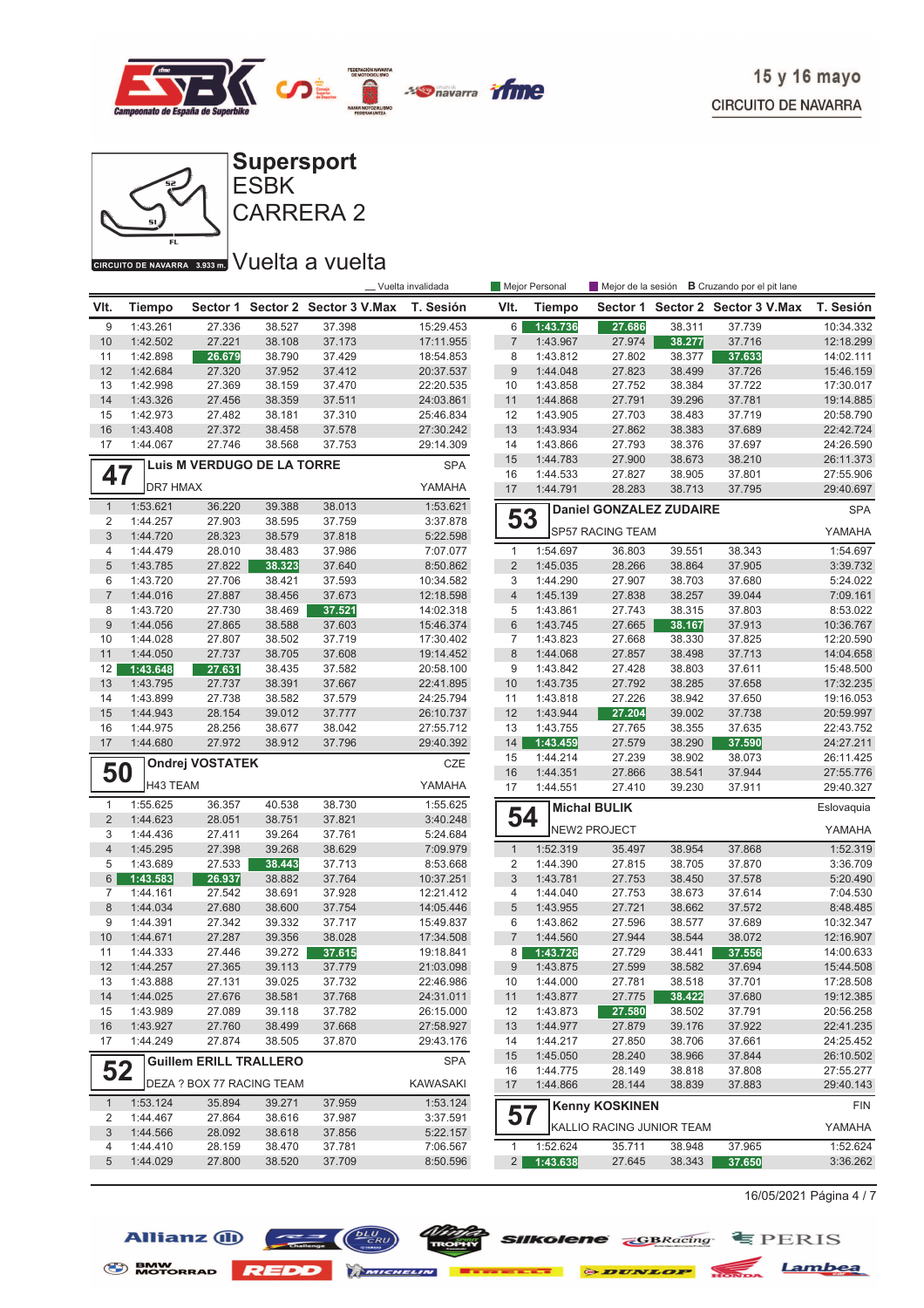



#### CIRCUITO DE NAVARRA 3.933 m. VUelta a vuelta

Allianz (1)

BMW MOTORRAD **REDD Experience Execute** 

|                |                      |                       |                  |                         | Vuelta invalidada    |                                | Mejor Personal |                               | Mejor de la sesión | <b>B</b> Cruzando por el pit lane |            |
|----------------|----------------------|-----------------------|------------------|-------------------------|----------------------|--------------------------------|----------------|-------------------------------|--------------------|-----------------------------------|------------|
| VIt.           | <b>Tiempo</b>        | Sector 1              |                  | Sector 2 Sector 3 V.Max | T. Sesión            | VIt.                           | <b>Tiempo</b>  | Sector 1                      |                    | Sector 2 Sector 3 V.Max           | T. Sesión  |
| 3              | 1:43.819             | 27.659                | 38.361           | 37.799                  | 5:20.081             |                                |                | Daijiro SAKO                  |                    |                                   | <b>JAP</b> |
| $\overline{4}$ | 1:44.276             | 27.937                | 38.545           | 37.794                  | 7:04.357             | 74                             |                |                               |                    |                                   |            |
| 5              | 1:43.731             | 27.613                | 38.447           | 37.671                  | 8:48.088             |                                | <b>XCTECH</b>  |                               |                    |                                   | YAMAHA     |
| 6              | 1:44.057             | 27.703                | 38.493           | 37.861                  | 10:32.145            | $\mathbf{1}$                   | 1:51.184       | 34.001                        | 39.332             | 37.851                            | 1:51.184   |
| 7              | 1:43.833             | 27.774                | 38.236           | 37.823                  | 12:15.978            | 2                              | 1:42.907       | 27.295                        | 38.147             | 37.465                            | 3:34.091   |
| $\,8\,$        | 1:44.119             | 27.754                | 38.511           | 37.854                  | 14:00.097            | 3                              | 1:42.933       | 27.247                        | 38.028             | 37.658                            | 5:17.024   |
| 9              | 1:44.105             | 27.255                | 39.013           | 37.837                  | 15:44.202            | $\overline{4}$                 | 1:43.179       | 27.399                        | 38.164             | 37.616                            | 7:00.203   |
| 10             | 1:44.036             | 27.760                | 38.511           | 37.765                  | 17:28.238            | 5                              | 1:42.906       | 27.380                        | 38.119             | 37.407                            | 8:43.109   |
| 11             | 1:43.684             | 27.684                | 38.207           | 37.793                  | 19:11.922            | 6                              | 1:42.683       | 27.250                        | 38.021             | 37.412                            | 10:25.792  |
| 12             | 1:43.977             | 27.580                | 38.601           | 37.796                  | 20:55.899            | $\overline{7}$                 | 1:43.238       | 26.782                        | 38.975             | 37.481                            | 12:09.030  |
| 13             | 1:44.596             | 27.794                | 38.910           | 37.892                  | 22:40.495            | 8                              | 1:42.804       | 27.324                        | 38.207             | 37.273                            | 13:51.834  |
| 14             | 1:44.388             | 27.868                | 38.557           | 37.963                  | 24:24.883            | 9                              | 1:42.991       | 27.362                        | 38.152             | 37.477                            | 15:34.825  |
| 15             | 1:45.252             | 28.366                | 38.706           | 38.180                  | 26:10.135            | 10                             | 1:43.132       | 27.259                        | 38.384             | 37.489                            | 17:17.957  |
| 16             | 1:44.568             | 27.823                | 38.725           | 38.020                  | 27:54.703            | 11                             | 1:42.969       | 27.243                        | 38.284             | 37.442                            | 19:00.926  |
| 17             | 1:44.422             | 27.892                | 38.560           | 37.970                  | 29:39.125            | 12                             | 1:43.064       | 27.285                        | 38.263             | 37.516                            | 20:43.990  |
|                |                      | <b>Davide FABBRI</b>  |                  |                         | <b>ITA</b>           | 13                             | 1:43.023       | 27.346                        | 38.233             | 37.444                            | 22:27.013  |
| 64             |                      | <b>H43 TEAM NOBBY</b> |                  |                         | YAMAHA               | 14                             | 1:42.973       | 27.409                        | 38.176             | 37.388                            | 24:09.986  |
|                |                      |                       |                  |                         |                      | 15                             | 1:42.906       | 27.291                        | 38.159             | 37.456                            | 25:52.892  |
| $\mathbf{1}$   | 1:58.680             | 38.757                | 41.135           | 38.788                  | 1:58.680             | 16                             | 1:43.637       | 27.327                        | 38.693             | 37.617                            | 27:36.529  |
| $\overline{2}$ | 1:46.779             | 27.932                | 40.199           | 38.648                  | 3:45.459             | 17                             | 1:43.011       | 27.362                        | 38.226             | 37.423                            | 29:19.540  |
| 3              | 1:46.452             | 28.260                | 39.529           | 38.663                  | 5:31.911             |                                |                | <b>Angel HEREDIA MARTINEZ</b> |                    |                                   | <b>SPA</b> |
| 4<br>5         | 1:46.542<br>1:46.150 | 28.391<br>28.297      | 39.578<br>39.279 | 38.573<br>38.574        | 7:18.453<br>9:04.603 | 78                             |                | <b>MDR SPAINCIRCUITS</b>      |                    |                                   | YAMAHA     |
| 6              | 1:45.925             | 28.322                | 39.292           | 38.311                  | 10:50.528            |                                | 1:59.569       |                               | 41.973             | 39.071                            | 1:59.569   |
| $\overline{7}$ | 1:46.277             | 28.211                | 39.369           | 38.697                  | 12:36.805            | $\mathbf{1}$<br>$\overline{c}$ | 1:46.495       | 38.525<br>27.806              | 39.919             | 38.770                            | 3:46.064   |
| 8              | 1:46.107             | 28.424                | 39.242           | 38.441                  | 14:22.912            | 3                              | 1:46.169       | 28.092                        | 39.527             | 38.550                            | 5:32.233   |
| 9              | 1:46.378             | 27.993                | 40.046           | 38.339                  | 16:09.290            | $\sqrt{4}$                     | 1:45.875       | 28.251                        | 39.183             | 38.441                            | 7:18.108   |
| 10             | 1:46.061             | 28.504                | 39.068           | 38.489                  | 17:55.351            | 5                              | 1:45.821       | 28.299                        | 39.245             | 38.277                            | 9:03.929   |
| 11             | 1:46.229             | 28.371                | 39.312           | 38.546                  | 19:41.580            | $\,6$                          | 1:45.621       | 27.631                        | 39.751             | 38.239                            | 10:49.550  |
| 12             | 1:46.160             | 27.946                | 39.907           | 38.307                  | 21:27.740            | $\overline{7}$                 | 1:45.537       | 27.487                        | 39.803             | 38.247                            | 12:35.087  |
| 13             | 1:46.197             | 28.541                | 39.285           | 38.371                  | 23:13.937            | $\delta$                       | 1:46.124       | 28.330                        | 39.738             | 38.056                            | 14:21.211  |
| 14             | 1:45.956             | 27.832                | 39.709           | 38.415                  | 24:59.893            | 9                              | 1:45.593       | 28.314                        | 38.949             | 38.330                            | 16:06.804  |
| 15             | 1:46.718             | 28.484                | 39.755           | 38.479                  | 26:46.611            | 10                             | 1:45.419       | 27.990                        | 39.187             | 38.242                            | 17:52.223  |
| 16             | 1:46.936             | 28.590                | 39.661           | 38.685                  | 28:33.547            | 11                             | 1:45.291       | 27.999                        | 39.073             | 38.219                            | 19:37.514  |
| 17             | 1:46.375             | 28.484                | 39.162           | 38.729                  | 30:19.922            | 12                             | 1:45.274       | 28.119                        | 38.889             | 38.266                            | 21:22.788  |
|                |                      | <b>Kimi PATOVA</b>    |                  |                         | <b>FIN</b>           | 13                             | 1:45.066       | 27.454                        | 39.532             | 38.080                            | 23:07.854  |
| 71             |                      |                       |                  |                         |                      | 14                             | 1:45.190       | 28.131                        | 38.940             | 38.119                            | 24:53.044  |
|                |                      | RAM RACING YAMAHA     |                  |                         | YAMAHA               | 15                             | 1:45.406       | 28.074                        | 38.900             | 38.432                            | 26:38.450  |
| $\mathbf{1}$   | 1:56.109             | 37.287                | 40.111           | 38.711                  | 1:56.109             | 16                             | 1:46.015       | 28.347                        | 39.201             | 38.467                            | 28:24.465  |
| $\overline{2}$ | 1:45.139             | 28.169                | 39.006           | 37.964                  | 3:41.248             | 17                             | 1:46.293       | 27.883                        | 39.802             | 38.608                            | 30:10.758  |
| 3              | 1:44.430             | 28.085                | 38.501           | 37.844                  | 5:25.678             |                                |                |                               |                    |                                   | <b>FIN</b> |
| $\overline{4}$ | 1:44.604             | 27.366                | 39.060           | 38.178                  | 7:10.282             | 81                             |                | <b>Felix NASSI</b>            |                    |                                   |            |
| 5              | 1:44.331             | 27.797                | 38.441           | 38.093                  | 8:54.613             |                                |                | <b>MDR SPAINCIRCUITS</b>      |                    |                                   | YAMAHA     |
| $6\phantom{1}$ | 1:44.866             | 27.898                | 39.048           | 37.920                  | 10:39.479            | $\mathbf{1}$                   | 1:56.338       | 37.802                        | 40.041             | 38.495                            | 1:56.338   |
| $\prime$       | 1:44.989             | 28.001                | 38.946           | 38.042                  | 12:24.468            | 2                              | 1:45.500       | 27.492                        | 39.926             | 38.082                            | 3:41.838   |
| 8              | 1:44.645             | 27.900                | 38.989           | 37.756                  | 14:09.113            | 3                              | 1:45.126       | 27.904                        | 38.803             | 38.419                            | 5:26.964   |
| 9              | 1:45.026             | 27.971                | 39.198           | 37.857                  | 15:54.139            | 4                              | 1:44.764       | 27.879                        | 38.628             | 38.257                            | 7:11.728   |
| 10             | 1:44.077             | 27.645                | 38.574           | 37.858                  | 17:38.216            | 5                              | 1:45.236       | 27.860                        | 39.270             | 38.106                            | 8:56.964   |
| 11             | 1:44.213             | 27.797                | 38.504           | 37.912                  | 19:22.429            | 6                              | 1:44.908       | 27.308                        | 39.467             | 38.133                            | 10:41.872  |
| 12             | 1:46.248             | 27.953                | 40.385           | 37.910                  | 21:08.677            | 7                              | 1:45.165       | 27.812                        | 39.120             | 38.233                            | 12:27.037  |
| 13             | 1:45.213             | 28.032                | 39.072           | 38.109                  | 22:53.890            | 8                              | 1:44.951       | 27.096                        | 39.727             | 38.128                            | 14:11.988  |
| 14             | 1:44.960             | 28.050                | 38.854           | 38.056                  | 24:38.850            | 9                              | 1:45.324       | 28.023                        | 39.015             | 38.286                            | 15:57.312  |
| 15             | 1:44.661             | 27.335                | 39.357           | 37.969                  | 26:23.511            | 10                             | 1:44.818       | 27.035                        | 39.495             | 38.288                            | 17:42.130  |
| 16             | 1:44.804             | 27.959                | 38.865           | 37.980                  | 28:08.315            | 11                             | 1:45.474       | 27.178                        | 39.720             | 38.576                            | 19:27.604  |
| 17             | 1:44.904             | 28.212                | 38.748           | 37.944                  | 29:53.219            | 12                             | 1:45.548       | 27.971                        | 39.209             | 38.368                            | 21:13.152  |
|                |                      |                       |                  |                         |                      | 13                             | 1:45.679       | 27.994                        | 39.224             | 38.461                            | 22:58.831  |
|                |                      |                       |                  |                         |                      | 14                             | 1:46.428       | 28.175                        | 39.490             | 38.763                            | 24:45.259  |

16/05/2021 Página 5 / 7

**Silkolene GBRacing** FPERIS

**ELE O DUNLOP** MONDA Lambea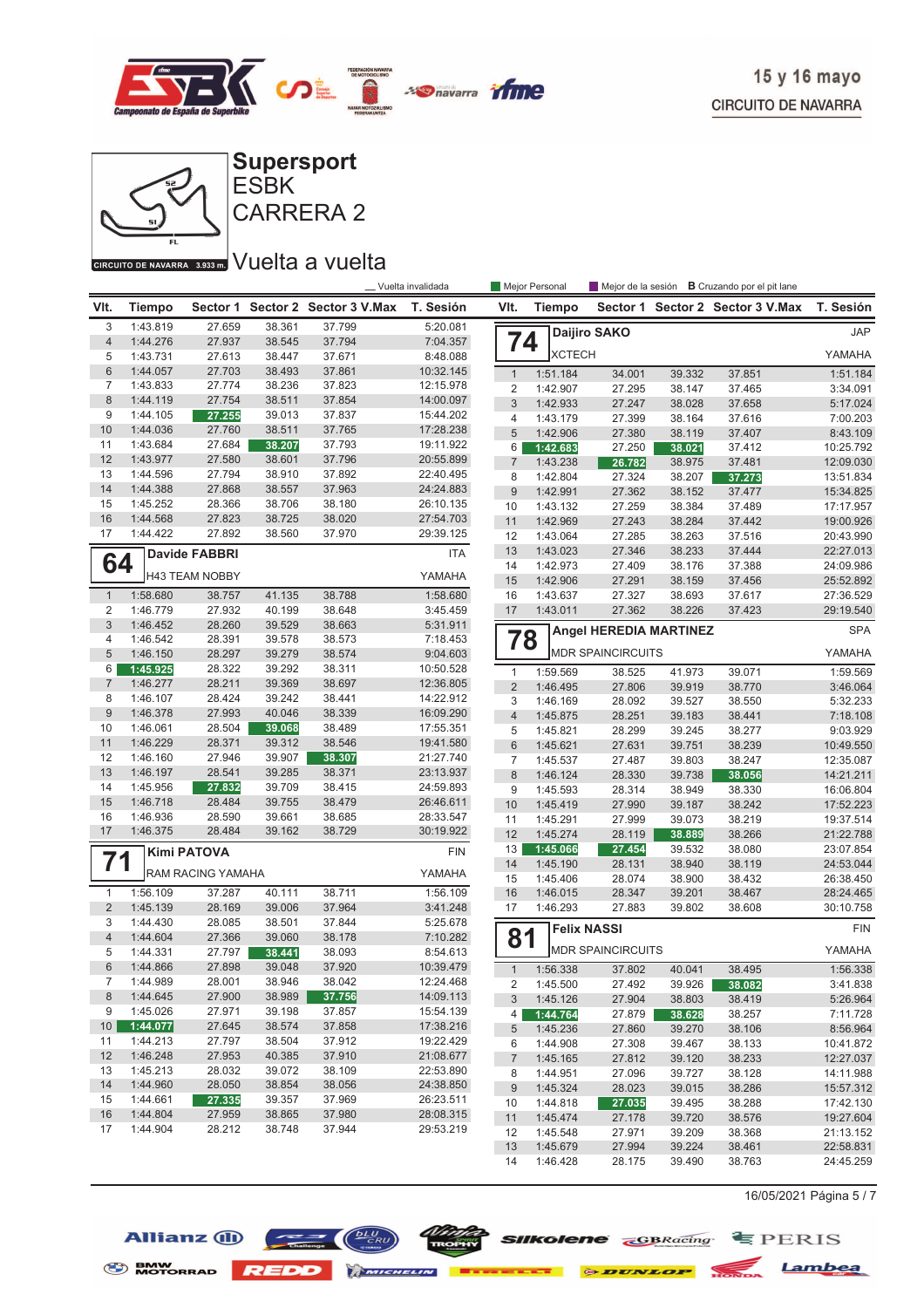



CARRERA 2

## GIRGUITO DE NAVARRA 3.933mm VUelta a vuelta

|                                        |                      |                            |                  |                                  | _ Vuelta invalidada  |                | Mejor Personal       |                              |                  | Mejor de la sesión <b>B</b> Cruzando por el pit lane |                        |
|----------------------------------------|----------------------|----------------------------|------------------|----------------------------------|----------------------|----------------|----------------------|------------------------------|------------------|------------------------------------------------------|------------------------|
| VIt.                                   | <b>Tiempo</b>        |                            |                  | Sector 1 Sector 2 Sector 3 V.Max | T. Sesión            | VIt.           | Tiempo               |                              |                  | Sector 1 Sector 2 Sector 3 V.Max                     | T. Sesión              |
| 15                                     | 1:46.980             | 28.184                     | 39.840           | 38.956                           | 26:32.239            | 15             | 1:45.111             | 28.164                       | 39.040           | 37.907                                               | 26:10.059              |
| 16                                     | 1:45.927             | 28.214                     | 39.218           | 38.495                           | 28:18.166            | 16             | 1:44.799             | 28.081                       | 38.943           | 37.775                                               | 27:54.858              |
| 17                                     | 1:46.682             | 28.134                     | 39.610           | 38.938                           | 30:04.848            | 17             | 1:44.247             | 27.962                       | 38.673           | 37.612                                               | 29:39.105              |
| <b>Pedro Nuno ROMERO BARBOSA</b><br>85 |                      |                            |                  |                                  | <b>POR</b>           | 93             |                      | <b>Mathias POULSEN</b>       |                  |                                                      | <b>DEN</b>             |
|                                        |                      | YAMAHA GV STRATOS          |                  |                                  | YAMAHA               |                |                      | <b>MDS RACING TEAM</b>       |                  |                                                      | <b>HONDA</b>           |
| $\mathbf{1}$                           | 1:51.284             | 34.286                     | 38.506           | 38.492                           | 1:51.284             | $\mathbf{1}$   | 1:54.805             | 37.113                       | 39.579           | 38.113                                               | 1:54.805               |
| $\sqrt{2}$                             | 1:43.003             | 27.529                     | 38.067           | 37.407                           | 3:34.287             | 2              | 1:44.448             | 28.057                       | 38.721           | 37.670                                               | 3:39.253               |
| 3                                      | 1:43.028             | 26.737                     | 38.607           | 37.684                           | 5:17.315             | $\sqrt{3}$     | 1:45.022             | 28.277                       | 38.556           | 38.189                                               | 5:24.275               |
| $\overline{4}$                         | 1:43.161             | 27.659                     | 38.057           | 37.445                           | 7:00.476             | 4              | 1:45.343             | 27.953                       | 38.577           | 38.813                                               | 7:09.618               |
| 5                                      | 1:43.169             | 27.371                     | 38.078           | 37.720                           | 8:43.645             | 5              | 1:46.273             | 27.714                       | 40.834           | 37.725                                               | 8:55.891               |
| 6                                      | 1:42.701             | 27.242                     | 37.977           | 37.482                           | 10:26.346            | 6              | 1:44.273             | 27.386                       | 39.416           | 37.471                                               | 10:40.164              |
| 7                                      | 1:42.914             | 27.327                     | 38.097           | 37.490                           | 12:09.260            | $\overline{7}$ | 1:44.427             | 27.880                       | 38.709           | 37.838                                               | 12:24.591              |
| 8                                      | 1:42.990             | 27.444                     | 38.082           | 37.464                           | 13:52.250            | 8              | 1:44.131             | 27.981                       | 38.545           | 37.605                                               | 14:08.722              |
|                                        |                      | <b>Mario MAYOR FRANCES</b> |                  |                                  | <b>SPA</b>           | 9              | 1:45.589             | 28.006                       | 39.876           | 37.707                                               | 15:54.311              |
| 86                                     |                      |                            |                  |                                  |                      | 10             | 1:44.284             | 27.939                       | 38.597           | 37.748                                               | 17:38.595              |
|                                        |                      | ANDOTRANS TEAM TORRENTÓ    |                  |                                  | YAMAHA               | 11             | 1:44.600             | 27.333                       | 39.378           | 37.889                                               | 19:23.195              |
| $\mathbf{1}$                           | 1:54.522             | 36.020                     | 40.284           | 38.218                           | 1:54.522             | 12             | 1:45.093             | 27.941                       | 39.303           | 37.849                                               | 21:08.288              |
| $\overline{2}$                         | 1:44.582             | 28.113                     | 38.641           | 37.828                           | 3:39.104             | 13             | 1:45.224             | 27.653                       | 39.640           | 37.931                                               | 22:53.512              |
| 3                                      | 1:44.266             | 28.080                     | 38.502           | 37.684                           | 5:23.370             | 14             | 1:45.485             | 27.616                       | 40.101           | 37.768                                               | 24:38.997              |
|                                        |                      | <b>Mihail FLOROV</b>       |                  |                                  | <b>BUL</b>           | 15<br>16       | 1:44.905<br>1:44.608 | 27.603<br>27.982             | 39.424<br>38.793 | 37.878<br>37.833                                     | 26:23.902<br>28:08.510 |
| 91                                     |                      |                            |                  |                                  |                      | 17             | 1:45.233             | 28.247                       | 38.974           | 38.012                                               | 29:53.743              |
|                                        |                      | YAMAHA GV STRATOS          |                  |                                  | YAMAHA               |                |                      |                              |                  |                                                      |                        |
| $\mathbf{1}$                           | 1:56.640             | 36.827                     | 41.331           | 38.482                           | 1:56.640             | 94             |                      | <b>Andres Pablo GONZALEZ</b> |                  |                                                      | ARG                    |
| 2                                      | 1:45.827             | 27.851<br>27.424           | 39.929           | 38.047                           | 3:42.467             |                |                      | <b>EASYRACE TEAM</b>         |                  |                                                      | YAMAHA                 |
| $\sqrt{3}$<br>$\overline{4}$           | 1:44.876<br>1:44.827 | 27.913                     | 39.424<br>38.793 | 38.028<br>38.121                 | 5:27.343<br>7:12.170 | $\mathbf{1}$   | 1:56.697             | 37.692                       | 40.693           | 38.312                                               | 1:56.697               |
| 5                                      | 1:46.829             | 27.276                     | 41.277           | 38.276                           | 8:58.999             | $\overline{2}$ | 1:45.219             | 27.914                       | 39.444           | 37.861                                               | 3:41.916               |
| 6                                      | 1:44.433             | 27.909                     | 38.509           | 38.015                           | 10:43.432            | 3              | 1:44.773             | 28.055                       | 38.736           | 37.982                                               | 5:26.689               |
| $\overline{7}$                         | 1:44.085             | 27.901                     | 38.274           | 37.910                           | 12:27.517            | $\overline{4}$ | 1:44.075             | 27.835                       | 38.377           | 37.863                                               | 7:10.764               |
| 8                                      | 1:44.566             | 27.685                     | 38.899           | 37.982                           | 14:12.083            | 5              | 1:44.283             | 27.894                       | 38.677           | 37.712                                               | 8:55.047               |
| $9\,$                                  | 1:43.943             | 27.683                     | 38.431           | 37.829                           | 15:56.026            | $\,6$          | 1:44.570             | 27.653                       | 39.061           | 37.856                                               | 10:39.617              |
| 10                                     | 1:44.517             | 27.313                     | 38.986           | 38.218                           | 17:40.543            | 7              | 1:44.704             | 27.970                       | 38.515           | 38.219                                               | 12:24.321              |
| 11                                     | 1:44.791             | 27.544                     | 39.159           | 38.088                           | 19:25.334            | 8              | 1:43.818             | 27.590                       | 38.650           | 37.578                                               | 14:08.139              |
| 12                                     | 1:44.855             | 27.984                     | 38.653           | 38.218                           | 21:10.189            | 9              | 1:43.861             | 27.652                       | 38.495           | 37.714                                               | 15:52.000              |
| 13                                     | 1:44.804             | 28.018                     | 38.692           | 38.094                           | 22:54.993            | 10             | 1:44.125             | 27.802                       | 38.559           | 37.764                                               | 17:36.125              |
| 14                                     | 1:44.866             | 27.891                     | 38.916           | 38.059                           | 24:39.859            | 11             | 1:43.823             | 27.730                       | 38.422           | 37.671                                               | 19:19.948              |
| 15                                     | 1:44.711             | 27.873                     | 38.797           | 38.041                           | 26:24.570            | 12             | 1:44.371             | 27.624                       | 38.568           | 38.179                                               | 21:04.319              |
| 16                                     | 1:44.960             | 27.742                     | 38.892           | 38.326                           | 28:09.530            | 13             | 1:44.910             | 27.833                       | 39.202           | 37.875                                               | 22:49.229              |
| 17                                     | 1:45.118             | 27.942                     | 38.807           | 38.369                           | 29:54.648            | 14             | 1:44.239             | 27.718                       | 38.578           | 37.943                                               | 24:33.468              |
|                                        |                      | <b>NII ROIG MARTINEZ</b>   |                  |                                  | <b>SPA</b>           | 15             | 1:44.344             | 27.748                       | 38.650           | 37.946                                               | 26:17.812              |
| 92                                     |                      |                            |                  |                                  |                      | 16<br>17       | 1:44.403<br>1:44.235 | 27.835<br>27.767             | 38.578<br>38.636 | 37.990<br>37.832                                     | 28:02.215<br>29:46.450 |
|                                        |                      | SP57 RACING TEAM           |                  |                                  | YAMAHA               |                |                      |                              |                  |                                                      |                        |
| $\mathbf{1}$                           | 1:52.813             | 34.911                     | 39.988           | 37.914                           | 1:52.813             | 95             |                      | Vertti TAKALA                |                  |                                                      | <b>FIN</b>             |
| $\overline{2}$                         | 1:43.775             | 27.700                     | 38.586           | 37.489<br>37.433                 | 3:36.588             |                |                      | KALLIO RACING JUNIOR TEAM    |                  |                                                      | YAMAHA                 |
| 3 <sup>1</sup><br>4                    | 1:43.503<br>1:43.664 | 27.504<br>27.675           | 38.566<br>38.638 | 37.351                           | 5:20.091<br>7:03.755 | $\mathbf{1}$   | 1:51.705             | 34.874                       | 38.622           | 38.209                                               | 1:51.705               |
| 5                                      | 1:44.153             | 27.826                     | 38.595           | 37.732                           | 8:47.908             | 2              | 1:43.844             | 27.762                       | 38.588           | 37.494                                               | 3:35.549               |
| $\,6$                                  | 1:43.701             | 27.691                     | 38.544           | 37.466                           | 10:31.609            | 3              | 1:43.025             | 27.392                       | 38.119           | 37.514                                               | 5:18.574               |
| 7                                      | 1:43.850             | 27.638                     | 38.640           | 37.572                           | 12:15.459            | 4              | 1:42.970             | 27.341                       | 38.218           | 37.411                                               | 7:01.544               |
| $\bf 8$                                | 1:43.922             | 27.769                     | 38.684           | 37.469                           | 13:59.381            | 5              | 1:42.685             | 27.238                       | 38.022           | 37.425                                               | 8:44.229               |
| 9                                      | 1:44.560             | 27.793                     | 38.854           | 37.913                           | 15:43.941            | 6              | 1:42.531             | 27.402                       | 37.885           | 37.244                                               | 10:26.760              |
| 10                                     | 1:43.753             | 27.842                     | 38.445           | 37.466                           | 17:27.694            | $\overline{7}$ | 1:42.731             | 27.348                       | 38.054           | 37.329                                               | 12:09.491              |
| 11                                     | 1:43.740             | 27.710                     | 38.422           | 37.608                           | 19:11.434            | 8              | 1:42.978             | 27.548                       | 38.066           | 37.364                                               | 13:52.469              |
| 12                                     | 1:44.098             | 27.727                     | 38.764           | 37.607                           | 20:55.532            | 9              | 1:42.506             | 27.557                       | 37.755           | 37.194                                               | 15:34.975              |
| 13                                     | 1:45.059             | 27.930                     | 39.371           | 37.758                           | 22:40.591            | 10             | 2:30.066             | 27.528                       | 38.330           | 1:24.208                                             | 18:05.041              |
| 14                                     | 1:44.357             | 28.000                     | 38.751           | 37.606                           | 24:24.948            |                |                      |                              |                  |                                                      |                        |

16/05/2021 Página 6 / 7



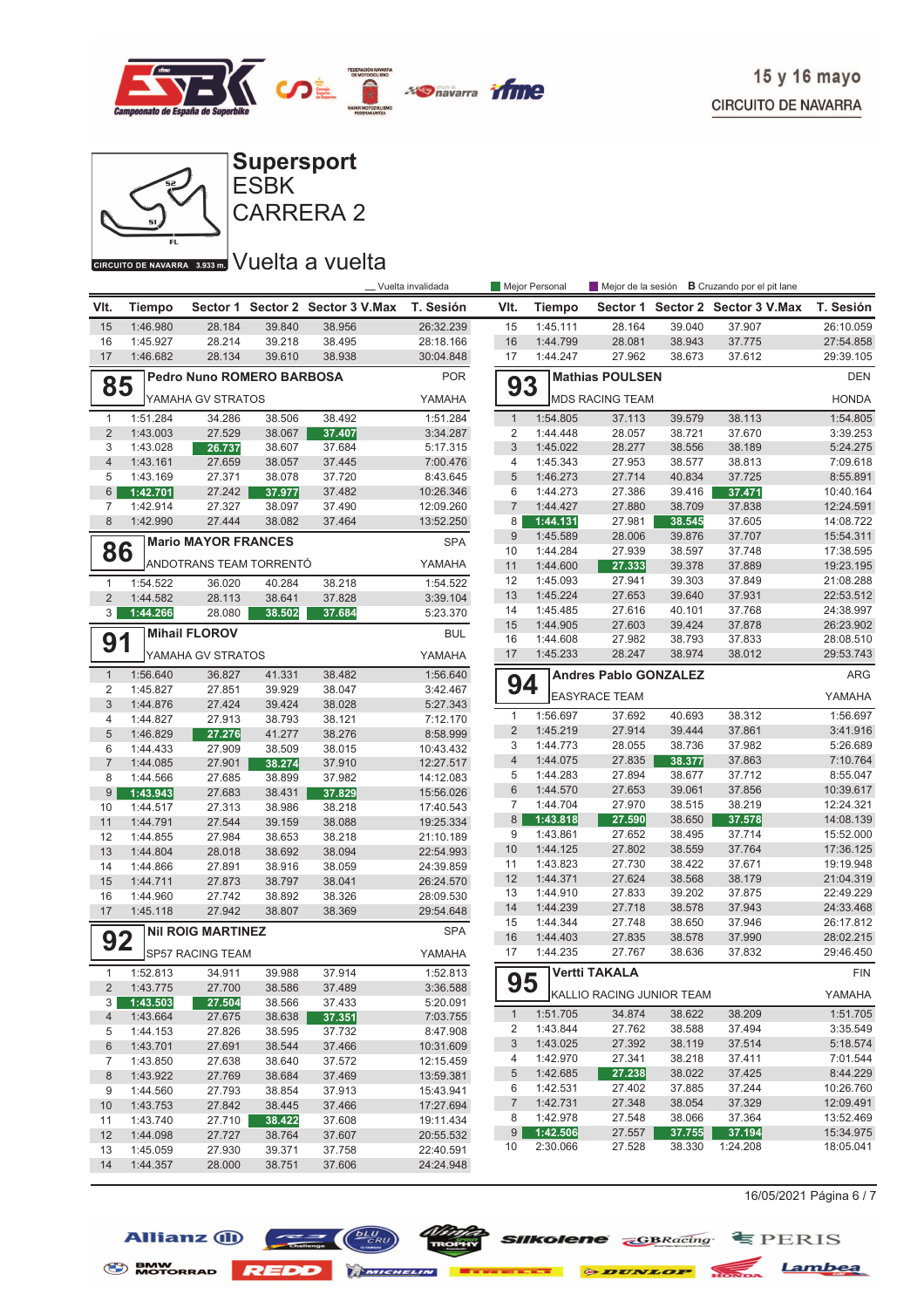



CIRCUITO DE NAVARRA 3.933 m. VUelta a vuelta

|                               | Vuelta invalidada  |                               |        |                                            |            |      | Mejor Personal |  | Mejor de la sesión <b>B</b> Cruzando por el pit lane |           |
|-------------------------------|--------------------|-------------------------------|--------|--------------------------------------------|------------|------|----------------|--|------------------------------------------------------|-----------|
| VIt.                          | Tiempo             |                               |        | Sector 1 Sector 2 Sector 3 V.Max T. Sesión |            | VIt. | Tiempo         |  | Sector 1 Sector 2 Sector 3 V.Max                     | T. Sesión |
| 96                            |                    | <b>David SANCHIS MARTINEZ</b> |        |                                            | <b>SPA</b> |      |                |  |                                                      |           |
|                               | <b>IMRE TALENT</b> |                               |        |                                            | YAMAHA     |      |                |  |                                                      |           |
| $\mathbf{1}$                  | 1:51.908           | 35.198                        | 38.860 | 37.850                                     | 1:51.908   |      |                |  |                                                      |           |
| 2                             | 1:43.011           | 27.643                        | 38.167 | 37.201                                     | 3:34.919   |      |                |  |                                                      |           |
| 3                             | 1:42.693           | 27.272                        | 38.057 | 37.364                                     | 5:17.612   |      |                |  |                                                      |           |
| 4                             | 1:43.226           | 27.496                        | 38.170 | 37.560                                     | 7:00.838   |      |                |  |                                                      |           |
| 5                             | 1:43.883           | 27.367                        | 38.846 | 37.670                                     | 8:44.721   |      |                |  |                                                      |           |
| 6                             | 1:43.139           | 27.365                        | 38.253 | 37.521                                     | 10:27.860  |      |                |  |                                                      |           |
|                               | 1:43.358           | 27.451                        | 38.465 | 37.442                                     | 12:11.218  |      |                |  |                                                      |           |
| 8                             | 1:43.191           | 27.516                        | 38.249 | 37.426                                     | 13:54.409  |      |                |  |                                                      |           |
| 9                             | 1:43.367           | 27.536                        | 38.413 | 37.418                                     | 15:37.776  |      |                |  |                                                      |           |
| 10                            | 1:43.594           | 27.583                        | 38.358 | 37.653                                     | 17:21.370  |      |                |  |                                                      |           |
| 11                            | 1:43.210           | 27.544                        | 38.276 | 37.390                                     | 19:04.580  |      |                |  |                                                      |           |
| 12                            | 1:43.457           | 27.558                        | 38.318 | 37.581                                     | 20:48.037  |      |                |  |                                                      |           |
| 13                            | 1:43.764           | 27.554                        | 38.502 | 37.708                                     | 22:31.801  |      |                |  |                                                      |           |
| 14                            | 1:43.421           | 27.696                        | 38.278 | 37.447                                     | 24:15.222  |      |                |  |                                                      |           |
| 15                            | 1:43.320           | 27.521                        | 38.324 | 37.475                                     | 25:58.542  |      |                |  |                                                      |           |
| 16                            | 1:43.536           | 27.616                        | 38.349 | 37.571                                     | 27:42.078  |      |                |  |                                                      |           |
| 17                            | 1:43.968           | 27.166                        | 39.065 | 37.737                                     | 29:26.046  |      |                |  |                                                      |           |
| <b>Laurence EDGELEY</b><br>97 |                    |                               |        |                                            | <b>GBR</b> |      |                |  |                                                      |           |
| IMONEX TEAM EDGE RST          |                    |                               |        |                                            | YAMAHA     |      |                |  |                                                      |           |
|                               | 2:01.170           | 39.684                        | 41.721 | 39.765                                     | 2:01.170   |      |                |  |                                                      |           |
| $2^{\circ}$                   | 1:49.028           | 29.118                        | 40.470 | 39.440                                     | 3:50.198   |      |                |  |                                                      |           |



**COLOR SIIKOIENE GBRacing** EPERIS